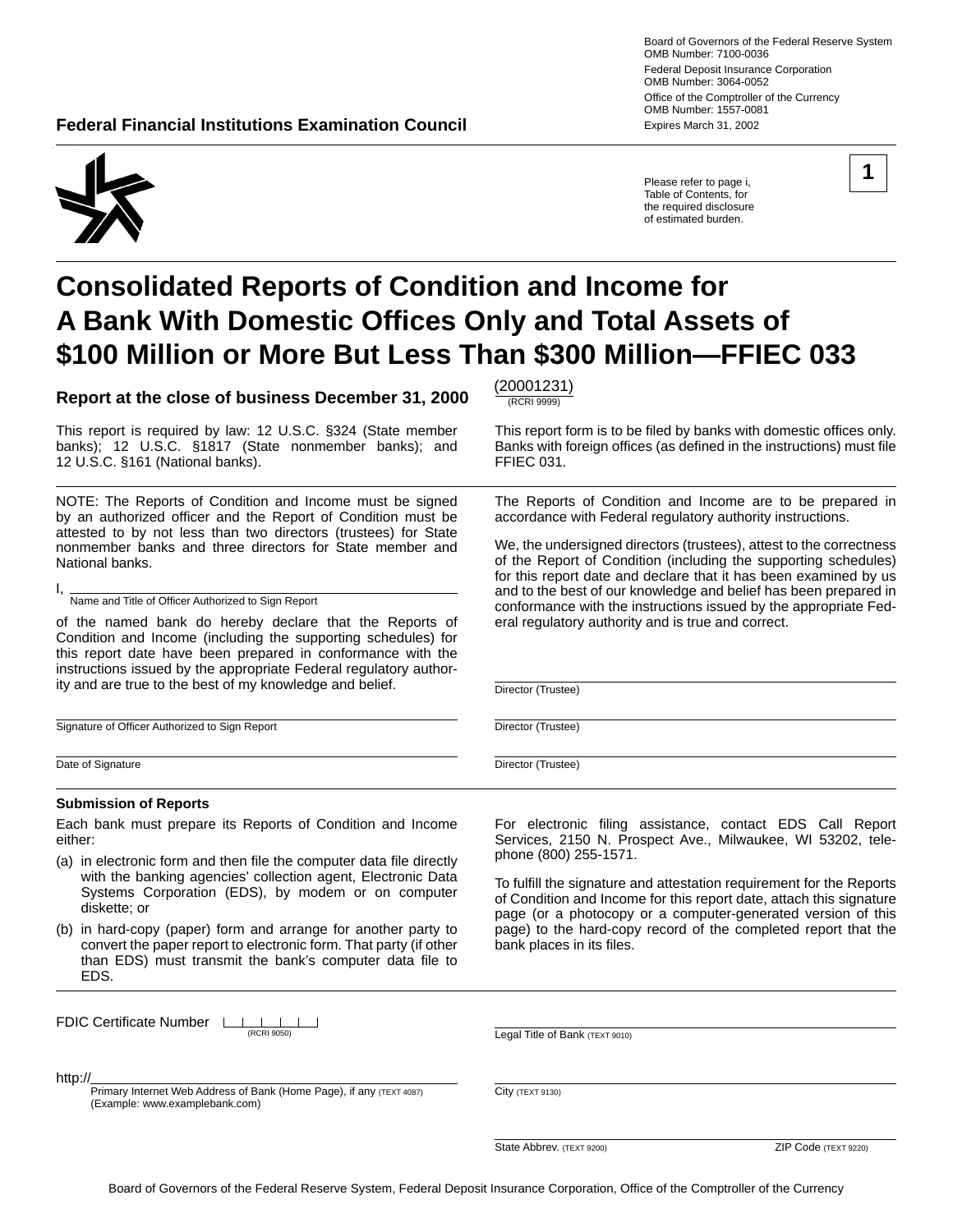#### **Table of Contents**

#### **Signature Page** Cover

| <b>Report of Income</b>                                                                  |  |
|------------------------------------------------------------------------------------------|--|
| Schedule RI-Income StatementRI-1, 2, 3                                                   |  |
| Schedule RI-A—Changes in Equity Capital RI-3                                             |  |
| Schedule RI-B-Charge-offs and Recoveries on<br>Loans and Leases and Changes in Allowance |  |
|                                                                                          |  |

#### **Disclosure of Estimated Burden**

The estimated average burden associated with this information collection is 34.1 hours per respondent and is estimated to vary from 15 to 400 hours per response, depending on individual circumstances. Burden estimates include the time for reviewing instructions, gathering and maintaining data in the required form, and completing the information collection, but exclude the time for compiling and maintaining business records in the normal course of a respondent's activities. A Federal agency may not conduct or sponsor, and an organization (or a person) is not required to respond to a collection of information, unless it displays a currently valid OMB control number. Comments concerning the accuracy of this burden estimate and suggestions for reducing this burden should be directed to the Office of Information and Regulatory Affairs, Office of Management and Budget, Washington, D.C. 20503, and to one of the following:

**Secretary** 

Board of Governors of the Federal Reserve System Washington, D.C. 20551

Legislative and Regulatory Analysis Division Office of the Comptroller of the Currency Washington, D.C. 20219

Assistant Executive Secretary Federal Deposit Insurance Corporation Washington, D.C. 20429

#### **Report of Condition**

| Schedule RC-Balance Sheet  RC-1, 2                                                                                                                                                                                |
|-------------------------------------------------------------------------------------------------------------------------------------------------------------------------------------------------------------------|
| Schedule RC-A-Cash and Balances Due                                                                                                                                                                               |
|                                                                                                                                                                                                                   |
| Schedule RC-C-Loans and Lease Financing<br>Receivables:<br>Part II. Loans to Small Businesses and<br>Small Farms (to be completed for the<br>June report only; not included in the<br>forms for the September and |
|                                                                                                                                                                                                                   |
| Schedule RC-E-Deposit Liabilities  RC-8, 9                                                                                                                                                                        |
|                                                                                                                                                                                                                   |
| Schedule RC-G-Other Liabilities RC-10                                                                                                                                                                             |
| Schedule RC-K-Quarterly Averages  RC-11                                                                                                                                                                           |
| Schedule RC-L-Off-Balance Sheet                                                                                                                                                                                   |
| Schedule RC-M-Memoranda RC-14, 15                                                                                                                                                                                 |
| Schedule RC-N—Past Due and Nonaccrual<br>Loans, Leases, and Other Assets  RC-16                                                                                                                                   |
| Schedule RC-O-Other Data for Deposit<br>Insurance and FICO AssessmentsRC-17, 18                                                                                                                                   |
| Schedule RC-R-Regulatory Capital  RC-19, 20                                                                                                                                                                       |
| <b>Optional Narrative Statement Concerning</b><br>the Amounts Reported in the Reports                                                                                                                             |
| Special Report (to be completed by all banks)                                                                                                                                                                     |

For information or assistance, national and state nonmember banks should contact the FDIC's Reports Analysis and Quality Control Section, 550 17th Street, NW, Washington, D.C. 20429, toll free on (800) 688-FDIC(3342), Monday through Friday between 8:00 a.m. and 5:00 p.m., Eastern time. State member banks should contact their Federal Reserve District Bank.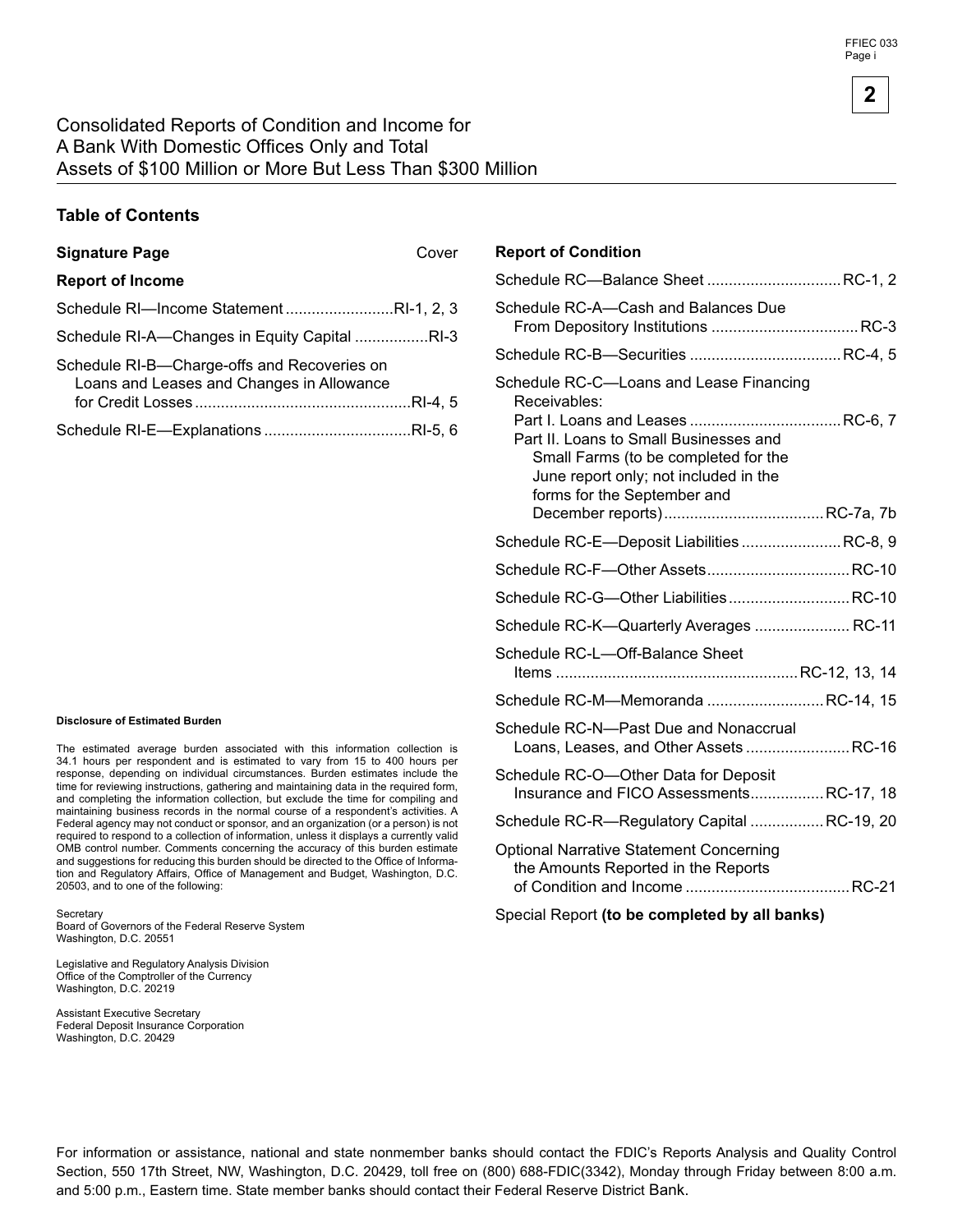| FFIEC 033 |  |
|-----------|--|
| Page RI-1 |  |

| Legal Title of Bank |          |
|---------------------|----------|
| City                |          |
| State               | Zip Code |
|                     |          |

FDIC Certificate Number LILILI

#### Consolidated Report of Income for the period January 1, 2000–December 31, 2000

**All Report of Income schedules are to be reported on a calendar year-to-date basis in thousands of dollars.** 

#### Schedule RI—Income Statement

|                                                                                           |                     |     | 1280 |            |
|-------------------------------------------------------------------------------------------|---------------------|-----|------|------------|
| Dollar Amounts in Thousands                                                               |                     | Mil | Thou |            |
| 1. Interest income:                                                                       |                     |     |      |            |
| a. Interest and fee income on loans:1                                                     |                     |     |      |            |
|                                                                                           | <b>RIAD</b><br>4246 |     |      | 1.a.(1)    |
|                                                                                           | <b>RIAD</b><br>4247 |     |      | 1.a.(2)    |
|                                                                                           | <b>RIAD</b><br>4248 |     |      | 1.a.(3)    |
|                                                                                           | <b>RIAD</b><br>4249 |     |      | 1.a.(4)    |
| b. Income from lease financing receivables:                                               |                     |     |      |            |
|                                                                                           | <b>RIAD</b><br>4505 |     |      | 1.b.(1)    |
|                                                                                           | <b>RIAD</b><br>4307 |     |      | 1.b.(2)    |
|                                                                                           | <b>RIAD</b><br>4115 |     |      | 1.c.       |
| d. Interest and dividend income on securities:                                            |                     |     |      |            |
| (1) U.S. Treasury securities and U.S. Government agency obligations (including mortgage-  |                     |     |      |            |
|                                                                                           | <b>RIAD</b><br>4027 |     |      | 1.d.(1)    |
| (2) Securities issued by states and political subdivisions in the U.S.:                   |                     |     |      |            |
|                                                                                           | <b>RIAD</b><br>4506 |     |      | 1.d.(2)(a) |
|                                                                                           | <b>RIAD</b><br>4507 |     |      | 1.d.(2)(b) |
| (3) Other domestic debt securities (including mortgage-backed securities not issued or    |                     |     |      |            |
|                                                                                           | <b>RIAD</b><br>3657 |     |      | 1.d.(3)    |
|                                                                                           | <b>RIAD</b><br>3658 |     |      | 1.d.(4)    |
|                                                                                           | <b>RIAD</b><br>3659 |     |      | 1.d.(5)    |
|                                                                                           | <b>RIAD</b><br>4069 |     |      | 1.e.       |
| Interest income on federal funds sold and securities purchased under agreements to resell | <b>RIAD</b><br>4020 |     |      | 1.f.       |
|                                                                                           | <b>RIAD</b><br>4107 |     |      | 1.g.       |

<sup>1</sup>See instructions for loan classifications used in this schedule.<br><sup>2</sup> Includes interest income on time certificates of deposit not held for trading.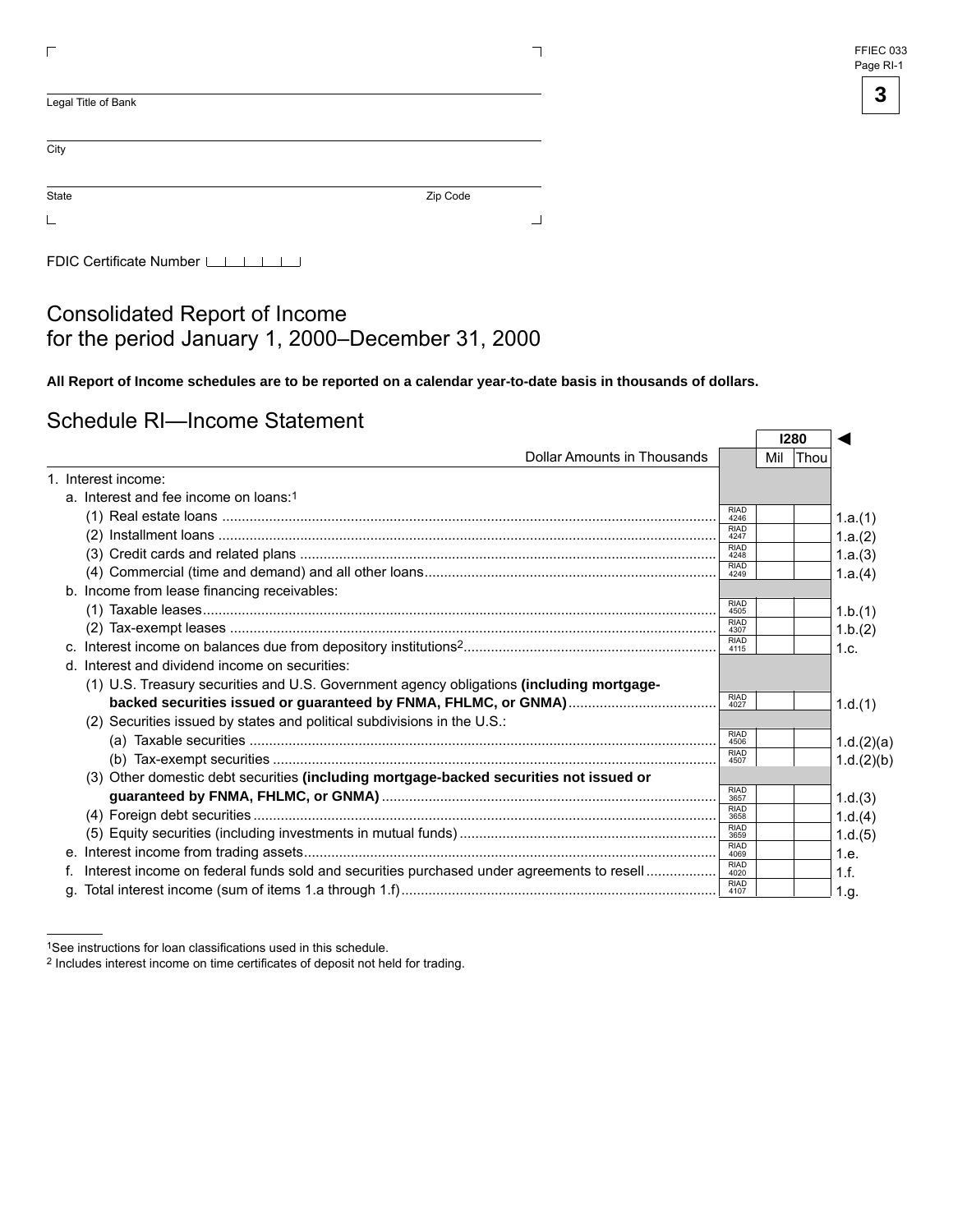FFIEC 033 Page RI-

**4** 

#### Schedule RI—Continued

|                                                                                         |                     | Year-to-date       |                                   |      |
|-----------------------------------------------------------------------------------------|---------------------|--------------------|-----------------------------------|------|
| Dollar Amounts in Thousands                                                             |                     | Mil<br><b>Thou</b> |                                   |      |
| 2. Interest expense:                                                                    |                     |                    |                                   |      |
| a. Interest on deposits:                                                                |                     |                    |                                   |      |
| (1) Transaction accounts (NOW accounts, ATS accounts, and telephone and                 |                     |                    |                                   |      |
|                                                                                         | <b>RIAD</b><br>4508 |                    | 2.a.(1)                           |      |
| (2) Nontransaction accounts:                                                            |                     |                    |                                   |      |
|                                                                                         | <b>RIAD</b><br>4509 |                    | 2.a.(2)(a)                        |      |
|                                                                                         | <b>RIAD</b><br>4511 |                    | 2.a.(2)(b)                        |      |
|                                                                                         | <b>RIAD</b><br>A517 |                    | 2.a.(2)(c)                        |      |
|                                                                                         | <b>RIAD</b><br>A518 |                    | 2.a.(2)(d)                        |      |
| b. Expense of federal funds purchased and securities sold under agreements to           |                     |                    |                                   |      |
|                                                                                         | <b>RIAD</b><br>4180 |                    | 2.b.                              |      |
| c. Interest on demand notes issued to the U.S. Treasury, trading liabilities, and other |                     |                    |                                   |      |
|                                                                                         | <b>RIAD</b><br>4185 |                    | 2.c.                              |      |
| d. Not applicable                                                                       |                     |                    |                                   |      |
|                                                                                         | <b>RIAD</b><br>4200 |                    | 2.e.                              |      |
|                                                                                         | <b>RIAD</b><br>4073 |                    | 2.f.                              |      |
|                                                                                         |                     |                    | RIAD<br>4074                      | 3.   |
| 4. Provisions:                                                                          |                     |                    |                                   |      |
|                                                                                         |                     |                    | <b>RIAD</b><br>4230               | 4.a. |
|                                                                                         |                     |                    | <b>RIAD</b><br>4243               | 4.b. |
| 5. Noninterest income:                                                                  |                     |                    |                                   |      |
|                                                                                         | <b>RIAD</b><br>4070 |                    | 5.a.                              |      |
|                                                                                         | <b>RIAD</b><br>4080 |                    | 5.b.                              |      |
| c. Trading revenue (must equal Schedule RI, sum of Memorandum items 8.a                 |                     |                    |                                   |      |
|                                                                                         | <b>RIAD</b><br>A220 |                    | 5.c.                              |      |
| d.-e. Not applicable                                                                    |                     |                    |                                   |      |
| f. Other noninterest income:                                                            |                     |                    |                                   |      |
|                                                                                         | <b>RIAD</b><br>5407 |                    | 5.f.(1)                           |      |
|                                                                                         | <b>RIAD</b><br>5408 |                    | 5.f.(2)                           |      |
|                                                                                         |                     |                    | RIAD<br>4079                      | 5.g. |
|                                                                                         |                     |                    | $\frac{\text{RIAD}}{\text{3521}}$ | 6.a. |
|                                                                                         |                     |                    | <b>RIAD</b><br>3196               | 6.b. |
| 7. Noninterest expense:                                                                 |                     |                    |                                   |      |
|                                                                                         | <b>RIAD</b><br>4135 |                    | 7.a.                              |      |
| b. Expenses of premises and fixed assets (net of rental income) (excluding salaries     |                     |                    |                                   |      |
|                                                                                         | <b>RIAD</b><br>4217 |                    | 7.b.                              |      |
|                                                                                         | <b>RIAD</b><br>4092 |                    | 7.c.                              |      |
|                                                                                         |                     |                    | <b>RIAD</b><br>4093               | 7.d. |
| 8. Income (loss) before income taxes and extraordinary items and other adjustments      |                     |                    |                                   |      |
|                                                                                         |                     |                    | <b>RIAD</b><br>4301               | 8.   |
|                                                                                         |                     |                    | <b>RIAD</b><br>4302               | 9.   |
| 10. Income (loss) before extraordinary items and other adjustments (item 8 minus 9)     |                     |                    | <b>RIAD</b><br>4300               | 10.  |
| 11. Extraordinary items and other adjustments, net of income taxes*                     |                     |                    | <b>RIAD</b><br>4320               | 11.  |
|                                                                                         |                     |                    | <b>RIAD</b><br>4340               | 12.  |
|                                                                                         |                     |                    |                                   |      |

\*Describe on Schedule RI-E—Explanations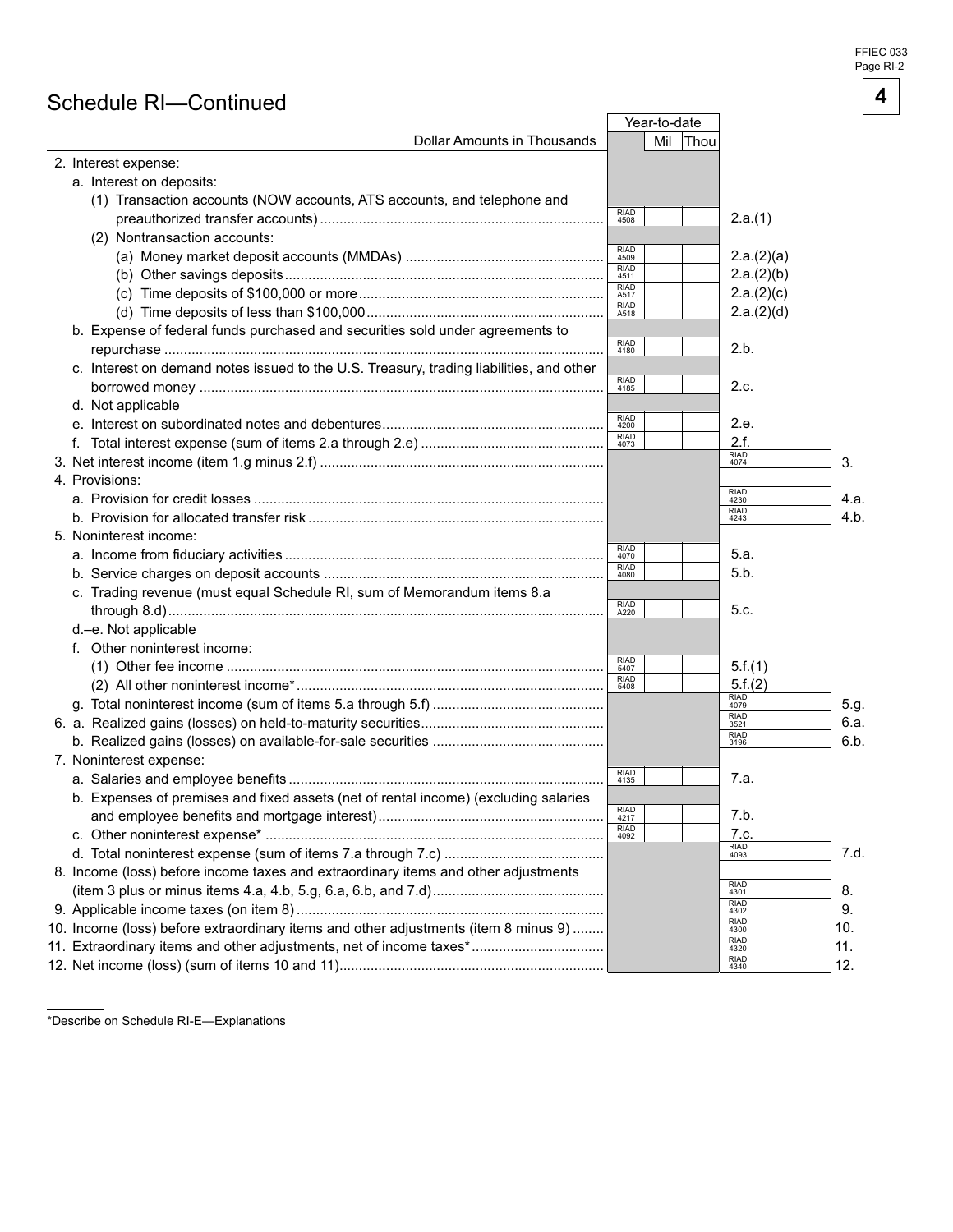FDIC Certificate Number LLLLLLL

### Schedule RI—Continued

| Schedule RI—Continued |                                                                                                       |                     |     |                     | 1281         |           |         |
|-----------------------|-------------------------------------------------------------------------------------------------------|---------------------|-----|---------------------|--------------|-----------|---------|
|                       | Memoranda                                                                                             |                     |     |                     | Year-to-date |           |         |
|                       | <b>Dollar Amounts in Thousands</b>                                                                    |                     |     |                     | Mil          | Thou      |         |
|                       | 1. Interest expense incurred to carry tax-exempt securities, loans, and leases acquired after         |                     |     |                     |              |           |         |
|                       |                                                                                                       |                     |     | <b>RIAD</b><br>4513 |              |           | $M.1$ . |
|                       | 2. Income from the sale and servicing of mutual funds and annuities (included in Schedule RI, item 8) |                     |     | <b>RIAD</b><br>8431 |              |           | M.2.    |
|                       | 3. Not applicable                                                                                     |                     |     |                     |              | Number    |         |
|                       | 4. Number of full-time equivalent employees at end of current period (round to nearest whole number)  |                     |     | <b>RIAD</b><br>4150 |              |           | M.4.    |
|                       | 5. Interest and fee income on tax-exempt obligations (other than securities and leases) of states     |                     |     |                     |              |           |         |
|                       | and political subdivisions in the U.S. (reportable in Schedule RC-C, part I, item 8) included in      |                     |     |                     |              |           |         |
|                       |                                                                                                       |                     |     | RIAD<br>4504        |              |           | M.5.    |
|                       | 6. To be completed by banks with loans to finance agricultural production and other loans to farmers  |                     |     |                     |              |           |         |
|                       | (Schedule RC-C, part I, item 3) exceeding five percent of total loans.                                |                     |     |                     |              |           |         |
|                       |                                                                                                       |                     |     | <b>RIAD</b><br>4251 |              |           | M.6.    |
|                       | 7. If the reporting bank has restated its balance sheet as a result of applying push down             |                     | CC. | YY                  | МM           | <b>DD</b> |         |
|                       |                                                                                                       | <b>RIAD</b><br>9106 |     |                     |              |           | M.7.    |
|                       | 8. Trading revenue (from cash instruments and off-balance sheet derivative instruments)               |                     |     |                     |              |           |         |
|                       | (sum of Memorandum items 8.a through 8.d must equal Schedule RI, item 5.c):                           |                     |     |                     | Mil          | Thou      |         |
|                       |                                                                                                       |                     |     | <b>RIAD</b><br>8757 |              |           | M.8.a.  |
|                       |                                                                                                       |                     |     | <b>RIAD</b><br>8758 |              |           | M.8.b.  |
|                       |                                                                                                       |                     |     | RIAD<br>8759        |              |           | M.8.c.  |
|                       |                                                                                                       |                     |     | <b>RIAD</b><br>8760 |              |           | M.8.d.  |
|                       | 9. Impact on income of off-balance sheet derivatives held for purposes other than trading:            |                     |     |                     |              |           |         |
|                       |                                                                                                       |                     |     | <b>RIAD</b><br>8761 |              |           | M.9.a.  |
|                       |                                                                                                       |                     |     | <b>RIAD</b><br>8762 |              |           | M.9.b.  |
|                       |                                                                                                       |                     |     | RIAD<br>8763        |              |           | M.9.c.  |
|                       | 10. Not applicable                                                                                    |                     |     |                     |              |           |         |
|                       | 11. Does the reporting bank have a Subchapter S election in effect for federal income tax purposes    |                     |     |                     | YES NO       |           |         |
|                       |                                                                                                       |                     |     | <b>RIAD</b><br>A530 |              |           | M.11.   |
|                       | 12. Deferred portion of total applicable income taxes included in Schedule RI, items 9 and 11         |                     |     | <b>RIAD</b>         | Mil          | Thou      |         |
|                       |                                                                                                       |                     |     | 4772                |              |           | M.12.   |

1For example, a bank acquired on June 1, 1997, would report 19970601.

# Schedule RI-A—Changes in Equity Capital

| Indicate decreases and losses in parentheses.                                                        |                             |     | 1283 |
|------------------------------------------------------------------------------------------------------|-----------------------------|-----|------|
|                                                                                                      | Dollar Amounts in Thousands | Mil | Thou |
| 1. Total equity capital originally reported in the December 31, 1999, Reports of Condition           |                             |     |      |
|                                                                                                      | <b>RIAD</b><br>3215         |     |      |
|                                                                                                      | <b>RIAD</b><br>3216         |     |      |
|                                                                                                      | <b>RIAD</b><br>3217         |     |      |
|                                                                                                      | <b>RIAD</b><br>4340         |     |      |
|                                                                                                      | <b>RIAD</b><br>4346         |     |      |
|                                                                                                      | <b>RIAD</b><br>4356         |     |      |
|                                                                                                      | <b>RIAD</b><br>4470         |     |      |
|                                                                                                      | <b>RIAD</b><br>4460         |     |      |
| 9. Cumulative effect of changes in accounting principles from prior years* (see instructions         |                             |     |      |
|                                                                                                      | <b>RIAD</b><br>4411         |     |      |
| 10. Corrections of material accounting errors from prior years* (see instructions for this schedule) | <b>RIAD</b><br>4412         |     |      |
|                                                                                                      | <b>RIAD</b><br>8433         |     |      |
|                                                                                                      | <b>RIAD</b><br>4574         |     |      |
| 12. Other transactions with parent holding company* (not included in items 5, 7, or 8 above)         | <b>RIAD</b><br>4415         |     |      |
|                                                                                                      |                             |     |      |
| 13. Total equity capital end of current period (sum of items 3 through 12) (must equal               | <b>RIAD</b>                 |     |      |
|                                                                                                      | 3210                        |     |      |

\*Describe on Schedule RI-E—Explanations.

ſ

 $\Box$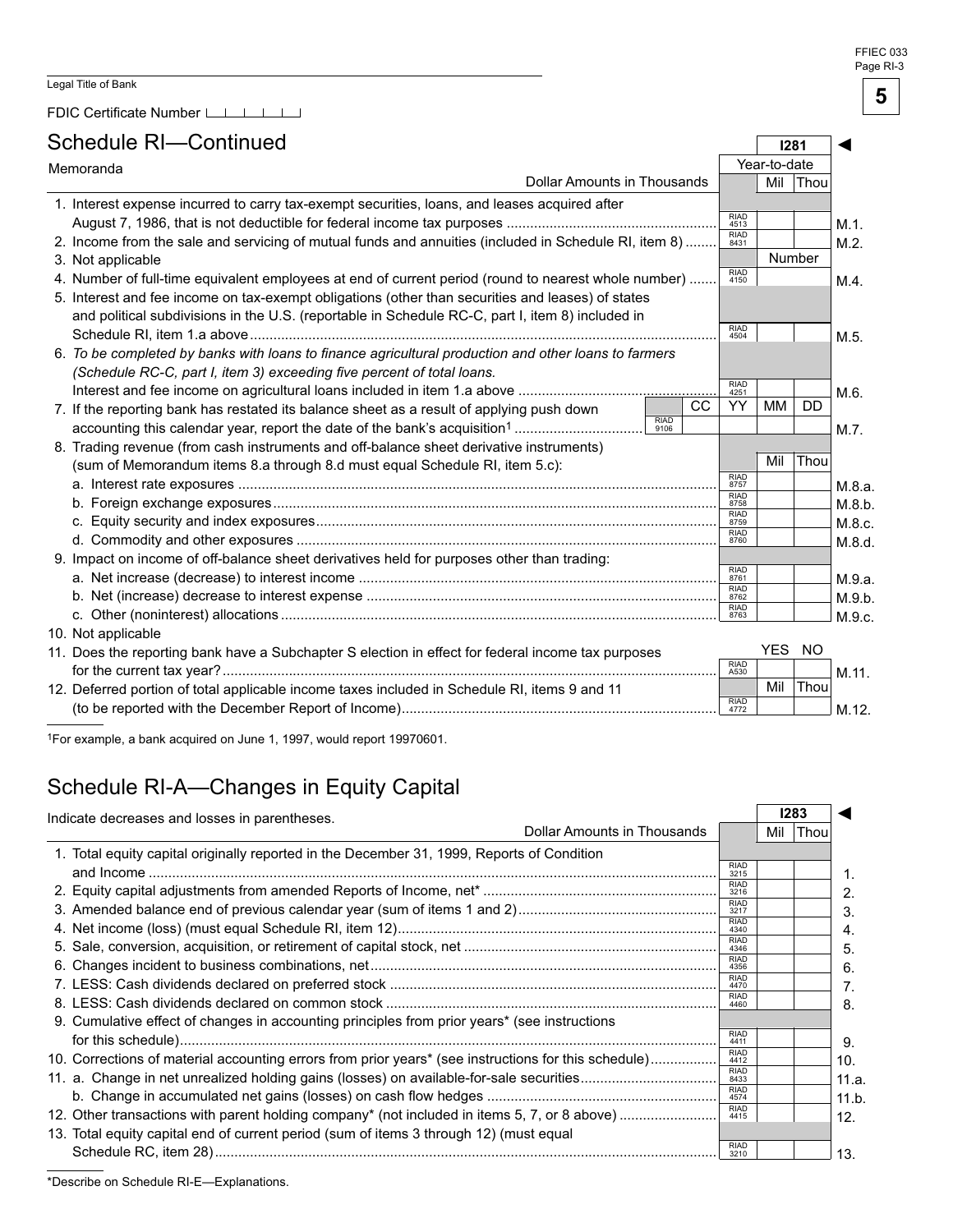#### Schedule RI-B— Charge-offs and Recoveries on Loans and Leases and Changes in Allowance for Credit Losses

Part I. Charge-offs and Recoveries on Loans and Leases<sup>1</sup>

| Part I excludes charge-offs and recoveries through<br>the allocated transfer risk reserve. |                       |             |              |                     |            | 1286       |              |
|--------------------------------------------------------------------------------------------|-----------------------|-------------|--------------|---------------------|------------|------------|--------------|
|                                                                                            |                       | (Column A)  |              |                     | (Column B) |            |              |
|                                                                                            |                       | Charge-offs |              |                     |            | Recoveries |              |
|                                                                                            | Calendar year-to-date |             |              |                     |            |            |              |
| Dollar Amounts in Thousands                                                                |                       | Mil         | <b>Thoul</b> |                     | Mil        | Thou       |              |
|                                                                                            | <b>RIAD</b><br>4256   |             |              | <b>RIAD</b><br>4257 |            |            |              |
|                                                                                            | <b>RIAD</b><br>4258   |             |              | <b>RIAD</b><br>4259 |            |            |              |
|                                                                                            | <b>RIAD</b><br>4262   |             |              | <b>RIAD</b><br>4263 |            |            |              |
|                                                                                            | <b>RIAD</b><br>4264   |             |              | <b>RIAD</b><br>4265 |            |            | $^{\circ}4.$ |
|                                                                                            | <b>RIAD</b><br>4266   |             |              | <b>RIAD</b><br>4267 |            |            | 5.           |
|                                                                                            | <b>RIAD</b>           |             |              | <b>RIAD</b><br>4605 |            |            |              |

#### Memoranda

| Dollar Amounts in Thousands                                                                                        |                     | Mil Thou |                     | Mil | Thou |           |
|--------------------------------------------------------------------------------------------------------------------|---------------------|----------|---------------------|-----|------|-----------|
| 1. Loans to foreign governments and official institutions included in part I,                                      | <b>RIAD</b><br>4643 |          | <b>RIAD</b><br>4627 |     |      | M.1.      |
| 2. To be completed by banks with loans to finance agricultural production and                                      |                     |          |                     |     |      |           |
| other loans to farmers (Schedule RC-C, part I, item 3) exceeding five percent<br>of total loans.                   |                     |          |                     |     |      |           |
|                                                                                                                    | <b>RIAD</b><br>4268 |          | <b>RIAD</b><br>4269 |     |      | M.2.      |
| 3. Not applicable                                                                                                  |                     |          |                     |     |      |           |
| 4. Loans to finance commercial real estate, construction, and land development                                     |                     |          |                     |     |      |           |
| activities (not secured by real estate) included in Schedule RI-B, part I,                                         | <b>RIAD</b>         |          | <b>RIAD</b>         |     |      |           |
|                                                                                                                    | 5443                |          | 5444                |     |      | M.4.      |
| 5. Real estate loans (sum of Memorandum items 5.a through 5.e must equal<br>Schedule RI-B, part I, item 1, above): |                     |          |                     |     |      |           |
|                                                                                                                    | <b>RIAD</b><br>5445 |          | <b>RIAD</b><br>5446 |     |      | M.5.a.    |
|                                                                                                                    | <b>RIAD</b><br>5447 |          | <b>RIAD</b><br>5448 |     |      | M.5.b.    |
| c. Secured by 1–4 family residential properties:                                                                   |                     |          |                     |     |      |           |
| (1) Revolving, open-end loans secured by 1–4 family residential properties                                         |                     |          |                     |     |      |           |
|                                                                                                                    | <b>RIAD</b><br>5449 |          | <b>RIAD</b><br>5450 |     |      | M.5.c.(1) |
| (2) All other loans secured by 1–4 family residential properties                                                   | <b>RIAD</b><br>5451 |          | <b>RIAD</b><br>5452 |     |      | M.5.c.(2) |
|                                                                                                                    | <b>RIAD</b><br>5453 |          | <b>RIAD</b><br>5454 |     |      | M.5.d.    |
|                                                                                                                    | <b>RIAD</b>         |          | <b>RIAD</b><br>5456 |     |      | M.5.e.    |

1See instructions for loan classifications used in this schedule.

**6**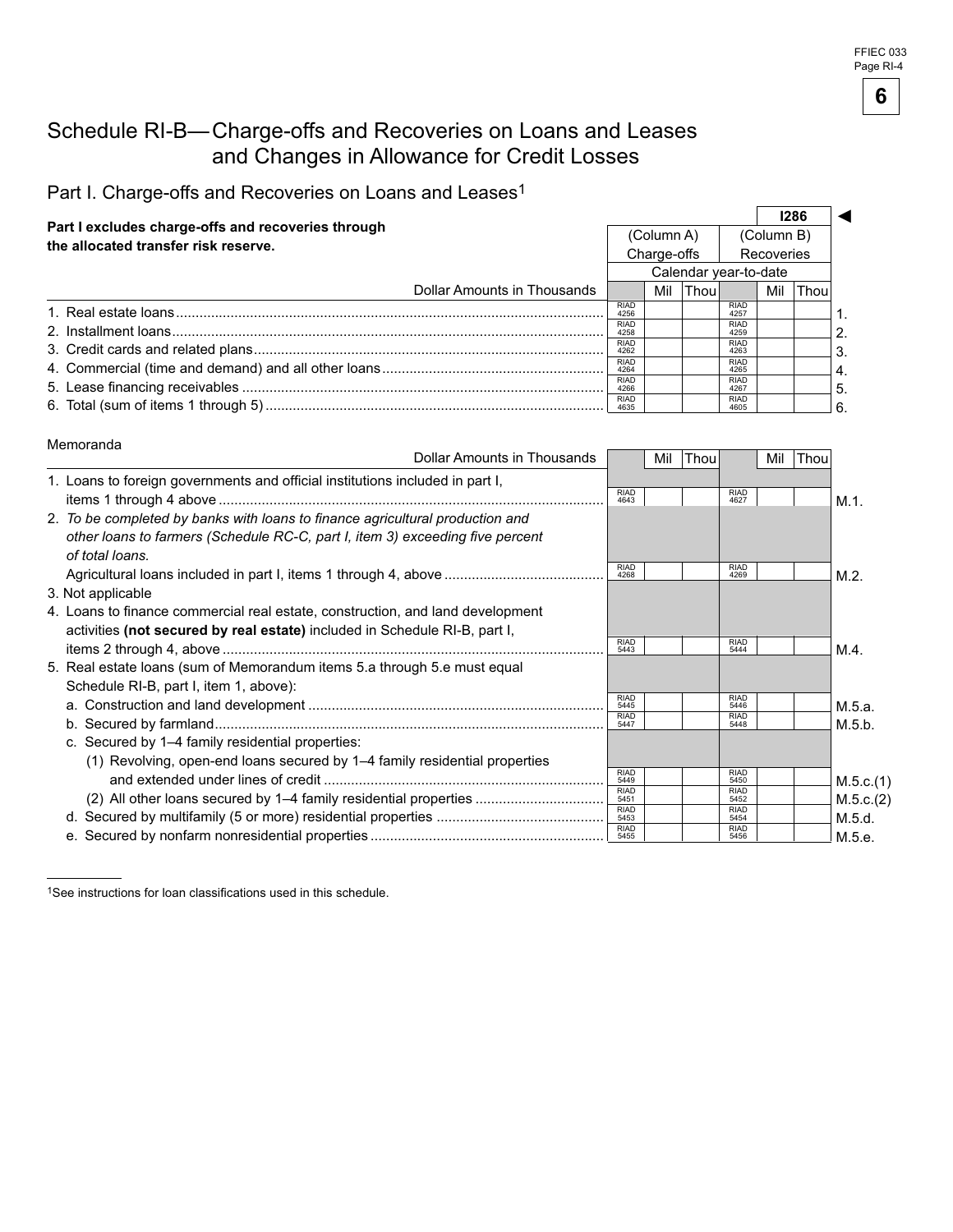#### Schedule RI-B—Continued

#### Part II. Changes in Allowance for Credit Losses

| Dollar Amounts in Thousands                                                                    |                     | Mil | $ $ Thou |    |
|------------------------------------------------------------------------------------------------|---------------------|-----|----------|----|
| 1. Balance originally reported in the December 31, 1999, Reports of Condition and Income       | <b>RIAD</b><br>3124 |     |          |    |
|                                                                                                | <b>RIAD</b><br>2419 |     |          | 2. |
|                                                                                                | <b>RIAD</b><br>2432 |     |          | 3. |
|                                                                                                | <b>RIAD</b><br>4230 |     |          |    |
|                                                                                                | <b>RIAD</b><br>4815 |     |          | 5. |
| 6. Balance end of current period (sum of items 1 through 5) (must equal or exceed Schedule RC, |                     |     |          |    |
|                                                                                                | <b>RIAD</b><br>A512 |     |          |    |
|                                                                                                |                     |     |          |    |

\*Describe on Schedule RI-E—Explanations

#### Schedule RI-E—Explanations

#### Schedule RI-E is to be completed each quarter on a calendar year-to-date basis.

Detail all adjustments in Schedule RI-A and RI-B, all extraordinary items and other adjustments in Schedule RI, and all significant items of other noninterest income and other noninterest expense in Schedule RI. (See instructions for details.)

|                                                                                                    |                     |              | 1295        |      |
|----------------------------------------------------------------------------------------------------|---------------------|--------------|-------------|------|
|                                                                                                    |                     | Year-to-date |             |      |
| Dollar Amounts in Thousands                                                                        |                     | Mil          | <b>Thou</b> |      |
| 1. All other noninterest income (from Schedule RI, item 5.f.(2))                                   |                     |              |             |      |
| Report amounts that exceed 10% of Schedule RI, item 5.f.(2):                                       |                     |              |             |      |
|                                                                                                    | <b>RIAD</b><br>5415 |              |             | 1.a. |
|                                                                                                    | RIAD<br>5416        |              |             | 1.b. |
|                                                                                                    | <b>RIAD</b><br>5417 |              |             | 1.c. |
| Itemize and describe the three largest other amounts that exceed 10% of Schedule RI, item 5.f.(2): |                     |              |             |      |
| <b>TEXT</b><br>d.<br>4461                                                                          | <b>RIAD</b><br>4461 |              |             | 1.d. |
| <b>TEXT</b><br>е.<br>4462                                                                          | <b>RIAD</b><br>4462 |              |             | 1.e. |
| <b>TEXT</b><br>4463                                                                                | <b>RIAD</b><br>4463 |              |             | 1.f. |
| 2. Other noninterest expense (from Schedule RI, item 7.c):                                         |                     |              |             |      |
|                                                                                                    | <b>RIAD</b><br>4531 |              |             | 2.a. |
| Report amounts that exceed 10% of Schedule RI, item 7.c:                                           |                     |              |             |      |
|                                                                                                    | <b>RIAD</b><br>5418 |              |             | 2.b. |
|                                                                                                    | <b>RIAD</b><br>5419 |              |             | 2.c. |
|                                                                                                    | RIAD<br>5420        |              |             | 2.d. |
| ltemize and describe the three largest other amounts that exceed 10% of Schedule RI, item 7.c:     |                     |              |             |      |
| <b>TEXT</b><br>$\mathsf{e}$<br>4464                                                                | RIAD<br>4464        |              |             | 2.e. |
| <b>TEXT</b><br>4467                                                                                | <b>RIAD</b><br>4467 |              |             | 2.f. |
| <b>TEXT</b><br>q.<br>4468                                                                          | <b>RIAD</b><br>4468 |              |             | 2.a. |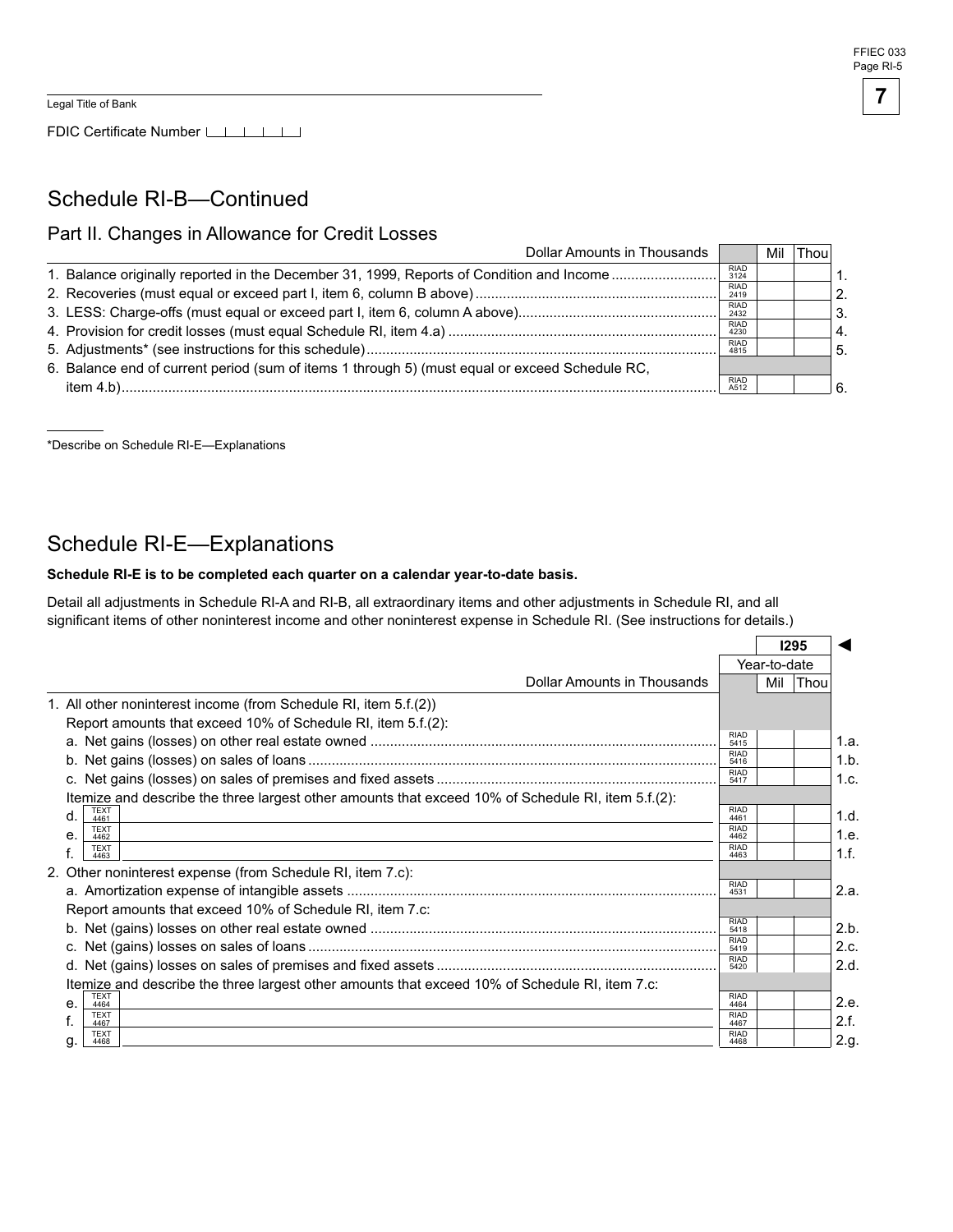FFIEC 033 Page RI-

**8** 

# Schedule RI-E—Continued

|    |                                                                                                                      |                             |                     | Year-to-date |         |
|----|----------------------------------------------------------------------------------------------------------------------|-----------------------------|---------------------|--------------|---------|
|    |                                                                                                                      | Dollar Amounts in Thousands |                     | Mil<br> Thou |         |
|    | 3. Extraordinary items and other adjustments and applicable income tax effect (from Schedule RI,                     |                             |                     |              |         |
|    | item 11) (itemize and describe all extraordinary items and other adjustments):                                       |                             |                     |              |         |
|    | TEXT<br>6373<br>Effect of adopting FAS 133, "Accounting for Derivative Instruments and Hedging Activities"<br>a. (1) |                             | <b>RIAD</b><br>6373 |              | 3.a.(1) |
|    | (2) Applicable income tax effect                                                                                     | <b>RIAD</b><br>4486         |                     |              | 3.a.(2) |
|    | <b>TEXT</b><br>b. (1)<br>4487                                                                                        |                             | <b>RIAD</b><br>4487 |              | 3.b.(1) |
|    | (2) Applicable income tax effect                                                                                     | <b>RIAD</b><br>4488         |                     |              | 3.b.(2) |
|    | TEXT<br>4489<br>c. $(1)$                                                                                             |                             | <b>RIAD</b><br>4489 |              | 3.c.(1) |
|    | (2) Applicable income tax effect                                                                                     | <b>RIAD</b><br>4491         |                     |              | 3.c.(2) |
|    | 4. Equity capital adjustments from amended Reports of Income (from Schedule RI-A, item 2)                            |                             |                     |              |         |
|    | (itemize and describe all adjustments):                                                                              |                             |                     |              |         |
| a. | <b>TEXT</b><br>4492                                                                                                  |                             | <b>RIAD</b><br>4492 |              | 4.a.    |
| b. | <b>TEXT</b><br>4493                                                                                                  |                             | <b>RIAD</b><br>4493 |              | 4.b.    |
|    | 5. Cumulative effect of changes in accounting principles from prior years                                            |                             |                     |              |         |
|    | (from Schedule RI-A, item 9) (itemize and describe all changes in accounting principles):                            |                             |                     |              |         |
| а. | <b>TEXT</b><br>4494                                                                                                  |                             | <b>RIAD</b><br>4494 |              | 5.a.    |
| b. | <b>TEXT</b><br>4495                                                                                                  |                             | RIAD<br>4495        |              | 5.b.    |
|    | 6. Corrections of material accounting errors from prior years (from Schedule RI-A, item 10)                          |                             |                     |              |         |
|    | (itemize and describe all corrections):                                                                              |                             |                     |              |         |
| а. | <b>TEXT</b><br>4496                                                                                                  |                             | <b>RIAD</b><br>4496 |              | 6.a.    |
| b. | <b>TEXT</b><br>4497                                                                                                  |                             | <b>RIAD</b><br>4497 |              | 6.b.    |
|    | 7. Other transactions with parent holding company (from Schedule RI-A, item 12)                                      |                             |                     |              |         |
|    | (itemize and describe all such transactions):                                                                        |                             |                     |              |         |
| a. | <b>TEXT</b><br>4498                                                                                                  |                             | <b>RIAD</b><br>4498 |              | 7.a.    |
| b. | <b>TEXT</b><br>4499                                                                                                  |                             | <b>RIAD</b><br>4499 |              | 7.b.    |
|    | 8. Adjustments to allowance for credit losses (from Schedule RI-B, part II, item 5)                                  |                             |                     |              |         |
|    | (itemize and describe all adjustments):                                                                              |                             |                     |              |         |
| a. | <b>TEXT</b><br>4521                                                                                                  |                             | <b>RIAD</b><br>4521 |              | 8.a.    |
|    | <b>TEXT</b>                                                                                                          |                             | <b>RIAD</b><br>4522 |              | 8.b.    |
| b. | 4522                                                                                                                 |                             |                     |              |         |

option, any other significant<br>No comment  $\Box$  (RIAD 4769)

Other explanations (please type or print clearly):<br>(TEXT 4769)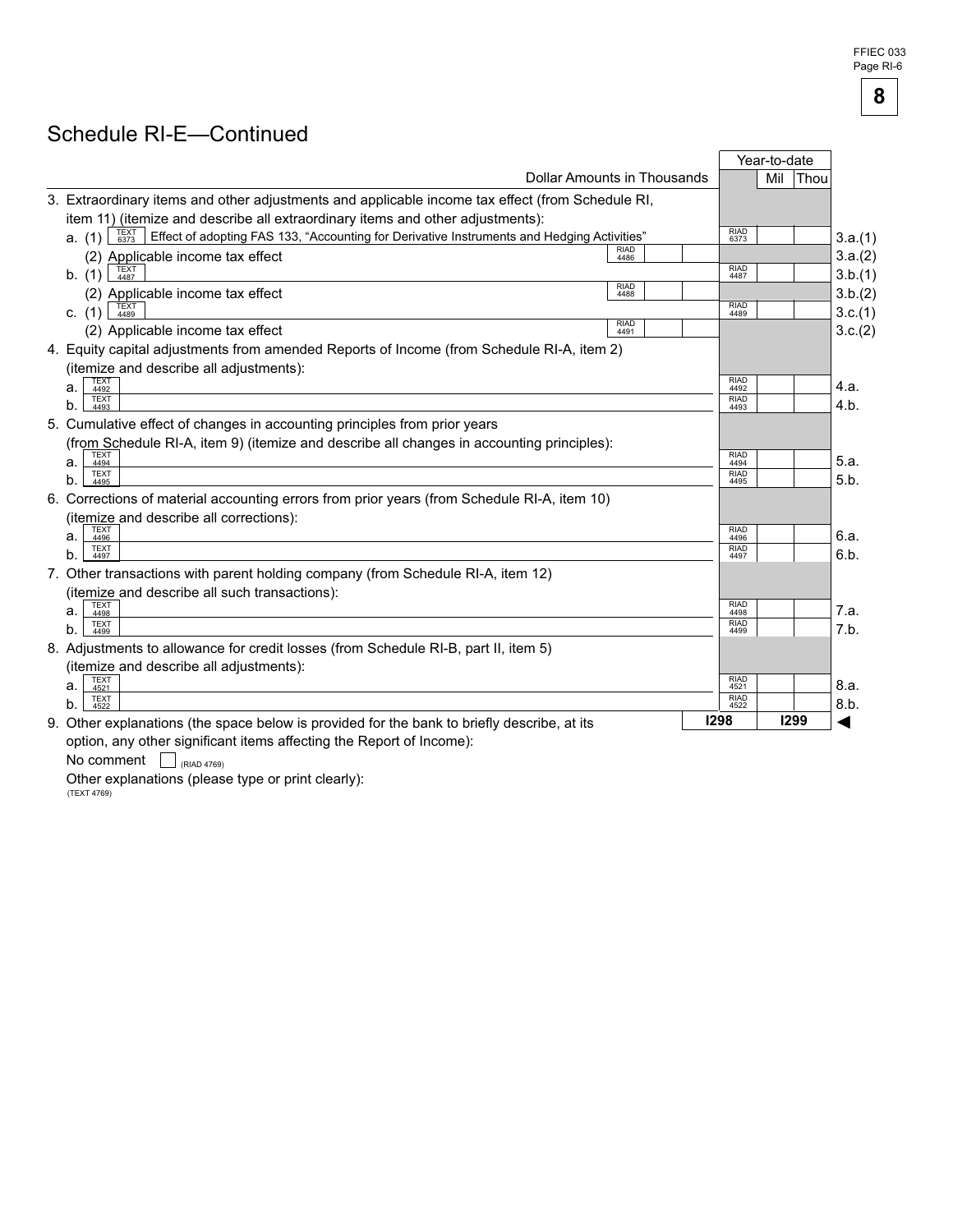| FFIEC 033 |
|-----------|
| Page RC-1 |

| Legal Title of Bank        |          |  |
|----------------------------|----------|--|
| City                       |          |  |
| State                      | Zip Code |  |
|                            |          |  |
| FDIC Certificate Number LI |          |  |

### Consolidated Report of Condition for Insured Commercial and State-Chartered Savings Banks for December 31, 2000

All schedules are to be reported in thousands of dollars. Unless otherwise indicated, report the amount outstanding as of the last business day of the quarter.

#### Schedule RC—Balance Sheet

| Dollar Amounts in Thousands                                                                 |                     |  | Mil Thou |      |  |
|---------------------------------------------------------------------------------------------|---------------------|--|----------|------|--|
| ASSETS                                                                                      |                     |  |          |      |  |
| 1. Cash and balances due from depository institutions (from Schedule RC-A):                 |                     |  |          |      |  |
|                                                                                             | <b>RCON</b><br>0081 |  |          | 1.a. |  |
|                                                                                             | <b>RCON</b><br>0071 |  |          | 1.b  |  |
| 2. Securities:                                                                              |                     |  |          |      |  |
|                                                                                             | <b>RCON</b><br>1754 |  |          | 2.a. |  |
|                                                                                             | <b>RCON</b><br>1773 |  |          | 2.b. |  |
|                                                                                             | <b>RCON</b><br>1350 |  |          | 3.   |  |
| 4. Loans and lease financing receivables:                                                   |                     |  |          |      |  |
| <b>RCON</b><br>2122                                                                         |                     |  |          | 4.a. |  |
| <b>RCON</b><br>3123                                                                         |                     |  |          | 4.b. |  |
| <b>RCON</b><br>3128                                                                         |                     |  |          | 4.c. |  |
| d. Loans and leases, net of unearned income, allowance, and reserve                         |                     |  |          |      |  |
|                                                                                             | <b>RCON</b><br>2125 |  |          | 4.d. |  |
|                                                                                             | <b>RCON</b><br>3545 |  |          | 5.   |  |
|                                                                                             | <b>RCON</b><br>2145 |  |          | 6.   |  |
|                                                                                             | <b>RCON</b><br>2150 |  |          | 7.   |  |
| 8. Investments in unconsolidated subsidiaries and associated companies (from Schedule RC-M) | <b>RCON</b><br>2130 |  |          | 8.   |  |
|                                                                                             | <b>RCON</b><br>2155 |  |          | 9.   |  |
|                                                                                             | <b>RCON</b><br>2143 |  |          | 10.  |  |
|                                                                                             | <b>RCON</b><br>2160 |  |          | 11.  |  |
|                                                                                             | <b>RCON</b><br>2170 |  |          | 12.  |  |

<sup>1</sup> Includes cash items in process of collection and unposted debits.

<sup>2</sup> Includes time certificates of deposit not held for trading.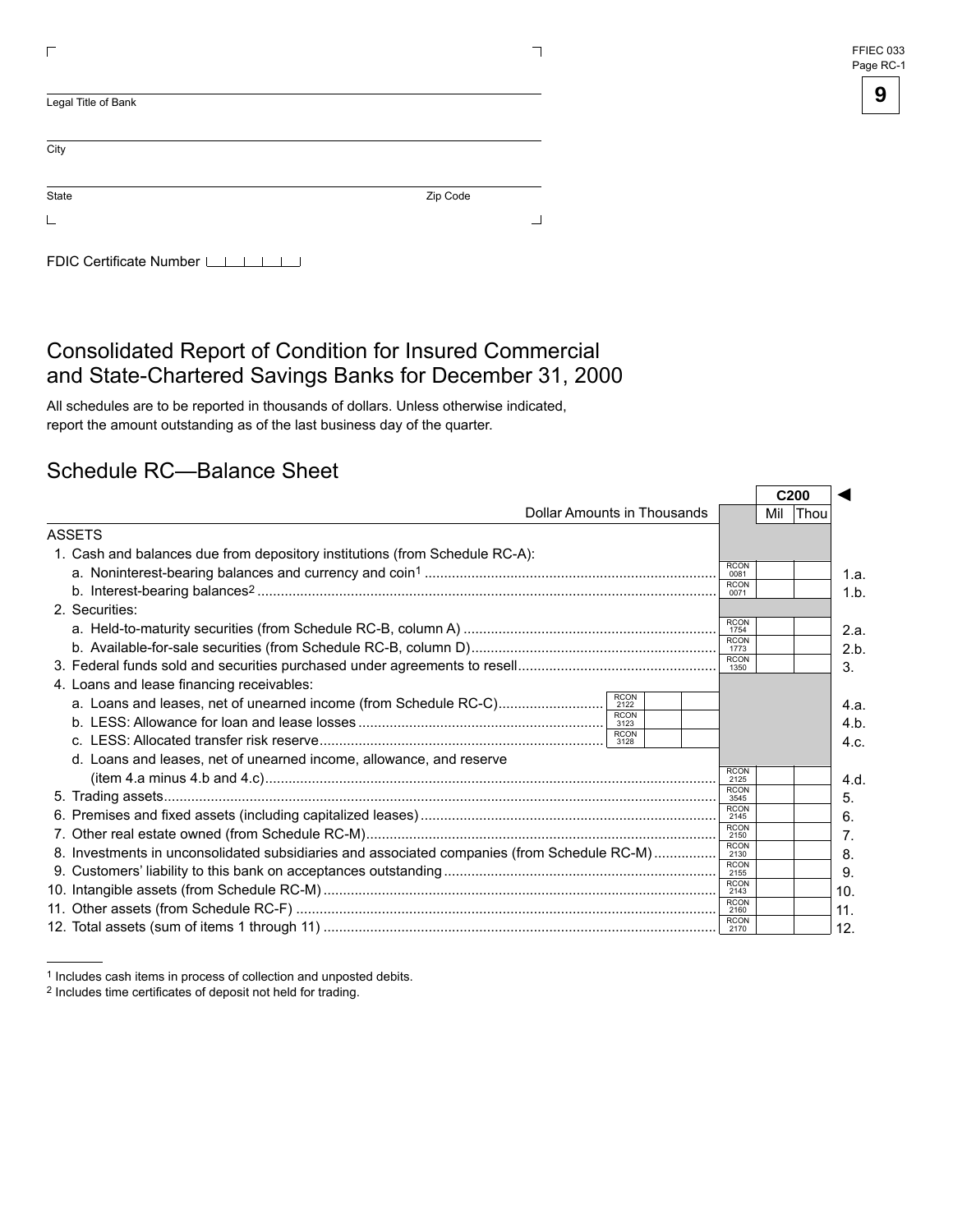# Schedule RC—Continued

| Dollar Amounts in Thousands                                                                         | Mil Thou |                                                                                                       |
|-----------------------------------------------------------------------------------------------------|----------|-------------------------------------------------------------------------------------------------------|
|                                                                                                     |          |                                                                                                       |
|                                                                                                     |          |                                                                                                       |
| RCON<br>2200<br>a. In domestic offices (sum of totals of columns A and C from Schedule RC-E         |          | 13.a.                                                                                                 |
|                                                                                                     |          | 13.a.(1)                                                                                              |
|                                                                                                     |          | 13.a.(2)                                                                                              |
|                                                                                                     |          |                                                                                                       |
|                                                                                                     |          |                                                                                                       |
|                                                                                                     |          |                                                                                                       |
| RCON<br>2800                                                                                        |          | 14.                                                                                                   |
| <b>RCON</b><br>2840                                                                                 |          | 15.a.                                                                                                 |
| <b>RCON</b><br>3548                                                                                 |          | 15.b.                                                                                                 |
| 16. Other borrowed money (includes mortgage indebtedness and obligations under capitalized leases): |          |                                                                                                       |
| RCON<br>2332                                                                                        |          | 16.a.                                                                                                 |
| RCON<br>A547                                                                                        |          | 16.b.                                                                                                 |
| <b>RCON</b><br>A548                                                                                 |          | 16.c.                                                                                                 |
|                                                                                                     |          |                                                                                                       |
| RCON<br>2920                                                                                        |          | 18.                                                                                                   |
| <b>RCON</b><br>3200                                                                                 |          | 19.                                                                                                   |
| <b>RCON</b><br>2930                                                                                 |          | 20.                                                                                                   |
| RCON<br>2948                                                                                        |          | 21.                                                                                                   |
|                                                                                                     |          |                                                                                                       |
|                                                                                                     |          |                                                                                                       |
| RCON<br>3838                                                                                        |          | 23.                                                                                                   |
| RCON<br>3230                                                                                        |          | 24.                                                                                                   |
| <b>RCON</b><br>3839                                                                                 |          | 25.                                                                                                   |
| <b>RCON</b>                                                                                         |          | 26.a.                                                                                                 |
| RCON<br>8434                                                                                        |          | 26.b.                                                                                                 |
| RCON<br>4336                                                                                        |          | 26.c.                                                                                                 |
|                                                                                                     |          |                                                                                                       |
| RCON<br>3210                                                                                        |          | 28.                                                                                                   |
| RCON<br>3300                                                                                        |          | 29.                                                                                                   |
|                                                                                                     |          |                                                                                                       |
|                                                                                                     |          | $M.1$ .                                                                                               |
|                                                                                                     |          |                                                                                                       |
|                                                                                                     |          | Number<br><b>RCON</b><br>6724<br>$4 =$ Directors' examination of the bank performed by other external |

- 
- ducted in accordance with generally accepted auditing standards auditors by a certified public accounting firm which submits a report on the  $7 =$  Other audit procedures (excluding tax preparation work) consolidated holding company (but not on the bank separately)  $8 = No$  external audit work
- 3 = Directors' examination of the bank conducted in accordance with generally accepted auditing standards by a certified public accounting firm (may be required by state chartering authority)
- generally accepted auditing standards by a certified public and auditors (may be required by state chartering authority)
- accounting firm which submits a report on the bank 5 = Review of the bank's financial statements by external auditors
- 2 = Independent audit of the bank's parent holding company con- 6 = Compilation of the bank's financial statements by external
	-
	-



<sup>1</sup>Includes total demand deposits and noninterest-bearing time and savings deposits. 2Includes limited-life preferred stock and related surplus.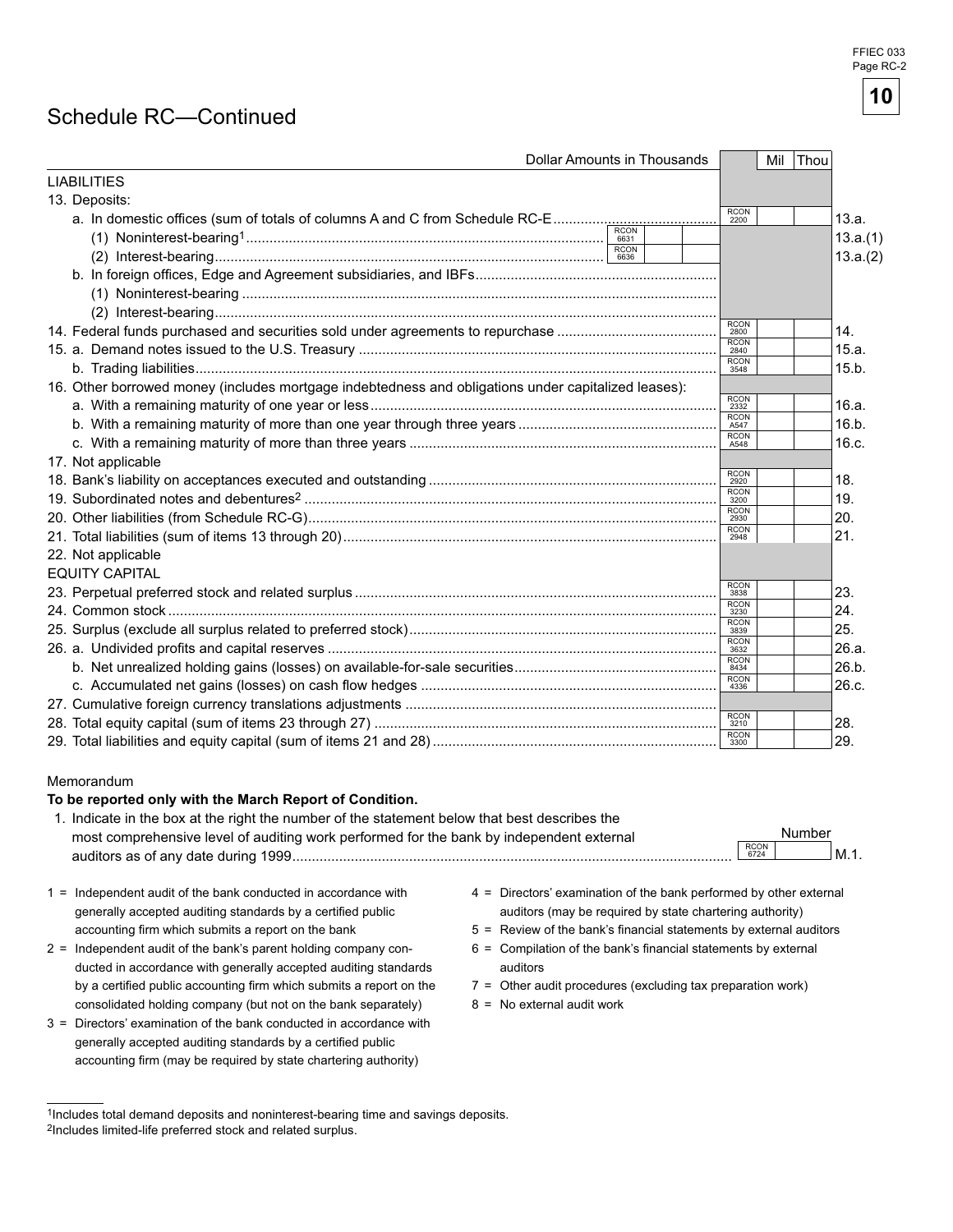FFIEC 033 Page RC-3

**11**

Legal Title of Bank

FDIC Certificate Number

# Schedule RC-A—Cash and Balances Due From Depository Institutions

Exclude assets held for trading.

|                                                                                 |                     | C205 |      |      |
|---------------------------------------------------------------------------------|---------------------|------|------|------|
| Dollar Amounts in Thousands                                                     |                     | Mil  | Thou |      |
| 1. Cash items in process of collection, unposted debits, and currency and coin: |                     |      |      |      |
|                                                                                 | <b>RCON</b><br>0020 |      |      | 1.a. |
|                                                                                 | <b>RCON</b><br>0080 |      |      | 1.b. |
| 2. Balances due from depository institutions in the U.S.:                       |                     |      |      |      |
|                                                                                 | <b>RCFD</b><br>0083 |      |      | 2.a. |
|                                                                                 | <b>RCON</b><br>0085 |      |      | 2.b. |
| 3. Balances due from banks in foreign countries and foreign central banks:      |                     |      |      |      |
|                                                                                 | <b>RCFD</b><br>0073 |      |      | 3.a. |
|                                                                                 | <b>RCFD</b><br>0074 |      |      | 3.b. |
|                                                                                 | <b>RCON</b><br>0090 |      |      | 4    |
|                                                                                 | <b>RCON</b><br>0010 |      |      | 5    |

#### Memorandum

| Dollar Amounts in Thousands                                                                  |                     | Mil | Thou |     |
|----------------------------------------------------------------------------------------------|---------------------|-----|------|-----|
| 1. Noninterest-bearing balances due from commercial banks in the U.S. (included in items 2.a |                     |     |      |     |
| and 2.b above).                                                                              | <b>RCON</b><br>0050 |     |      | ∃M. |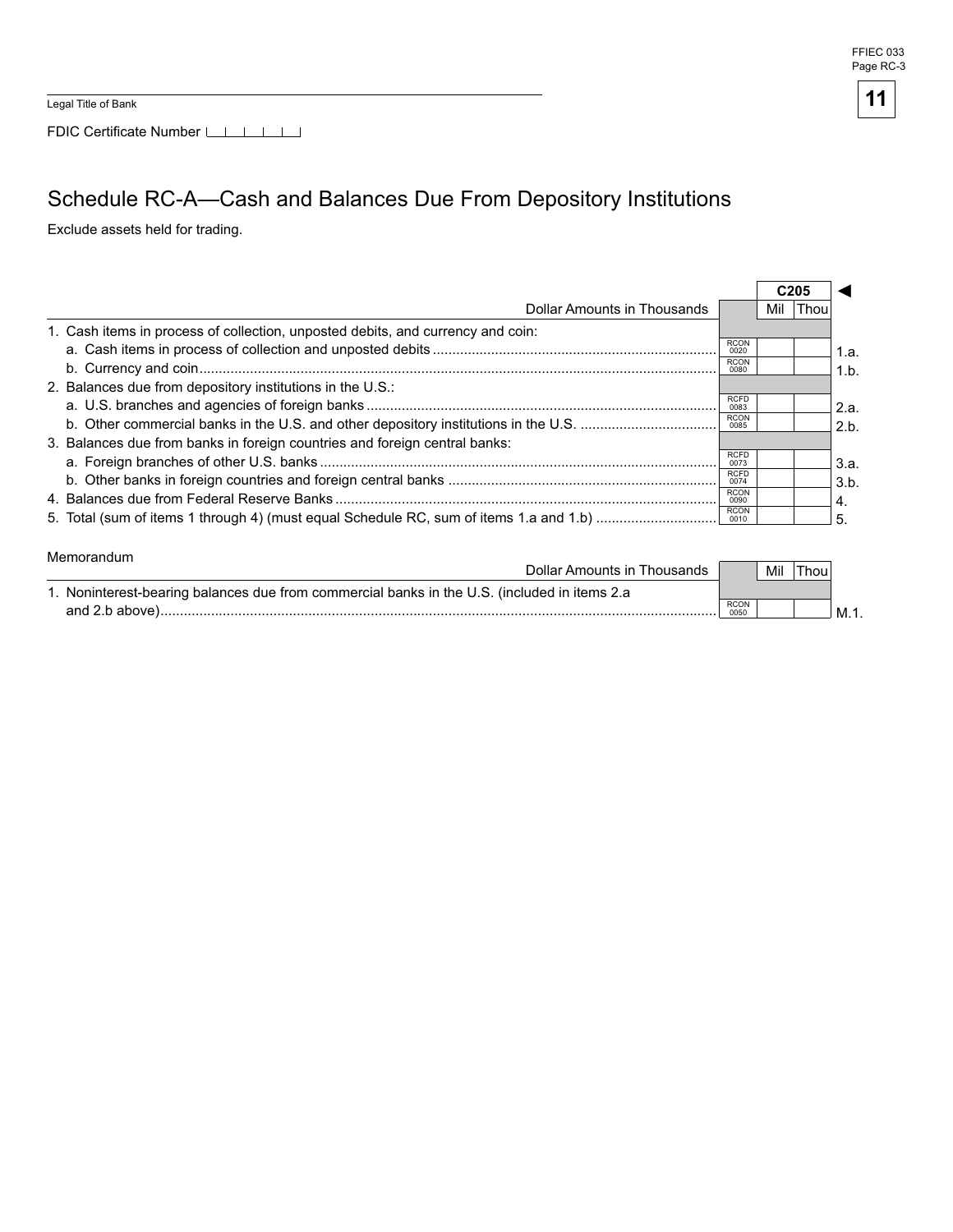#### FFIEC 033 Page RC-4

## Schedule RC-B—Securities

Exclude assets held for trading.

|                                                    |                          |                       |      |                     |                   |                    |                     |            |                       |                     |                         | C210 |         |
|----------------------------------------------------|--------------------------|-----------------------|------|---------------------|-------------------|--------------------|---------------------|------------|-----------------------|---------------------|-------------------------|------|---------|
|                                                    |                          | Held-to-maturity      |      |                     |                   | Available-for-sale |                     |            |                       |                     |                         |      |         |
|                                                    | (Column A)<br>(Column B) |                       |      |                     |                   | (Column C)         |                     | (Column D) |                       |                     |                         |      |         |
|                                                    |                          | <b>Amortized Cost</b> |      |                     | <b>Fair Value</b> |                    |                     |            | <b>Amortized Cost</b> |                     | Fair Value <sup>1</sup> |      |         |
| <b>Dollar Amounts in Thousands</b>                 |                          | Mil                   | Thou |                     | Mil               | Thou               |                     | Mil        | Thou                  |                     | Mil                     | Thou |         |
|                                                    | <b>RCON</b><br>0211      |                       |      | <b>RCON</b><br>0213 |                   |                    | <b>RCON</b><br>1286 |            |                       | <b>RCON</b><br>1287 |                         |      | 1.      |
| 2. U.S. Government agency obligations              |                          |                       |      |                     |                   |                    |                     |            |                       |                     |                         |      |         |
| (exclude mortgage-backed securities):              |                          |                       |      |                     |                   |                    |                     |            |                       |                     |                         |      |         |
| a. Issued by U.S. Government agencies <sup>2</sup> | <b>RCON</b><br>1289      |                       |      | <b>RCON</b><br>1290 |                   |                    | <b>RCON</b><br>1291 |            |                       | <b>RCON</b><br>1293 |                         |      | 2.a.    |
| b. Issued by U.S. Government-sponsored             |                          |                       |      |                     |                   |                    |                     |            |                       |                     |                         |      |         |
|                                                    | <b>RCON</b><br>1294      |                       |      | <b>RCON</b><br>1295 |                   |                    | <b>RCON</b><br>1297 |            |                       | <b>RCON</b><br>1298 |                         |      | 2.b.    |
| 3. Securities issued by states and political       |                          |                       |      |                     |                   |                    |                     |            |                       |                     |                         |      |         |
| subdivisions in the U.S.:                          |                          |                       |      |                     |                   |                    |                     |            |                       |                     |                         |      |         |
|                                                    | <b>RCON</b><br>1676      |                       |      | <b>RCON</b><br>1677 |                   |                    | <b>RCON</b><br>1678 |            |                       | <b>RCON</b><br>1679 |                         |      | 3.a.    |
|                                                    | <b>RCON</b><br>1681      |                       |      | <b>RCON</b><br>1686 |                   |                    | <b>RCON</b><br>1690 |            |                       | <b>RCON</b><br>1691 |                         |      | 3.b.    |
| c. Industrial development and similar obligations  | <b>RCON</b><br>1694      |                       |      | <b>RCON</b><br>1695 |                   |                    | <b>RCON</b><br>1696 |            |                       | <b>RCON</b><br>1697 |                         |      | 3.c.    |
| 4. Mortgage-backed securities (MBS):               |                          |                       |      |                     |                   |                    |                     |            |                       |                     |                         |      |         |
| a. Pass-through securities:                        |                          |                       |      |                     |                   |                    |                     |            |                       |                     |                         |      |         |
|                                                    | <b>RCON</b><br>1698      |                       |      | <b>RCON</b><br>1699 |                   |                    | <b>RCON</b><br>1701 |            |                       | <b>RCON</b><br>1702 |                         |      | 4.a.(1) |
| (2) Issued by FNMA and FHLMC                       | <b>RCON</b><br>1703      |                       |      | <b>RCON</b><br>1705 |                   |                    | <b>RCON</b><br>1706 |            |                       | <b>RCON</b><br>1707 |                         |      | 4.a.(2) |
| (3) Other pass-through securities                  | <b>RCON</b><br>1709      |                       |      | <b>RCON</b><br>1710 |                   |                    | <b>RCON</b><br>1711 |            |                       | <b>RCON</b><br>1713 |                         |      | 4.a.(3) |
| b. Other mortgage-backed securities (include       |                          |                       |      |                     |                   |                    |                     |            |                       |                     |                         |      |         |
| CMOs, REMICs, and stripped MBS):                   |                          |                       |      |                     |                   |                    |                     |            |                       |                     |                         |      |         |
| (1) Issued or guaranteed by FNMA, FHLMC,           |                          |                       |      |                     |                   |                    |                     |            |                       |                     |                         |      |         |
|                                                    | <b>RCON</b><br>1714      |                       |      | <b>RCON</b><br>1715 |                   |                    | <b>RCON</b><br>1716 |            |                       | <b>RCON</b><br>1717 |                         |      | 4.b.(1) |
| (2) Collateralized by MBS issued or                |                          |                       |      |                     |                   |                    |                     |            |                       |                     |                         |      |         |
| guaranteed by FNMA, FHLMC, or GNMA                 | <b>RCON</b><br>1718      |                       |      | <b>RCON</b><br>1719 |                   |                    | <b>RCON</b><br>1731 |            |                       | <b>RCON</b><br>1732 |                         |      | 4.b.(2) |
| (3) All other mortgage-backed securities           | <b>RCON</b><br>1733      |                       |      | <b>RCON</b><br>1734 |                   |                    | <b>RCON</b><br>1735 |            |                       | <b>RCON</b><br>1736 |                         |      | 4.b.(3) |
| 5. Other debt securities:                          |                          |                       |      |                     |                   |                    |                     |            |                       |                     |                         |      |         |
|                                                    | RCON<br>1737             |                       |      | <b>RCON</b><br>1738 |                   |                    | RCON<br>1739        |            |                       | <b>RCON</b><br>1741 |                         |      | 5.a.    |
|                                                    | <b>RCON</b><br>1742      |                       |      | <b>RCON</b><br>1743 |                   |                    | <b>RCON</b><br>1744 |            |                       | <b>RCON</b><br>1746 |                         |      | 5.b.    |
| 6. Equity securities:                              |                          |                       |      |                     |                   |                    |                     |            |                       |                     |                         |      |         |
| a. Investments in mutual funds and other equity    |                          |                       |      |                     |                   |                    |                     |            |                       |                     |                         |      |         |
| securities with readily determinable fair          |                          |                       |      |                     |                   |                    |                     |            |                       |                     |                         |      |         |
|                                                    |                          |                       |      |                     |                   |                    | <b>RCON</b><br>A510 |            |                       | <b>RCON</b><br>A511 |                         |      | 6.a.    |
|                                                    |                          |                       |      |                     |                   |                    | <b>RCON</b><br>1752 |            |                       | <b>RCON</b><br>1753 |                         |      | 6.b.    |
| 7. Total (sum of items 1 through 6) (total of      |                          |                       |      |                     |                   |                    |                     |            |                       |                     |                         |      |         |
| column A must equal Schedule RC, item 2.a)         |                          |                       |      |                     |                   |                    |                     |            |                       |                     |                         |      |         |
| (total of column D must equal Schedule RC,         |                          |                       |      |                     |                   |                    |                     |            |                       |                     |                         |      |         |
|                                                    | <b>RCON</b><br>1754      |                       |      | <b>RCON</b><br>1771 |                   |                    | <b>RCON</b><br>1772 |            |                       | <b>RCON</b><br>1773 |                         |      | 7.      |

<sup>1</sup> Includes equity securities without readily determinable fair values at historical cost in item 6.b, column D.

**12**

<sup>2</sup> Includes Small Business Administration "Guaranteed Loan Pool Certificates," U.S. Maritime Administration obligations, and Export-Import Bank participation certificates.

<sup>3</sup> Includes obligations (other than mortgage-backed securities) issued by the Farm Credit System, the Federal Home Loan Bank System, the Federal Home Loan Mortgage Corporation, the Federal National Mortgage Association, the Financing Corporation, Resolution Funding Corporation, the Student Loan Marketing Association, and the Tennessee Valley Authority.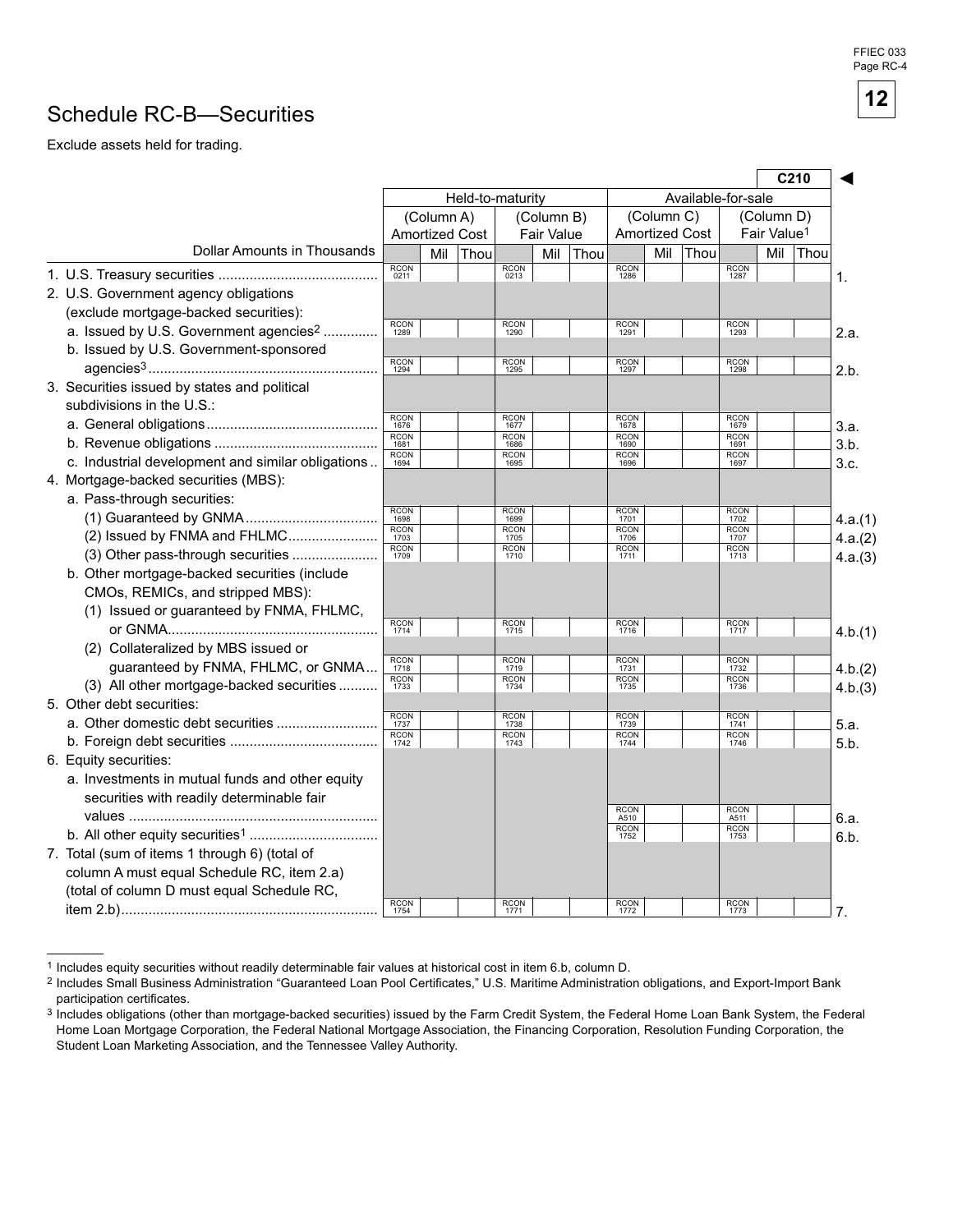### Schedule RC-B—Continued

| Dollar Amounts in Thousands<br><b>Thou</b><br>Mil<br><b>RCON</b><br>M.1.<br>0416<br>2. Maturity and repricing data for <b>debt</b> securities <sup>1, 2</sup> (excluding those in nonaccrual status):<br>a. Securities issued by the U.S. Treasury, U.S. Government agencies, and states and political<br>subdivisions in the U.S.; other non-mortgage debt securities; and mortgage pass-through<br>securities other than those backed by closed-end first lien 1-4 family residential mortgages<br>with a remaining maturity or repricing frequency of: 3, 4<br><b>RCON</b><br>M.2.a.(1)<br>A549<br><b>RCON</b><br>M.2.a.(2)<br>A550<br><b>RCON</b><br>M.2.a.(3)<br>A551<br><b>RCON</b><br>M.2.a.(4)<br>A552<br><b>RCON</b><br>M.2.a.(5)<br>A553<br><b>RCON</b><br>M.2.a.(6)<br>A554<br>b. Mortgage pass-through securities backed by closed-end first lien 1-4 family residential<br>mortgages with a remaining maturity or repricing frequency of: 3, 5<br><b>RCON</b><br>M.2.b.(1)<br>A555<br><b>RCON</b><br>M.2.b.(2)<br>A556<br><b>RCON</b><br>M.2.b.(3)<br>A557<br><b>RCON</b><br>M.2.b.(4)<br>A558<br><b>RCON</b><br>M.2.b.(5)<br>A559<br><b>RCON</b><br>M.2.b.(6)<br>A560<br>c. Other mortgage-backed securities (include CMOs, REMICs, and stripped MBS; exclude<br>mortgage pass-through securities) with an expected average life of: 6<br><b>RCON</b><br>M.2.c.(1)<br>A561<br><b>RCON</b><br>M.2.c.(2)<br>A562<br>d. Debt securities with a REMAINING MATURITY of one year or less (included in<br><b>RCON</b><br>M.2.d.<br>A248<br>3.-6. Not applicable<br>7. Amortized cost of held-to-maturity securities sold or transferred to available-for-sale or trading securities<br><b>RCON</b><br>M.7.<br>1778<br>8. Not applicable<br>9. Structured notes (included in the held-to-maturity and available-for-sale accounts in<br>Schedule RC-B, items 2, 3, and 5):<br><b>RCON</b><br>M.9.a.<br>8782<br><b>RCON</b><br>M.9.b.<br>8783 | Memoranda | C212 |  | ◀ |  |
|----------------------------------------------------------------------------------------------------------------------------------------------------------------------------------------------------------------------------------------------------------------------------------------------------------------------------------------------------------------------------------------------------------------------------------------------------------------------------------------------------------------------------------------------------------------------------------------------------------------------------------------------------------------------------------------------------------------------------------------------------------------------------------------------------------------------------------------------------------------------------------------------------------------------------------------------------------------------------------------------------------------------------------------------------------------------------------------------------------------------------------------------------------------------------------------------------------------------------------------------------------------------------------------------------------------------------------------------------------------------------------------------------------------------------------------------------------------------------------------------------------------------------------------------------------------------------------------------------------------------------------------------------------------------------------------------------------------------------------------------------------------------------------------------------------------------------------------------------------------------------------------------------------------------------------------------------|-----------|------|--|---|--|
|                                                                                                                                                                                                                                                                                                                                                                                                                                                                                                                                                                                                                                                                                                                                                                                                                                                                                                                                                                                                                                                                                                                                                                                                                                                                                                                                                                                                                                                                                                                                                                                                                                                                                                                                                                                                                                                                                                                                                    |           |      |  |   |  |
|                                                                                                                                                                                                                                                                                                                                                                                                                                                                                                                                                                                                                                                                                                                                                                                                                                                                                                                                                                                                                                                                                                                                                                                                                                                                                                                                                                                                                                                                                                                                                                                                                                                                                                                                                                                                                                                                                                                                                    |           |      |  |   |  |
|                                                                                                                                                                                                                                                                                                                                                                                                                                                                                                                                                                                                                                                                                                                                                                                                                                                                                                                                                                                                                                                                                                                                                                                                                                                                                                                                                                                                                                                                                                                                                                                                                                                                                                                                                                                                                                                                                                                                                    |           |      |  |   |  |
|                                                                                                                                                                                                                                                                                                                                                                                                                                                                                                                                                                                                                                                                                                                                                                                                                                                                                                                                                                                                                                                                                                                                                                                                                                                                                                                                                                                                                                                                                                                                                                                                                                                                                                                                                                                                                                                                                                                                                    |           |      |  |   |  |
|                                                                                                                                                                                                                                                                                                                                                                                                                                                                                                                                                                                                                                                                                                                                                                                                                                                                                                                                                                                                                                                                                                                                                                                                                                                                                                                                                                                                                                                                                                                                                                                                                                                                                                                                                                                                                                                                                                                                                    |           |      |  |   |  |
|                                                                                                                                                                                                                                                                                                                                                                                                                                                                                                                                                                                                                                                                                                                                                                                                                                                                                                                                                                                                                                                                                                                                                                                                                                                                                                                                                                                                                                                                                                                                                                                                                                                                                                                                                                                                                                                                                                                                                    |           |      |  |   |  |
|                                                                                                                                                                                                                                                                                                                                                                                                                                                                                                                                                                                                                                                                                                                                                                                                                                                                                                                                                                                                                                                                                                                                                                                                                                                                                                                                                                                                                                                                                                                                                                                                                                                                                                                                                                                                                                                                                                                                                    |           |      |  |   |  |
|                                                                                                                                                                                                                                                                                                                                                                                                                                                                                                                                                                                                                                                                                                                                                                                                                                                                                                                                                                                                                                                                                                                                                                                                                                                                                                                                                                                                                                                                                                                                                                                                                                                                                                                                                                                                                                                                                                                                                    |           |      |  |   |  |
|                                                                                                                                                                                                                                                                                                                                                                                                                                                                                                                                                                                                                                                                                                                                                                                                                                                                                                                                                                                                                                                                                                                                                                                                                                                                                                                                                                                                                                                                                                                                                                                                                                                                                                                                                                                                                                                                                                                                                    |           |      |  |   |  |
|                                                                                                                                                                                                                                                                                                                                                                                                                                                                                                                                                                                                                                                                                                                                                                                                                                                                                                                                                                                                                                                                                                                                                                                                                                                                                                                                                                                                                                                                                                                                                                                                                                                                                                                                                                                                                                                                                                                                                    |           |      |  |   |  |
|                                                                                                                                                                                                                                                                                                                                                                                                                                                                                                                                                                                                                                                                                                                                                                                                                                                                                                                                                                                                                                                                                                                                                                                                                                                                                                                                                                                                                                                                                                                                                                                                                                                                                                                                                                                                                                                                                                                                                    |           |      |  |   |  |
|                                                                                                                                                                                                                                                                                                                                                                                                                                                                                                                                                                                                                                                                                                                                                                                                                                                                                                                                                                                                                                                                                                                                                                                                                                                                                                                                                                                                                                                                                                                                                                                                                                                                                                                                                                                                                                                                                                                                                    |           |      |  |   |  |
|                                                                                                                                                                                                                                                                                                                                                                                                                                                                                                                                                                                                                                                                                                                                                                                                                                                                                                                                                                                                                                                                                                                                                                                                                                                                                                                                                                                                                                                                                                                                                                                                                                                                                                                                                                                                                                                                                                                                                    |           |      |  |   |  |
|                                                                                                                                                                                                                                                                                                                                                                                                                                                                                                                                                                                                                                                                                                                                                                                                                                                                                                                                                                                                                                                                                                                                                                                                                                                                                                                                                                                                                                                                                                                                                                                                                                                                                                                                                                                                                                                                                                                                                    |           |      |  |   |  |
|                                                                                                                                                                                                                                                                                                                                                                                                                                                                                                                                                                                                                                                                                                                                                                                                                                                                                                                                                                                                                                                                                                                                                                                                                                                                                                                                                                                                                                                                                                                                                                                                                                                                                                                                                                                                                                                                                                                                                    |           |      |  |   |  |
|                                                                                                                                                                                                                                                                                                                                                                                                                                                                                                                                                                                                                                                                                                                                                                                                                                                                                                                                                                                                                                                                                                                                                                                                                                                                                                                                                                                                                                                                                                                                                                                                                                                                                                                                                                                                                                                                                                                                                    |           |      |  |   |  |
|                                                                                                                                                                                                                                                                                                                                                                                                                                                                                                                                                                                                                                                                                                                                                                                                                                                                                                                                                                                                                                                                                                                                                                                                                                                                                                                                                                                                                                                                                                                                                                                                                                                                                                                                                                                                                                                                                                                                                    |           |      |  |   |  |
|                                                                                                                                                                                                                                                                                                                                                                                                                                                                                                                                                                                                                                                                                                                                                                                                                                                                                                                                                                                                                                                                                                                                                                                                                                                                                                                                                                                                                                                                                                                                                                                                                                                                                                                                                                                                                                                                                                                                                    |           |      |  |   |  |
|                                                                                                                                                                                                                                                                                                                                                                                                                                                                                                                                                                                                                                                                                                                                                                                                                                                                                                                                                                                                                                                                                                                                                                                                                                                                                                                                                                                                                                                                                                                                                                                                                                                                                                                                                                                                                                                                                                                                                    |           |      |  |   |  |
|                                                                                                                                                                                                                                                                                                                                                                                                                                                                                                                                                                                                                                                                                                                                                                                                                                                                                                                                                                                                                                                                                                                                                                                                                                                                                                                                                                                                                                                                                                                                                                                                                                                                                                                                                                                                                                                                                                                                                    |           |      |  |   |  |
|                                                                                                                                                                                                                                                                                                                                                                                                                                                                                                                                                                                                                                                                                                                                                                                                                                                                                                                                                                                                                                                                                                                                                                                                                                                                                                                                                                                                                                                                                                                                                                                                                                                                                                                                                                                                                                                                                                                                                    |           |      |  |   |  |
|                                                                                                                                                                                                                                                                                                                                                                                                                                                                                                                                                                                                                                                                                                                                                                                                                                                                                                                                                                                                                                                                                                                                                                                                                                                                                                                                                                                                                                                                                                                                                                                                                                                                                                                                                                                                                                                                                                                                                    |           |      |  |   |  |
|                                                                                                                                                                                                                                                                                                                                                                                                                                                                                                                                                                                                                                                                                                                                                                                                                                                                                                                                                                                                                                                                                                                                                                                                                                                                                                                                                                                                                                                                                                                                                                                                                                                                                                                                                                                                                                                                                                                                                    |           |      |  |   |  |
|                                                                                                                                                                                                                                                                                                                                                                                                                                                                                                                                                                                                                                                                                                                                                                                                                                                                                                                                                                                                                                                                                                                                                                                                                                                                                                                                                                                                                                                                                                                                                                                                                                                                                                                                                                                                                                                                                                                                                    |           |      |  |   |  |
|                                                                                                                                                                                                                                                                                                                                                                                                                                                                                                                                                                                                                                                                                                                                                                                                                                                                                                                                                                                                                                                                                                                                                                                                                                                                                                                                                                                                                                                                                                                                                                                                                                                                                                                                                                                                                                                                                                                                                    |           |      |  |   |  |
|                                                                                                                                                                                                                                                                                                                                                                                                                                                                                                                                                                                                                                                                                                                                                                                                                                                                                                                                                                                                                                                                                                                                                                                                                                                                                                                                                                                                                                                                                                                                                                                                                                                                                                                                                                                                                                                                                                                                                    |           |      |  |   |  |
|                                                                                                                                                                                                                                                                                                                                                                                                                                                                                                                                                                                                                                                                                                                                                                                                                                                                                                                                                                                                                                                                                                                                                                                                                                                                                                                                                                                                                                                                                                                                                                                                                                                                                                                                                                                                                                                                                                                                                    |           |      |  |   |  |
|                                                                                                                                                                                                                                                                                                                                                                                                                                                                                                                                                                                                                                                                                                                                                                                                                                                                                                                                                                                                                                                                                                                                                                                                                                                                                                                                                                                                                                                                                                                                                                                                                                                                                                                                                                                                                                                                                                                                                    |           |      |  |   |  |
|                                                                                                                                                                                                                                                                                                                                                                                                                                                                                                                                                                                                                                                                                                                                                                                                                                                                                                                                                                                                                                                                                                                                                                                                                                                                                                                                                                                                                                                                                                                                                                                                                                                                                                                                                                                                                                                                                                                                                    |           |      |  |   |  |
|                                                                                                                                                                                                                                                                                                                                                                                                                                                                                                                                                                                                                                                                                                                                                                                                                                                                                                                                                                                                                                                                                                                                                                                                                                                                                                                                                                                                                                                                                                                                                                                                                                                                                                                                                                                                                                                                                                                                                    |           |      |  |   |  |
|                                                                                                                                                                                                                                                                                                                                                                                                                                                                                                                                                                                                                                                                                                                                                                                                                                                                                                                                                                                                                                                                                                                                                                                                                                                                                                                                                                                                                                                                                                                                                                                                                                                                                                                                                                                                                                                                                                                                                    |           |      |  |   |  |
|                                                                                                                                                                                                                                                                                                                                                                                                                                                                                                                                                                                                                                                                                                                                                                                                                                                                                                                                                                                                                                                                                                                                                                                                                                                                                                                                                                                                                                                                                                                                                                                                                                                                                                                                                                                                                                                                                                                                                    |           |      |  |   |  |
|                                                                                                                                                                                                                                                                                                                                                                                                                                                                                                                                                                                                                                                                                                                                                                                                                                                                                                                                                                                                                                                                                                                                                                                                                                                                                                                                                                                                                                                                                                                                                                                                                                                                                                                                                                                                                                                                                                                                                    |           |      |  |   |  |
|                                                                                                                                                                                                                                                                                                                                                                                                                                                                                                                                                                                                                                                                                                                                                                                                                                                                                                                                                                                                                                                                                                                                                                                                                                                                                                                                                                                                                                                                                                                                                                                                                                                                                                                                                                                                                                                                                                                                                    |           |      |  |   |  |
|                                                                                                                                                                                                                                                                                                                                                                                                                                                                                                                                                                                                                                                                                                                                                                                                                                                                                                                                                                                                                                                                                                                                                                                                                                                                                                                                                                                                                                                                                                                                                                                                                                                                                                                                                                                                                                                                                                                                                    |           |      |  |   |  |

1 Includes held-to-maturity securities at amortized cost and available-for-sale securities at fair value.

2 Exclude equity securities, e.g., investments in mutual funds, Federal Reserve stock, common stock, and preferred stock.

<sup>3</sup> Report fixed rate debt securities by remaining maturity and floating rate debt securities by repricing frequency.

<sup>4</sup> Sum of Memorandum items 2.a.(1) through 2.a.(6) plus any nonaccrual debt securities in the categories of debt securities reported in Memorandum item 2.a that are included in Schedule RC-N, item 6, column C, must equal Schedule RC-B, sum of items 1, 2, 3, and 5, columns A and D, plus mortgage pass-through securities other than those backed by closed-end first lien 1–4 family residential mortgages included in Schedule RC-B, item 4.a, columns A and D.

Sum of Memorandum items 2.b.(1) through 2.b.(6) plus any nonaccrual mortgage pass-through securities backed by closed-end first lien 1–4 family residential mortgages included in Schedule RC-N, item 6, column C, must equal Schedule RC-B, item 4.a, sum of columns A and D, less the amount of mortgage pass-through securities other than those backed by closed-end first lien 1–4 family residential mortgages included in Schedule RC-B, item 4.a, columns A and D.

<sup>6</sup> Sum of Memorandum items 2.c.(1) and 2.c.(2) plus any nonaccrual "Other mortgage-backed securities" included in Schedule RC-N, item 6, column C, must equal Schedule RC-B, item 4.b, sum of columns A and D.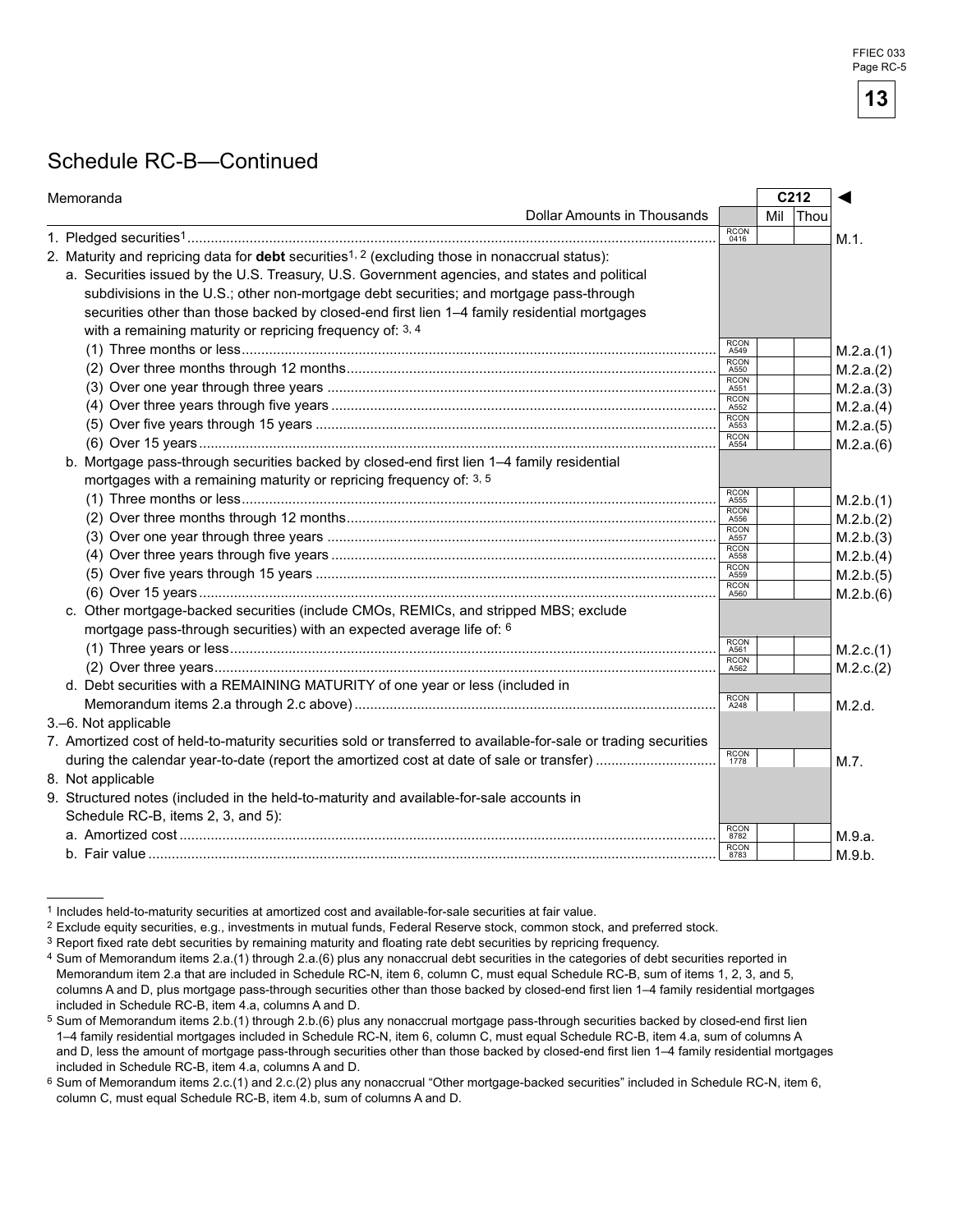FDIC Certificate Number LILILI





# Schedule RC-C—Loans and Lease Financing Receivables

#### Part I. Loans and Leases

Do not deduct the allowance for loan and lease losses from amounts reported in this schedule. Report total loans and leases, net of unearned income. Exclude assets held for trading and commercial paper.

|                                                                                                       |                     | C <sub>215</sub> |            |
|-------------------------------------------------------------------------------------------------------|---------------------|------------------|------------|
| Dollar Amounts in Thousands                                                                           |                     | Mil<br>Thou      |            |
| 1. Loans secured by real estate:                                                                      |                     |                  |            |
|                                                                                                       | <b>RCON</b><br>1415 |                  | 1.a.       |
|                                                                                                       | <b>RCON</b><br>1420 |                  | 1.b.       |
| c. Secured by 1-4 family residential properties:                                                      |                     |                  |            |
| (1) Revolving, open-end loans secured by 1-4 family residential properties and extended               |                     |                  |            |
|                                                                                                       | <b>RCON</b><br>1797 |                  | 1.c.(1)    |
| (2) All other loans secured by 1-4 family residential properties:                                     |                     |                  |            |
|                                                                                                       | <b>RCON</b><br>5367 |                  | 1.c.(2)(a) |
|                                                                                                       | <b>RCON</b><br>5368 |                  | 1.c.(2)(b) |
|                                                                                                       | <b>RCON</b><br>1460 |                  | 1.d.       |
|                                                                                                       | <b>RCON</b><br>1480 |                  | 1.e.       |
| 2. Loans to depository institutions:                                                                  |                     |                  |            |
| a. To commercial banks in the U.S.:                                                                   |                     |                  |            |
|                                                                                                       | <b>RCON</b><br>1506 |                  | 2.a.(1)    |
|                                                                                                       | <b>RCON</b><br>1507 |                  | 2.a.(2)    |
|                                                                                                       | <b>RCON</b><br>1517 |                  | 2.b.       |
| c. To banks in foreign countries:                                                                     |                     |                  |            |
|                                                                                                       | <b>RCON</b><br>1513 |                  | 2.c.(1)    |
|                                                                                                       | <b>RCON</b><br>1516 |                  | 2.c.(2)    |
|                                                                                                       | <b>RCON</b><br>1590 |                  | 3.         |
| 4. Commercial and industrial loans:                                                                   |                     |                  |            |
|                                                                                                       | <b>RCON</b><br>1763 |                  | 4.a.       |
|                                                                                                       | <b>RCON</b><br>1764 |                  | 4.b.       |
|                                                                                                       | <b>RCON</b><br>1755 |                  | 5.         |
| 6. Loans to individuals for household, family, and other personal expenditures (i.e., consumer loans) |                     |                  |            |
| (includes purchased paper):                                                                           |                     |                  |            |
|                                                                                                       | <b>RCON</b><br>2008 |                  | 6.a.       |
|                                                                                                       | <b>RCON</b><br>2011 |                  | 6.b.       |
|                                                                                                       | <b>RCON</b><br>2081 |                  | 7.         |
| 8. Obligations (other than securities and leases) of states and political subdivisions in the U.S     | RCON<br>2107        |                  | 8.         |
| 9. Other loans:                                                                                       |                     |                  |            |
|                                                                                                       | <b>RCON</b><br>1545 |                  | 9.a.       |
|                                                                                                       | <b>RCON</b><br>1564 |                  | 9.b.       |
|                                                                                                       | <b>RCON</b><br>2165 |                  | 10.        |
|                                                                                                       | $\frac{RCON}{2123}$ |                  | 11.        |
| 12. Total loans and leases, net of unearned income (sum of items 1 through 10 minus item 11)          |                     |                  |            |
|                                                                                                       | <b>RCON</b><br>2122 |                  | 12.        |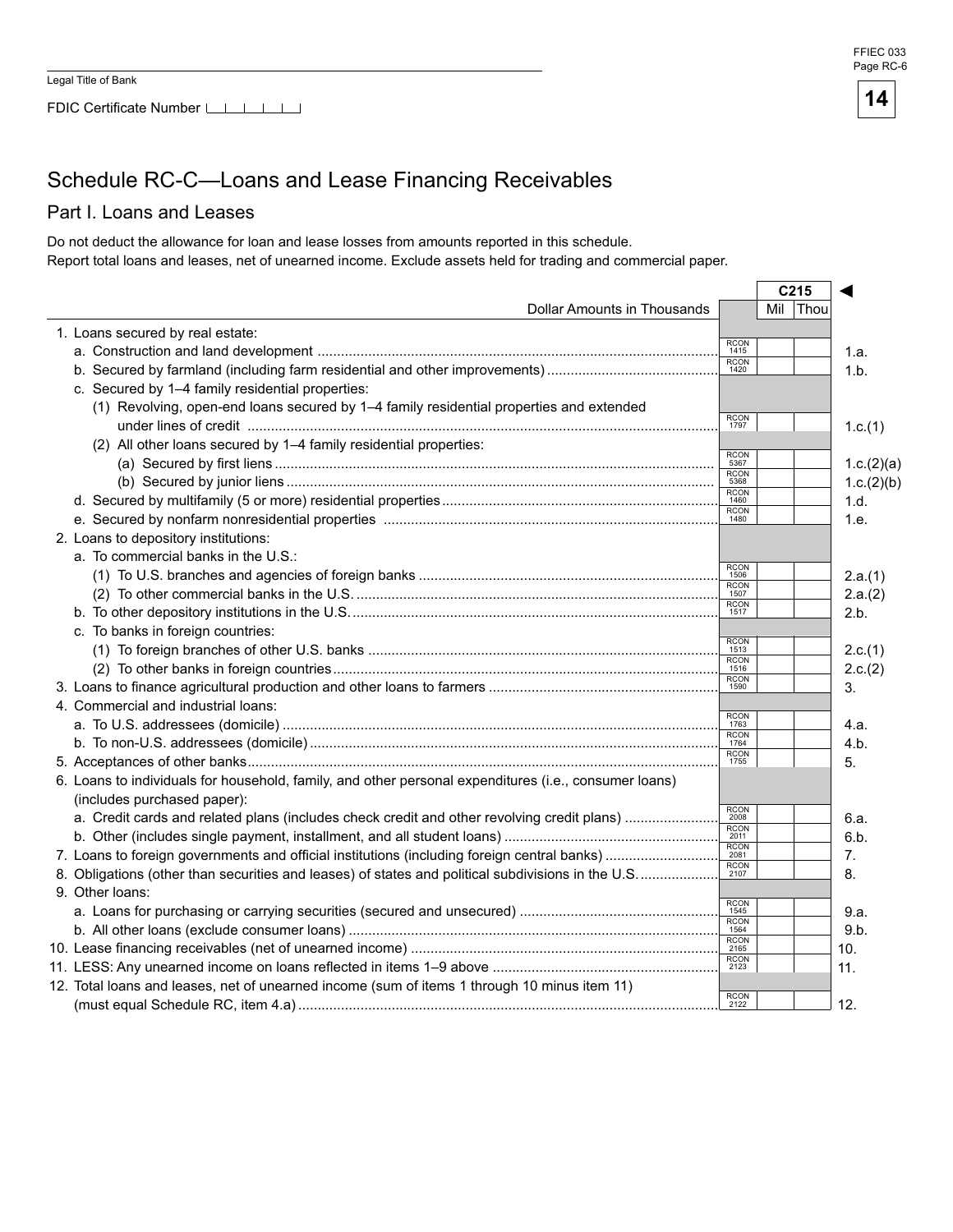FDIC Certificate Number

### Schedule RC-C—Continued

#### Part I. Continued

| Memoranda                                                                                           |                     |           |
|-----------------------------------------------------------------------------------------------------|---------------------|-----------|
| Dollar Amounts in Thousands                                                                         | Mil                 | Thou      |
| 1. Not applicable                                                                                   |                     |           |
| 2. Loans <sup>1</sup> and leases restructured and in compliance with modified terms (included in    |                     |           |
| Schedule RC-C, part I, above and not reported as past due or nonaccrual in Schedule RC-N,           |                     |           |
| Memorandum item 1):                                                                                 |                     |           |
|                                                                                                     | <b>RCON</b><br>1617 | M.2.a.    |
| b. All other loans and all lease financing receivables (exclude loans to individuals for household, |                     |           |
|                                                                                                     | RCON<br>8691        | M.2.b.    |
| 3. Maturity and repricing data for loans and leases (excluding those in nonaccrual status):         |                     |           |
| a. Closed-end loans secured by first liens on 1-4 family residential properties (reported in        |                     |           |
| Schedule RC-C, part I, item 1.c.(2)(a)) with a remaining maturity or repricing frequency of: 2, 3   |                     |           |
|                                                                                                     | RCON<br>A564        | M.3.a.(1) |
|                                                                                                     | RCON<br>A565        | M.3.a.(2) |
|                                                                                                     | RCON<br>A566        | M.3.a.(3) |
|                                                                                                     | RCON<br>A567        | M.3.a.(4) |
|                                                                                                     | <b>RCON</b><br>A568 | M.3.a.(5) |
|                                                                                                     | <b>RCON</b><br>A569 | M.3.a.(6) |
| b. All loans and leases (reported in Schedule RC-C, part I, items 1 through 10)                     |                     |           |
| EXCLUDING closed-end loans secured by first liens on 1-4 family residential properties              |                     |           |
| (reported in Schedule RC-C, part I, item 1.c.(2)(a)) with a remaining maturity or repricing         |                     |           |
| frequency of: 2, 4                                                                                  |                     |           |
|                                                                                                     | RCON<br>A570        | M.3.b.(1) |
|                                                                                                     | RCON<br>A571        | M.3.b.(2) |
|                                                                                                     | RCON<br>A572        | M.3.b.(3) |
|                                                                                                     | RCON<br>A573        | M.3.b.(4) |
|                                                                                                     | RCON<br>A574        | M.3.b.(5) |
|                                                                                                     | RCON<br>A575        | M.3.b.(6) |
| c. Loans and leases (reported in Schedule RC-C, part I, items 1 through 10) with a                  |                     |           |
|                                                                                                     | RCON<br>A247        | M.3.c.    |
| d. Loans secured by nonfarm nonresidential properties (reported in Schedule RC-C, part I,           |                     |           |
|                                                                                                     | RCON<br>A577        | M.3.d.    |
| e. Commercial and industrial loans (reported in Schedule RC-C, part I, item 4) with a               |                     |           |
|                                                                                                     | RCON<br>A578        | M.3.e.    |
| 4. Loans to finance commercial real estate, construction, and land development activities           |                     |           |
| (not secured by real estate) included in Schedule RC-C, part I, items 4 and 9.b, page RC-6 5        | RCON<br>2746        | M.4.      |
|                                                                                                     | RCON<br>5369        | M.5.      |
| 6. Adjustable rate closed-end loans secured by first liens on 1-4 family residential properties     |                     |           |
|                                                                                                     | RCON<br>5370        | M.6.      |

<sup>1</sup> See instructions for loan classifications used in Memorandum item 2.



<sup>&</sup>lt;sup>2</sup> Report fixed rate loans and leases by remaining maturity and floating rate loans by repricing frequency.

<sup>3</sup> Sum of Memorandum items 3.a.(1) through 3.a.(6) plus total nonaccrual closed-end loans secured by first liens on 1-4 family residential properties included in Schedule RC-N, Memorandum item 4.c.(2), column C, must equal total closed-end loans secured by first liens on 1-4 family residential properties from Schedule RC-C, part I, item 1.c.(2)(a).

Sum of Memorandum items 3.b.(1) through 3.b.(6), plus total nonaccrual loans and leases from Schedule RC-N, sum of items 1 through 5, column C, minus nonaccrual closed-end loans secured by first liens on 1-4 family residential properties included in Schedule RC-N, Memorandum

item 4.c.(2), column C, must equal total loans and leases from Schedule RC-C, part I, sum of items 1 through 10, minus total closed-end loans secured by first liens on 1–4 family residential properties from Schedule RC-C, part I, item 1.c.(2)(a).

<sup>5</sup> Exclude loans secured by real estate that are included in Schedule RC-C, part I, items 1.a through 1.e.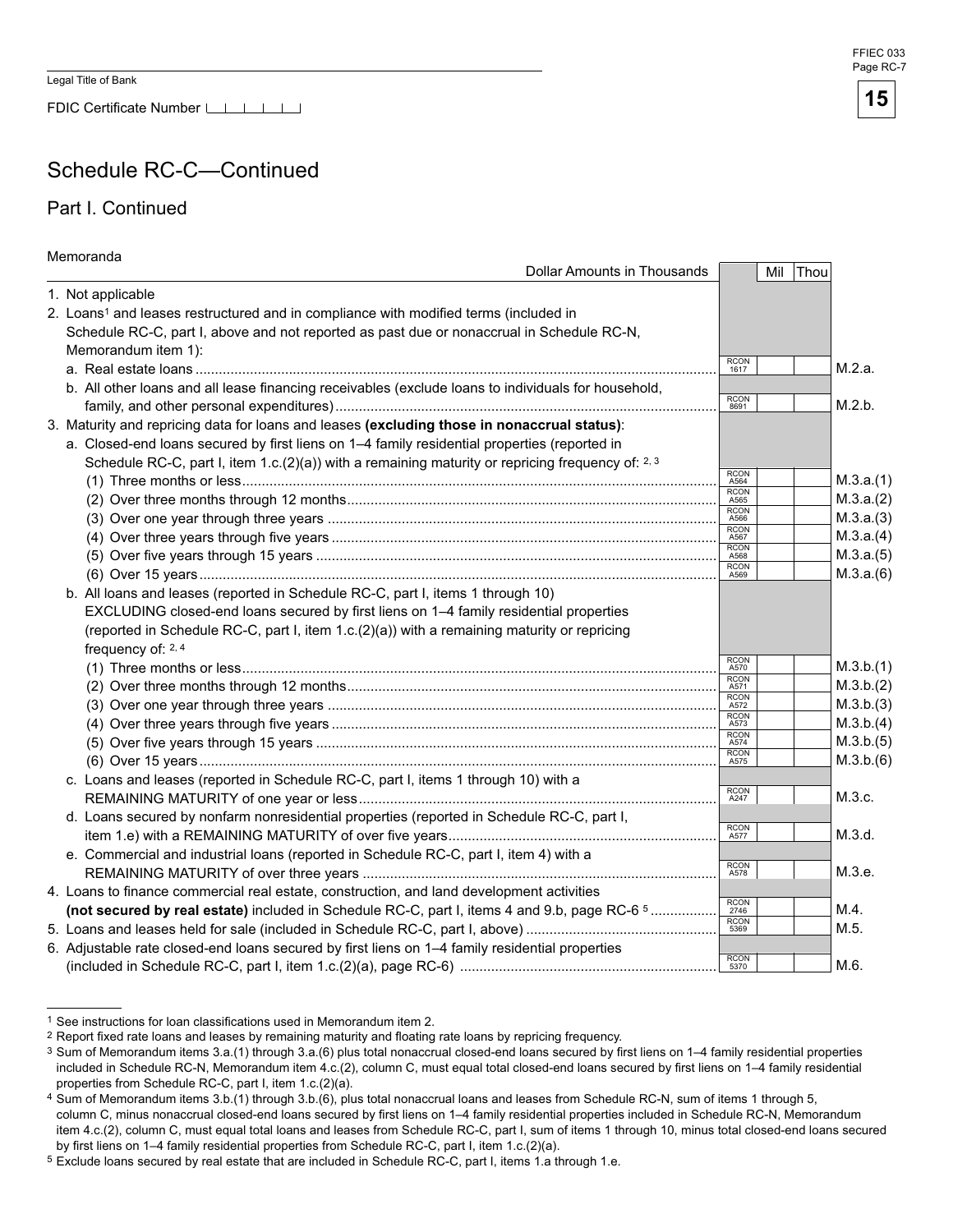# Schedule RC-E—Deposit Liabilities

|                                                                     |                                          |                      |      |                             |                       |            |                     |                         | C <sub>225</sub> |  |  |  |  |  |  |  |  |  |  |  |  |              |  |  |  |  |  |  |  |  |  |                       |  |
|---------------------------------------------------------------------|------------------------------------------|----------------------|------|-----------------------------|-----------------------|------------|---------------------|-------------------------|------------------|--|--|--|--|--|--|--|--|--|--|--|--|--------------|--|--|--|--|--|--|--|--|--|-----------------------|--|
|                                                                     |                                          |                      |      | <b>Transaction Accounts</b> |                       |            | Accounts            | Nontransaction          |                  |  |  |  |  |  |  |  |  |  |  |  |  |              |  |  |  |  |  |  |  |  |  |                       |  |
|                                                                     | (Column A)<br>(Column B)                 |                      |      |                             |                       | (Column C) |                     |                         |                  |  |  |  |  |  |  |  |  |  |  |  |  |              |  |  |  |  |  |  |  |  |  |                       |  |
|                                                                     |                                          | Total<br>transaction |      |                             | Memo: Total<br>demand |            |                     | Total<br>nontransaction |                  |  |  |  |  |  |  |  |  |  |  |  |  |              |  |  |  |  |  |  |  |  |  |                       |  |
|                                                                     |                                          | accounts             |      |                             | deposits              | accounts   |                     |                         |                  |  |  |  |  |  |  |  |  |  |  |  |  |              |  |  |  |  |  |  |  |  |  |                       |  |
|                                                                     | (including)<br>total demand<br>deposits) |                      |      |                             | column A)             |            |                     |                         |                  |  |  |  |  |  |  |  |  |  |  |  |  | (included in |  |  |  |  |  |  |  |  |  | (including)<br>MMDAs) |  |
| Dollar Amounts in Thousands                                         |                                          | Mil                  | Thou |                             | Mil                   | Thou       |                     | Mil                     | Thou             |  |  |  |  |  |  |  |  |  |  |  |  |              |  |  |  |  |  |  |  |  |  |                       |  |
| Deposits of:                                                        |                                          |                      |      |                             |                       |            |                     |                         |                  |  |  |  |  |  |  |  |  |  |  |  |  |              |  |  |  |  |  |  |  |  |  |                       |  |
|                                                                     | <b>RCON</b><br>2201                      |                      |      | <b>RCON</b><br>2240         |                       |            | <b>RCON</b><br>2346 |                         |                  |  |  |  |  |  |  |  |  |  |  |  |  |              |  |  |  |  |  |  |  |  |  |                       |  |
|                                                                     | <b>RCON</b><br>2202                      |                      |      | <b>RCON</b><br>2280         |                       |            | <b>RCON</b><br>2520 |                         |                  |  |  |  |  |  |  |  |  |  |  |  |  |              |  |  |  |  |  |  |  |  |  |                       |  |
|                                                                     | <b>RCON</b><br>2203                      |                      |      | <b>RCON</b><br>2290         |                       |            | <b>RCON</b><br>2530 |                         |                  |  |  |  |  |  |  |  |  |  |  |  |  |              |  |  |  |  |  |  |  |  |  |                       |  |
|                                                                     | <b>RCON</b><br>2206                      |                      |      | <b>RCON</b><br>2310         |                       |            | <b>RCON</b><br>2550 |                         |                  |  |  |  |  |  |  |  |  |  |  |  |  |              |  |  |  |  |  |  |  |  |  |                       |  |
|                                                                     | <b>RCON</b><br>2207                      |                      |      | <b>RCON</b><br>2312         |                       |            | <b>RCON</b><br>2349 |                         |                  |  |  |  |  |  |  |  |  |  |  |  |  |              |  |  |  |  |  |  |  |  |  |                       |  |
|                                                                     | <b>RCON</b><br>2213                      |                      |      | <b>RCON</b><br>2320         |                       |            | <b>RCON</b><br>2236 |                         |                  |  |  |  |  |  |  |  |  |  |  |  |  |              |  |  |  |  |  |  |  |  |  |                       |  |
| 7. Foreign governments and official institutions (including foreign |                                          |                      |      |                             |                       |            |                     |                         |                  |  |  |  |  |  |  |  |  |  |  |  |  |              |  |  |  |  |  |  |  |  |  |                       |  |
|                                                                     | <b>RCON</b><br>2216                      |                      |      | <b>RCON</b><br>2300         |                       |            | <b>RCON</b><br>2377 |                         |                  |  |  |  |  |  |  |  |  |  |  |  |  |              |  |  |  |  |  |  |  |  |  |                       |  |
|                                                                     | <b>RCON</b><br>2330                      |                      |      | <b>RCON</b><br>2330         |                       |            |                     |                         |                  |  |  |  |  |  |  |  |  |  |  |  |  |              |  |  |  |  |  |  |  |  |  |                       |  |
| 9. Total (sum of items 1 through 8) (sum of columns A and C         |                                          |                      |      |                             |                       |            |                     |                         |                  |  |  |  |  |  |  |  |  |  |  |  |  |              |  |  |  |  |  |  |  |  |  |                       |  |
|                                                                     | <b>RCON</b><br>2215                      |                      |      | <b>RCON</b><br>2210         |                       |            | <b>RCON</b><br>2385 |                         |                  |  |  |  |  |  |  |  |  |  |  |  |  |              |  |  |  |  |  |  |  |  |  |                       |  |

#### Memoranda

| <b>Dollar Amounts in Thousands</b>                                                                 |                     | Mil Thou |           |
|----------------------------------------------------------------------------------------------------|---------------------|----------|-----------|
| 1. Selected components of total deposits (i.e., sum of item 9, columns A and C):                   |                     |          |           |
|                                                                                                    | <b>RCON</b><br>6835 |          | M.1.a.    |
|                                                                                                    | <b>RCON</b><br>2365 |          | M.1.b.    |
| c. Fully insured brokered deposits (included in Memorandum item 1.b above):                        |                     |          |           |
|                                                                                                    | <b>RCON</b><br>2343 |          | M.1.c.(1) |
| (2) Issued either in denominations of \$100,000 or in denominations greater than \$100,000 and     | <b>RCON</b>         |          |           |
| d. Maturity data for brokered deposits:                                                            | 2344                |          | M.1.c.(2) |
| (1) Brokered deposits issued in denominations of less than \$100,000 with a remaining maturity     |                     |          |           |
|                                                                                                    | <b>RCON</b><br>A243 |          | M.1.d.(1) |
| (2) Brokered deposits issued in denominations of \$100,000 or more with a remaining                |                     |          |           |
|                                                                                                    | <b>RCON</b><br>A244 |          | M.1.d.(2) |
| e. Preferred deposits (uninsured deposits of states and political subdivisions in the U.S.         |                     |          |           |
| reported in item 3 above which are secured or collateralized as required under state law)          |                     |          |           |
|                                                                                                    | <b>RCON</b><br>5590 |          | M.1.e.    |
| 2. Components of total nontransaction accounts (sum of Memorandum items 2.a through 2.c must equal |                     |          |           |
| item 9, column C above):                                                                           |                     |          |           |
| a. Savings deposits:                                                                               |                     |          |           |
|                                                                                                    | <b>RCON</b><br>6810 |          | M.2.a.(1) |
|                                                                                                    | <b>RCON</b><br>0352 |          | M.2.a.(2) |
|                                                                                                    | <b>RCON</b><br>6648 |          | M.2.b.    |
|                                                                                                    | <b>RCON</b><br>2604 |          | M.2.c.    |
|                                                                                                    | <b>RC0N</b><br>2398 |          | M.3.      |
| $\bf{A}$ <b>N</b> $\bf{A}$ <b>N</b> $\bf{A}$ <b>Example 1</b> $\bf{A}$                             |                     |          |           |

4. Not applicable

**16**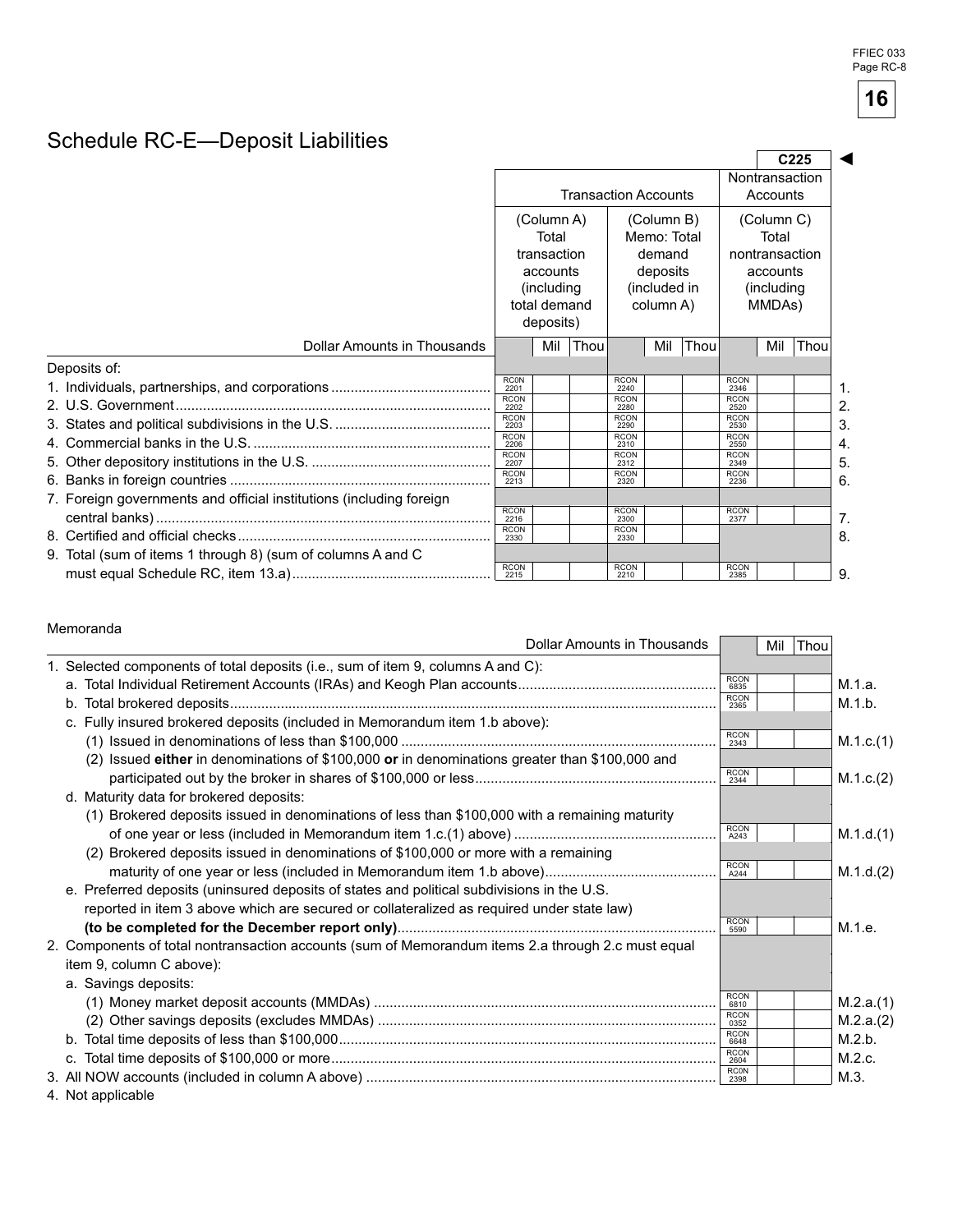## Schedule RC-E—Continued

| Memoranda (continued)                                                                             |                     |     |             |           |
|---------------------------------------------------------------------------------------------------|---------------------|-----|-------------|-----------|
| Dollar Amounts in Thousands                                                                       |                     | Mil | <b>Thou</b> |           |
| 5. Maturity and repricing data for time deposits of less than \$100,000:                          |                     |     |             |           |
| a. Time deposits of less than \$100,000 with a remaining maturity or repricing frequency of: 1, 2 |                     |     |             |           |
|                                                                                                   | <b>RCON</b><br>A579 |     |             | M.5.a.(1) |
|                                                                                                   | <b>RCON</b><br>A580 |     |             | M.5.a.(2) |
|                                                                                                   | <b>RCON</b><br>A581 |     |             | M.5.a.(3) |
|                                                                                                   | <b>RCON</b><br>A582 |     |             | M.5.a.(4) |
| b. Time deposits of less than \$100,000 with a REMAINING MATURITY of one year or less             |                     |     |             |           |
|                                                                                                   | <b>RCON</b><br>A241 |     |             | M.5.b.    |
| 6. Maturity and repricing data for time deposits of \$100,000 or more:                            |                     |     |             |           |
| a. Time deposits of \$100,000 or more with a remaining maturity or repricing frequency of: 1, 3   |                     |     |             |           |
|                                                                                                   | <b>RCON</b><br>A584 |     |             | M.6.a.(1) |
|                                                                                                   | <b>RCON</b><br>A585 |     |             | M.6.a.(2) |
|                                                                                                   | <b>RCON</b><br>A586 |     |             | M.6.a.(3) |
|                                                                                                   | <b>RCON</b><br>A587 |     |             | M.6.a.(4) |
| b. Time deposits of \$100,000 or more with a REMAINING MATURITY of one year or less               |                     |     |             |           |
|                                                                                                   | <b>RCON</b>         |     |             | M.6.b.    |

 1 Report fixed rate time deposits by remaining maturity and floating rate time deposits by repricing frequency.



<sup>2</sup> Sum of Memorandum items 5.a.(1) through 5.a.(4) must equal Schedule RC-E, Memorandum item 2.b above.

<sup>3</sup> Sum of Memorandum items 6.a.(1) through 6.a.(4) must equal Schedule RC-E, Memorandum item 2.c above.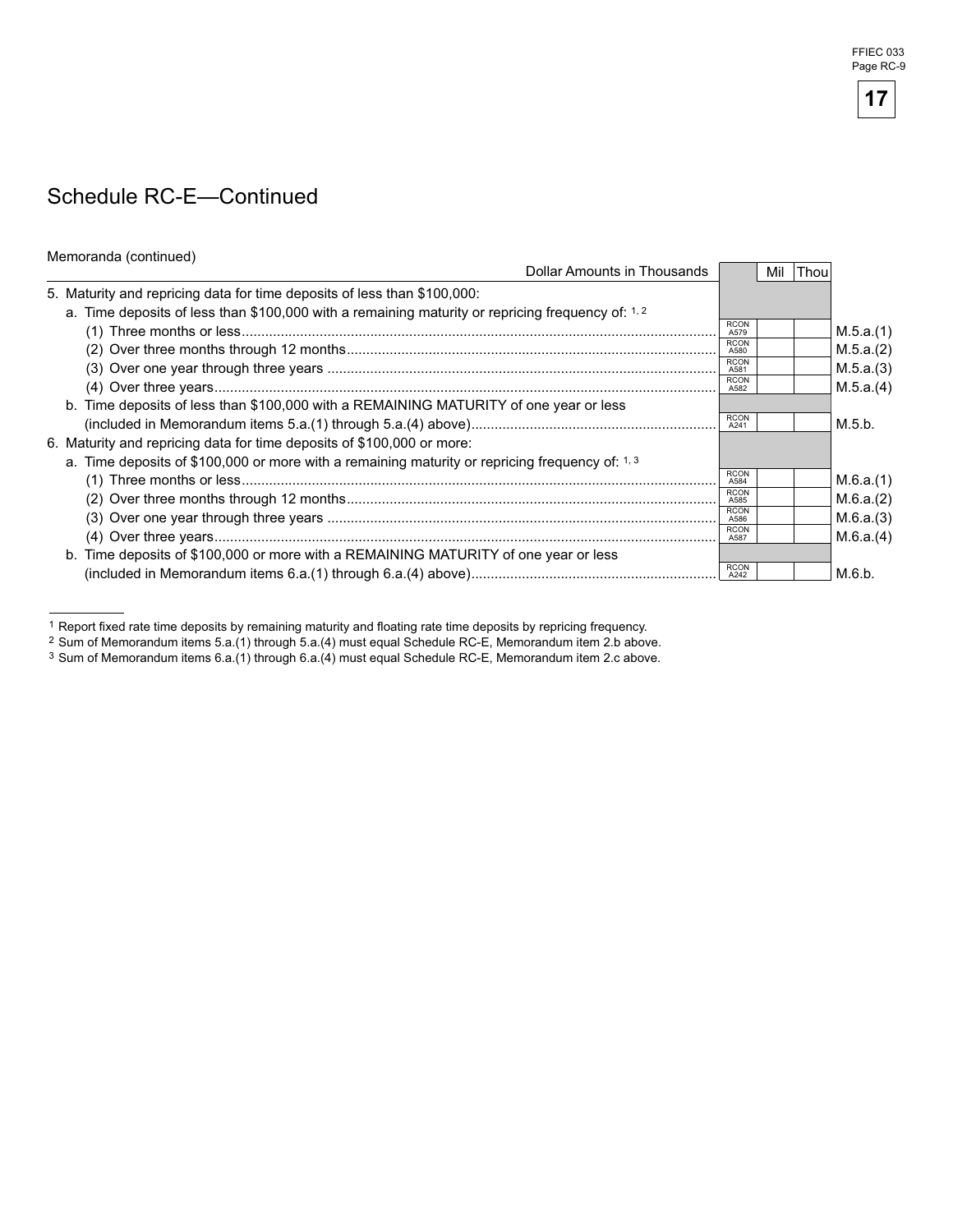$\mathsf{r}$ 

 $\overline{\phantom{0}}$ 

FDIC Certificate Number LILILI

### Schedule RC-F—Other Assets

|                           |                                                                                     |                             |                     |     | C <sub>230</sub> |
|---------------------------|-------------------------------------------------------------------------------------|-----------------------------|---------------------|-----|------------------|
|                           |                                                                                     | Dollar Amounts in Thousands |                     | Mil | Thou             |
|                           |                                                                                     |                             | <b>RCON</b><br>2164 |     |                  |
|                           |                                                                                     |                             | <b>RCON</b><br>2148 |     |                  |
|                           | 3. Interest-only strips receivable (not in the form of a security) <sup>2</sup> on: |                             |                     |     |                  |
|                           |                                                                                     |                             | <b>RCON</b><br>A519 |     |                  |
|                           |                                                                                     |                             | <b>RCON</b><br>A520 |     |                  |
|                           |                                                                                     |                             | <b>RCON</b><br>2168 |     |                  |
| <b>TEXT</b><br>a.<br>3549 |                                                                                     | <b>RCON</b><br>3549         |                     |     |                  |
| <b>TEXT</b><br>b.<br>3550 |                                                                                     | <b>RCON</b><br>3550         |                     |     |                  |
| <b>TEXT</b><br>C.<br>3551 |                                                                                     | <b>RCON</b><br>3551         |                     |     |                  |
|                           |                                                                                     |                             | <b>RCON</b>         |     |                  |

| Dollar Amounts in<br>l housands                                      |                     | Mil | ' hou |     |
|----------------------------------------------------------------------|---------------------|-----|-------|-----|
| Deferred tax assets disallowed for regulatory capital purposes<br>-1 | <b>RCON</b><br>5610 |     |       | *M∴ |

#### Schedule RC-G—Other Liabilities

|                                                                              |                     | C <sub>235</sub> |      |      |
|------------------------------------------------------------------------------|---------------------|------------------|------|------|
| Dollar Amounts in Thousands                                                  |                     | Mil              | Thou |      |
|                                                                              | <b>RCON</b><br>3645 |                  |      | 1.a. |
| b. Other expenses accrued and unpaid (includes accrued income taxes payable) | <b>RCON</b><br>3646 |                  |      | 1.b. |
|                                                                              | <b>RCON</b><br>3049 |                  |      |      |
|                                                                              | <b>RCON</b><br>3000 |                  |      | 3    |
|                                                                              | <b>RCON</b><br>2938 |                  |      | ۰4.  |
| <b>RCON</b><br>TEXT<br>3552<br>a.<br>3552                                    |                     |                  |      | 4.a. |
| <b>TEXT</b><br><b>RCON</b><br>b.<br>3553<br>3553                             |                     |                  |      | 4.b. |
| <b>TEXT</b><br><b>RCON</b><br>C.<br>3554<br>3554                             |                     |                  |      | 4.c. |
|                                                                              | <b>RCON</b><br>2930 |                  |      | 5.   |

<sup>1</sup> See discussion of deferred income taxes in Glossary entry on "income taxes."

<sup>2</sup> Report interest-only strips receivable in the form of a security as available-for-sale securities in Schedule RC, item 2.b, or as trading assets in Schedule RC, item 5, as appropriate.

<sup>3</sup> For savings banks, include "dividends" accrued and unpaid on deposits.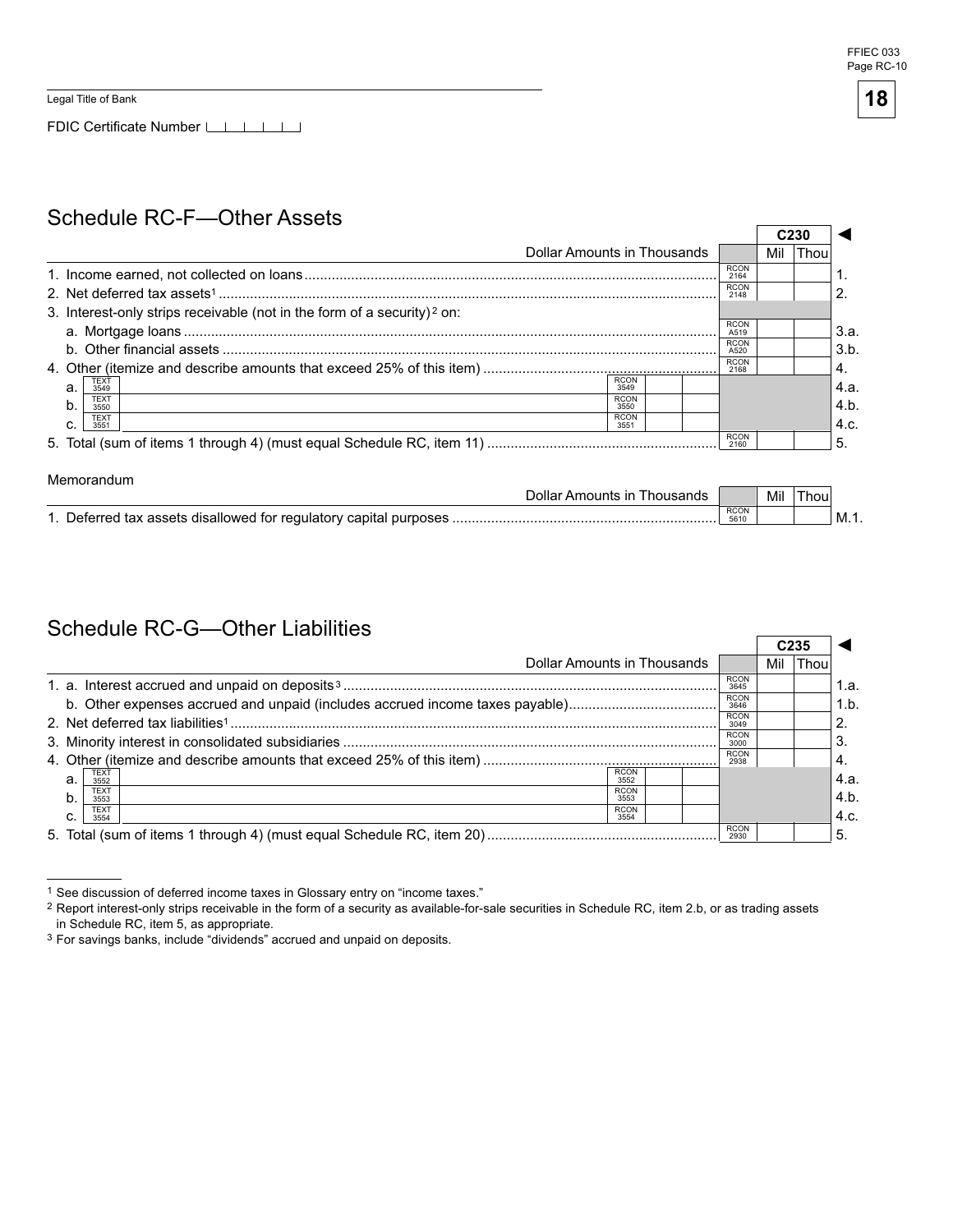Legal Title of Bank

#### Schedule RC-K-Quarterly Averages<sup>1</sup>

|                                                                                                            |                     |     | C <sub>255</sub> |
|------------------------------------------------------------------------------------------------------------|---------------------|-----|------------------|
| <b>Dollar Amounts in Thousands</b>                                                                         |                     | Mil | Thou             |
| <b>ASSETS</b>                                                                                              |                     |     |                  |
|                                                                                                            | RCON<br>3381        |     |                  |
| 2. U.S. Treasury securities and U.S. Government agency obligations <sup>3</sup> (including mortgage-backed |                     |     |                  |
|                                                                                                            | <b>RCON</b><br>3382 |     |                  |
|                                                                                                            | <b>RCON</b><br>3383 |     |                  |
| 4. a. Other debt securities <sup>3</sup> (including mortgage-backed securities not issued or guaranteed    |                     |     |                  |
|                                                                                                            | <b>RCON</b><br>3647 |     |                  |
| b. Equity securities <sup>4</sup> (includes investments in mutual funds and Federal Reserve stock)         | <b>RCON</b><br>3648 |     |                  |
|                                                                                                            | <b>RCON</b><br>3365 |     |                  |
| 6. Total loans <sup>2</sup> :                                                                              |                     |     |                  |
|                                                                                                            | <b>RCON</b><br>3286 |     |                  |
|                                                                                                            | <b>RCON</b><br>3287 |     |                  |
|                                                                                                            | <b>RCON</b><br>3288 |     |                  |
|                                                                                                            | <b>RCON</b><br>3289 |     |                  |
|                                                                                                            | <b>RCON</b><br>3401 |     |                  |
|                                                                                                            | <b>RCON</b><br>3484 |     |                  |
|                                                                                                            | <b>RCON</b><br>3368 |     |                  |
| <b>LIABILITIES</b>                                                                                         |                     |     |                  |
| 10. Interest-bearing transaction accounts (NOW accounts, ATS accounts, and telephone and                   |                     |     |                  |
|                                                                                                            | <b>RCON</b><br>3485 |     |                  |
| 11. Nontransaction accounts:                                                                               |                     |     |                  |
|                                                                                                            | <b>RCON</b><br>3486 |     |                  |
|                                                                                                            | <b>RCON</b><br>3487 |     |                  |
|                                                                                                            | <b>RCON</b><br>A514 |     |                  |
|                                                                                                            | <b>RCON</b><br>A529 |     |                  |
|                                                                                                            | <b>RCON</b><br>3353 |     |                  |
| 13. Other borrowed money (includes mortgage indebtedness and obligations under capitalized leases)         | <b>RCON</b><br>3355 |     |                  |

| Memorandum |  |
|------------|--|
|------------|--|

| Dollar Amounts in Thousands                                                                          |                     | Mil | 'Thou |      |
|------------------------------------------------------------------------------------------------------|---------------------|-----|-------|------|
| 1. To be completed by banks with loans to finance agricultural production and other loans to farmers |                     |     |       |      |
| (Schedule RC-C, part I, item 3) exceeding five percent of total loans.                               |                     |     |       |      |
| Agricultural loans <sup>2</sup> included in items 6.a through 6.d above                              | <b>RCON</b><br>3379 |     |       | M.1. |

<sup>1</sup> For all items, banks have the option of reporting either (1) an average of daily figures for the quarter, or (2) an average of weekly figures (i.e., the Wednesday of each week of the quarter).

<sup>2</sup> See instructions for loan classifications used in this schedule.

<sup>3</sup> Quarterly averages for all debt securities should be based on amortized cost.

<sup>4</sup> Quarterly averages for all equity securities should be based on historical cost.

<sup>5</sup> The quarterly average for total assets should reflect all debt securities (not held for trading) at amortized cost, equity securities with readily determinable fair values at the lower of cost or fair value, and equity securities without readily determinable fair values at historical cost.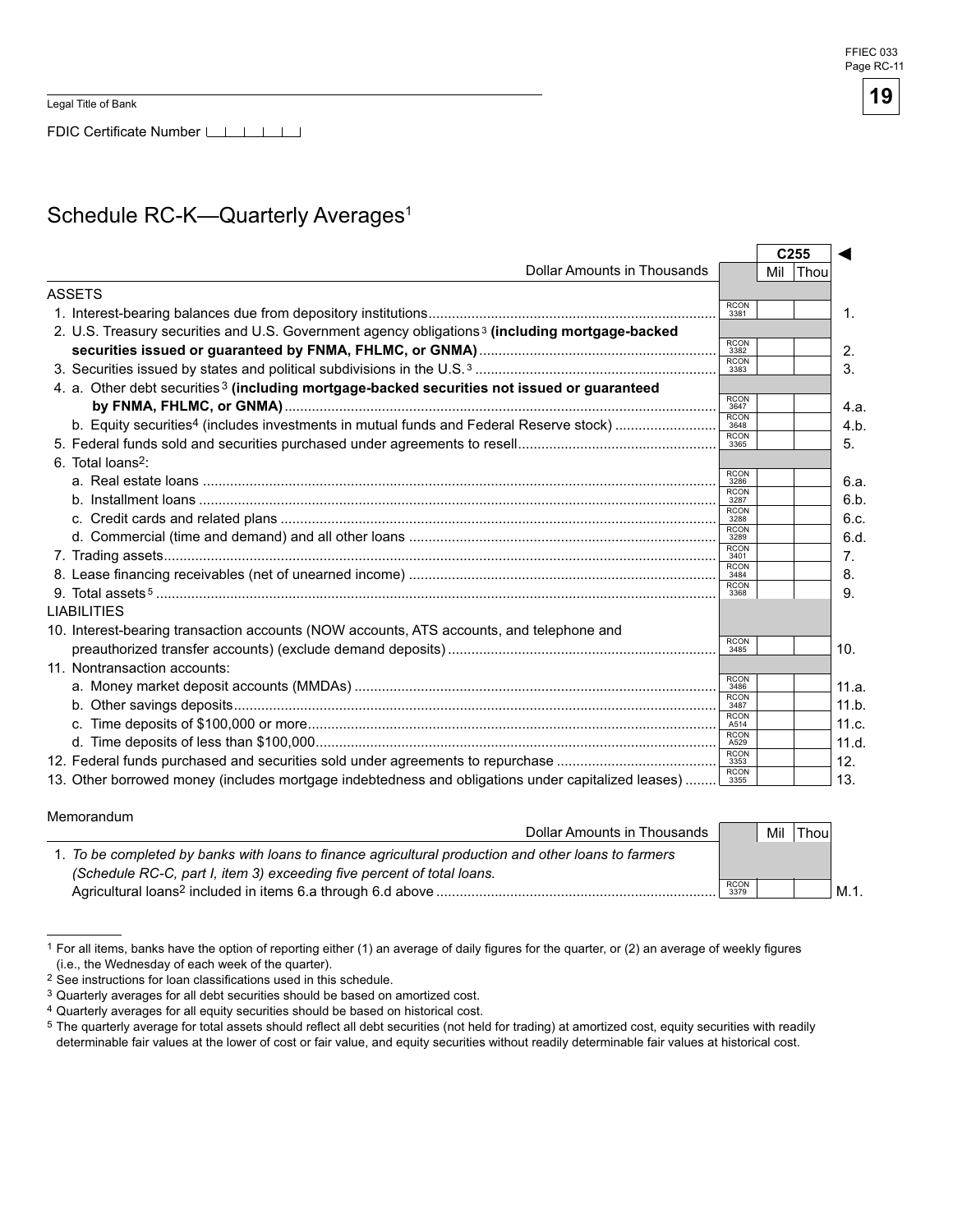### Schedule RC-L—Off-Balance Sheet Items

Please read carefully the instructions for the preparation of Schedule RC-L. Some of the amounts reported in Schedule RC-L are regarded as volume indicators and not necessarily as measures of risk.

| <b>Dollar Amounts in Thousands</b><br>Mil<br>Bil<br><b>Thou</b><br>1. Unused commitments:<br>a. Revolving, open-end lines secured by 1-4 family residential properties,<br><b>RCON</b><br>3814<br><b>RCON</b><br>3815<br>c. Commercial real estate, construction, and land development:<br><b>RCON</b><br>3816<br><b>RCON</b><br>6550<br><b>RCON</b><br>3817<br><b>RCON</b><br>1.e.<br>3818<br>Mil<br>Thou<br><b>RCON</b><br>2.<br>3819<br><b>RCON</b><br>2.a.<br><b>RCON</b><br>3.<br>3821<br><b>RCON</b><br>4.<br>3411<br>5. Participations in acceptances (as described in the instructions) conveyed to others by the<br><b>RCON</b><br>5.<br>3428<br>6. Participations in acceptances (as described in the instructions) acquired by the reporting<br><b>RCON</b><br>6.<br>3429<br><b>RCON</b><br>7.<br>3432<br>8. Securities lent (including customers' securities lent where the customer is indemnified against<br><b>RCON</b><br>8.<br>3433<br>9. Financial assets transferred with recourse that have been treated as sold for Call Report purposes:<br>a. First lien 1-4 family residential mortgage loans:<br><b>RCON</b><br>(1) Outstanding principal balance of mortgages transferred as of the report date<br>A521<br><b>RCON</b><br>A522<br>b. Other financial assets (excluding small business obligations reported in item 9.c.):<br><b>RCON</b><br>9.b.(1)<br>A523<br><b>RCON</b><br>9.b.(2)<br>A524<br>c. Small business obligations transferred with recourse under Section 208 of the Riegle<br>Community Development and Regulatory Improvement Act of 1994:<br><b>RCON</b><br>(1) Outstanding principal balance of small business obligations transferred as of the report date<br>A249<br><b>RCON</b><br>A250<br>10. Notional amount of credit derivatives:<br><b>RCON</b><br>A534<br><b>RCON</b><br>A535<br><b>RCON</b><br>11.<br>8765<br>12. All other off-balance sheet liabilities (exclude off-balance sheet derivatives) (itemize and describe<br><b>RCON</b><br>each component of this item over 25% of Schedule RC, item 28, "Total equity capital")<br>12.<br>3430<br><b>RCON</b><br>TEXT<br>3555<br>a.<br>3555<br><b>TEXT</b><br><b>RCON</b><br>b.<br>3556<br>3556<br><b>RCON</b><br><b>TEXT</b><br>c.<br>3557<br>3557<br><b>RCON</b> |             |  |  | C <sub>260</sub> |         |
|--------------------------------------------------------------------------------------------------------------------------------------------------------------------------------------------------------------------------------------------------------------------------------------------------------------------------------------------------------------------------------------------------------------------------------------------------------------------------------------------------------------------------------------------------------------------------------------------------------------------------------------------------------------------------------------------------------------------------------------------------------------------------------------------------------------------------------------------------------------------------------------------------------------------------------------------------------------------------------------------------------------------------------------------------------------------------------------------------------------------------------------------------------------------------------------------------------------------------------------------------------------------------------------------------------------------------------------------------------------------------------------------------------------------------------------------------------------------------------------------------------------------------------------------------------------------------------------------------------------------------------------------------------------------------------------------------------------------------------------------------------------------------------------------------------------------------------------------------------------------------------------------------------------------------------------------------------------------------------------------------------------------------------------------------------------------------------------------------------------------------------------------------------------------------------------------------------------------------------------------------------------------------|-------------|--|--|------------------|---------|
|                                                                                                                                                                                                                                                                                                                                                                                                                                                                                                                                                                                                                                                                                                                                                                                                                                                                                                                                                                                                                                                                                                                                                                                                                                                                                                                                                                                                                                                                                                                                                                                                                                                                                                                                                                                                                                                                                                                                                                                                                                                                                                                                                                                                                                                                          |             |  |  |                  |         |
|                                                                                                                                                                                                                                                                                                                                                                                                                                                                                                                                                                                                                                                                                                                                                                                                                                                                                                                                                                                                                                                                                                                                                                                                                                                                                                                                                                                                                                                                                                                                                                                                                                                                                                                                                                                                                                                                                                                                                                                                                                                                                                                                                                                                                                                                          |             |  |  |                  |         |
|                                                                                                                                                                                                                                                                                                                                                                                                                                                                                                                                                                                                                                                                                                                                                                                                                                                                                                                                                                                                                                                                                                                                                                                                                                                                                                                                                                                                                                                                                                                                                                                                                                                                                                                                                                                                                                                                                                                                                                                                                                                                                                                                                                                                                                                                          |             |  |  |                  |         |
|                                                                                                                                                                                                                                                                                                                                                                                                                                                                                                                                                                                                                                                                                                                                                                                                                                                                                                                                                                                                                                                                                                                                                                                                                                                                                                                                                                                                                                                                                                                                                                                                                                                                                                                                                                                                                                                                                                                                                                                                                                                                                                                                                                                                                                                                          |             |  |  |                  | 1.a.    |
|                                                                                                                                                                                                                                                                                                                                                                                                                                                                                                                                                                                                                                                                                                                                                                                                                                                                                                                                                                                                                                                                                                                                                                                                                                                                                                                                                                                                                                                                                                                                                                                                                                                                                                                                                                                                                                                                                                                                                                                                                                                                                                                                                                                                                                                                          |             |  |  |                  | 1.b.    |
|                                                                                                                                                                                                                                                                                                                                                                                                                                                                                                                                                                                                                                                                                                                                                                                                                                                                                                                                                                                                                                                                                                                                                                                                                                                                                                                                                                                                                                                                                                                                                                                                                                                                                                                                                                                                                                                                                                                                                                                                                                                                                                                                                                                                                                                                          |             |  |  |                  |         |
|                                                                                                                                                                                                                                                                                                                                                                                                                                                                                                                                                                                                                                                                                                                                                                                                                                                                                                                                                                                                                                                                                                                                                                                                                                                                                                                                                                                                                                                                                                                                                                                                                                                                                                                                                                                                                                                                                                                                                                                                                                                                                                                                                                                                                                                                          |             |  |  |                  | 1.c.(1) |
|                                                                                                                                                                                                                                                                                                                                                                                                                                                                                                                                                                                                                                                                                                                                                                                                                                                                                                                                                                                                                                                                                                                                                                                                                                                                                                                                                                                                                                                                                                                                                                                                                                                                                                                                                                                                                                                                                                                                                                                                                                                                                                                                                                                                                                                                          |             |  |  |                  | 1.c.(2) |
|                                                                                                                                                                                                                                                                                                                                                                                                                                                                                                                                                                                                                                                                                                                                                                                                                                                                                                                                                                                                                                                                                                                                                                                                                                                                                                                                                                                                                                                                                                                                                                                                                                                                                                                                                                                                                                                                                                                                                                                                                                                                                                                                                                                                                                                                          |             |  |  |                  | 1.d.    |
|                                                                                                                                                                                                                                                                                                                                                                                                                                                                                                                                                                                                                                                                                                                                                                                                                                                                                                                                                                                                                                                                                                                                                                                                                                                                                                                                                                                                                                                                                                                                                                                                                                                                                                                                                                                                                                                                                                                                                                                                                                                                                                                                                                                                                                                                          |             |  |  |                  |         |
|                                                                                                                                                                                                                                                                                                                                                                                                                                                                                                                                                                                                                                                                                                                                                                                                                                                                                                                                                                                                                                                                                                                                                                                                                                                                                                                                                                                                                                                                                                                                                                                                                                                                                                                                                                                                                                                                                                                                                                                                                                                                                                                                                                                                                                                                          |             |  |  |                  |         |
|                                                                                                                                                                                                                                                                                                                                                                                                                                                                                                                                                                                                                                                                                                                                                                                                                                                                                                                                                                                                                                                                                                                                                                                                                                                                                                                                                                                                                                                                                                                                                                                                                                                                                                                                                                                                                                                                                                                                                                                                                                                                                                                                                                                                                                                                          |             |  |  |                  |         |
|                                                                                                                                                                                                                                                                                                                                                                                                                                                                                                                                                                                                                                                                                                                                                                                                                                                                                                                                                                                                                                                                                                                                                                                                                                                                                                                                                                                                                                                                                                                                                                                                                                                                                                                                                                                                                                                                                                                                                                                                                                                                                                                                                                                                                                                                          |             |  |  |                  |         |
|                                                                                                                                                                                                                                                                                                                                                                                                                                                                                                                                                                                                                                                                                                                                                                                                                                                                                                                                                                                                                                                                                                                                                                                                                                                                                                                                                                                                                                                                                                                                                                                                                                                                                                                                                                                                                                                                                                                                                                                                                                                                                                                                                                                                                                                                          |             |  |  |                  |         |
|                                                                                                                                                                                                                                                                                                                                                                                                                                                                                                                                                                                                                                                                                                                                                                                                                                                                                                                                                                                                                                                                                                                                                                                                                                                                                                                                                                                                                                                                                                                                                                                                                                                                                                                                                                                                                                                                                                                                                                                                                                                                                                                                                                                                                                                                          |             |  |  |                  |         |
|                                                                                                                                                                                                                                                                                                                                                                                                                                                                                                                                                                                                                                                                                                                                                                                                                                                                                                                                                                                                                                                                                                                                                                                                                                                                                                                                                                                                                                                                                                                                                                                                                                                                                                                                                                                                                                                                                                                                                                                                                                                                                                                                                                                                                                                                          |             |  |  |                  | 3.a.    |
|                                                                                                                                                                                                                                                                                                                                                                                                                                                                                                                                                                                                                                                                                                                                                                                                                                                                                                                                                                                                                                                                                                                                                                                                                                                                                                                                                                                                                                                                                                                                                                                                                                                                                                                                                                                                                                                                                                                                                                                                                                                                                                                                                                                                                                                                          |             |  |  |                  |         |
|                                                                                                                                                                                                                                                                                                                                                                                                                                                                                                                                                                                                                                                                                                                                                                                                                                                                                                                                                                                                                                                                                                                                                                                                                                                                                                                                                                                                                                                                                                                                                                                                                                                                                                                                                                                                                                                                                                                                                                                                                                                                                                                                                                                                                                                                          |             |  |  |                  |         |
|                                                                                                                                                                                                                                                                                                                                                                                                                                                                                                                                                                                                                                                                                                                                                                                                                                                                                                                                                                                                                                                                                                                                                                                                                                                                                                                                                                                                                                                                                                                                                                                                                                                                                                                                                                                                                                                                                                                                                                                                                                                                                                                                                                                                                                                                          |             |  |  |                  |         |
|                                                                                                                                                                                                                                                                                                                                                                                                                                                                                                                                                                                                                                                                                                                                                                                                                                                                                                                                                                                                                                                                                                                                                                                                                                                                                                                                                                                                                                                                                                                                                                                                                                                                                                                                                                                                                                                                                                                                                                                                                                                                                                                                                                                                                                                                          |             |  |  |                  |         |
|                                                                                                                                                                                                                                                                                                                                                                                                                                                                                                                                                                                                                                                                                                                                                                                                                                                                                                                                                                                                                                                                                                                                                                                                                                                                                                                                                                                                                                                                                                                                                                                                                                                                                                                                                                                                                                                                                                                                                                                                                                                                                                                                                                                                                                                                          |             |  |  |                  |         |
|                                                                                                                                                                                                                                                                                                                                                                                                                                                                                                                                                                                                                                                                                                                                                                                                                                                                                                                                                                                                                                                                                                                                                                                                                                                                                                                                                                                                                                                                                                                                                                                                                                                                                                                                                                                                                                                                                                                                                                                                                                                                                                                                                                                                                                                                          |             |  |  |                  |         |
|                                                                                                                                                                                                                                                                                                                                                                                                                                                                                                                                                                                                                                                                                                                                                                                                                                                                                                                                                                                                                                                                                                                                                                                                                                                                                                                                                                                                                                                                                                                                                                                                                                                                                                                                                                                                                                                                                                                                                                                                                                                                                                                                                                                                                                                                          |             |  |  |                  |         |
|                                                                                                                                                                                                                                                                                                                                                                                                                                                                                                                                                                                                                                                                                                                                                                                                                                                                                                                                                                                                                                                                                                                                                                                                                                                                                                                                                                                                                                                                                                                                                                                                                                                                                                                                                                                                                                                                                                                                                                                                                                                                                                                                                                                                                                                                          |             |  |  |                  |         |
|                                                                                                                                                                                                                                                                                                                                                                                                                                                                                                                                                                                                                                                                                                                                                                                                                                                                                                                                                                                                                                                                                                                                                                                                                                                                                                                                                                                                                                                                                                                                                                                                                                                                                                                                                                                                                                                                                                                                                                                                                                                                                                                                                                                                                                                                          |             |  |  |                  |         |
|                                                                                                                                                                                                                                                                                                                                                                                                                                                                                                                                                                                                                                                                                                                                                                                                                                                                                                                                                                                                                                                                                                                                                                                                                                                                                                                                                                                                                                                                                                                                                                                                                                                                                                                                                                                                                                                                                                                                                                                                                                                                                                                                                                                                                                                                          |             |  |  |                  |         |
|                                                                                                                                                                                                                                                                                                                                                                                                                                                                                                                                                                                                                                                                                                                                                                                                                                                                                                                                                                                                                                                                                                                                                                                                                                                                                                                                                                                                                                                                                                                                                                                                                                                                                                                                                                                                                                                                                                                                                                                                                                                                                                                                                                                                                                                                          |             |  |  |                  | 9.a.(1) |
|                                                                                                                                                                                                                                                                                                                                                                                                                                                                                                                                                                                                                                                                                                                                                                                                                                                                                                                                                                                                                                                                                                                                                                                                                                                                                                                                                                                                                                                                                                                                                                                                                                                                                                                                                                                                                                                                                                                                                                                                                                                                                                                                                                                                                                                                          |             |  |  |                  | 9.a.(2) |
|                                                                                                                                                                                                                                                                                                                                                                                                                                                                                                                                                                                                                                                                                                                                                                                                                                                                                                                                                                                                                                                                                                                                                                                                                                                                                                                                                                                                                                                                                                                                                                                                                                                                                                                                                                                                                                                                                                                                                                                                                                                                                                                                                                                                                                                                          |             |  |  |                  |         |
|                                                                                                                                                                                                                                                                                                                                                                                                                                                                                                                                                                                                                                                                                                                                                                                                                                                                                                                                                                                                                                                                                                                                                                                                                                                                                                                                                                                                                                                                                                                                                                                                                                                                                                                                                                                                                                                                                                                                                                                                                                                                                                                                                                                                                                                                          |             |  |  |                  |         |
|                                                                                                                                                                                                                                                                                                                                                                                                                                                                                                                                                                                                                                                                                                                                                                                                                                                                                                                                                                                                                                                                                                                                                                                                                                                                                                                                                                                                                                                                                                                                                                                                                                                                                                                                                                                                                                                                                                                                                                                                                                                                                                                                                                                                                                                                          |             |  |  |                  |         |
|                                                                                                                                                                                                                                                                                                                                                                                                                                                                                                                                                                                                                                                                                                                                                                                                                                                                                                                                                                                                                                                                                                                                                                                                                                                                                                                                                                                                                                                                                                                                                                                                                                                                                                                                                                                                                                                                                                                                                                                                                                                                                                                                                                                                                                                                          |             |  |  |                  |         |
|                                                                                                                                                                                                                                                                                                                                                                                                                                                                                                                                                                                                                                                                                                                                                                                                                                                                                                                                                                                                                                                                                                                                                                                                                                                                                                                                                                                                                                                                                                                                                                                                                                                                                                                                                                                                                                                                                                                                                                                                                                                                                                                                                                                                                                                                          |             |  |  |                  |         |
|                                                                                                                                                                                                                                                                                                                                                                                                                                                                                                                                                                                                                                                                                                                                                                                                                                                                                                                                                                                                                                                                                                                                                                                                                                                                                                                                                                                                                                                                                                                                                                                                                                                                                                                                                                                                                                                                                                                                                                                                                                                                                                                                                                                                                                                                          |             |  |  |                  |         |
|                                                                                                                                                                                                                                                                                                                                                                                                                                                                                                                                                                                                                                                                                                                                                                                                                                                                                                                                                                                                                                                                                                                                                                                                                                                                                                                                                                                                                                                                                                                                                                                                                                                                                                                                                                                                                                                                                                                                                                                                                                                                                                                                                                                                                                                                          |             |  |  |                  | 9.c.(1) |
|                                                                                                                                                                                                                                                                                                                                                                                                                                                                                                                                                                                                                                                                                                                                                                                                                                                                                                                                                                                                                                                                                                                                                                                                                                                                                                                                                                                                                                                                                                                                                                                                                                                                                                                                                                                                                                                                                                                                                                                                                                                                                                                                                                                                                                                                          |             |  |  |                  | 9.c.(2) |
|                                                                                                                                                                                                                                                                                                                                                                                                                                                                                                                                                                                                                                                                                                                                                                                                                                                                                                                                                                                                                                                                                                                                                                                                                                                                                                                                                                                                                                                                                                                                                                                                                                                                                                                                                                                                                                                                                                                                                                                                                                                                                                                                                                                                                                                                          |             |  |  |                  |         |
|                                                                                                                                                                                                                                                                                                                                                                                                                                                                                                                                                                                                                                                                                                                                                                                                                                                                                                                                                                                                                                                                                                                                                                                                                                                                                                                                                                                                                                                                                                                                                                                                                                                                                                                                                                                                                                                                                                                                                                                                                                                                                                                                                                                                                                                                          |             |  |  |                  | 10.a.   |
|                                                                                                                                                                                                                                                                                                                                                                                                                                                                                                                                                                                                                                                                                                                                                                                                                                                                                                                                                                                                                                                                                                                                                                                                                                                                                                                                                                                                                                                                                                                                                                                                                                                                                                                                                                                                                                                                                                                                                                                                                                                                                                                                                                                                                                                                          |             |  |  |                  | 10.b.   |
|                                                                                                                                                                                                                                                                                                                                                                                                                                                                                                                                                                                                                                                                                                                                                                                                                                                                                                                                                                                                                                                                                                                                                                                                                                                                                                                                                                                                                                                                                                                                                                                                                                                                                                                                                                                                                                                                                                                                                                                                                                                                                                                                                                                                                                                                          |             |  |  |                  |         |
|                                                                                                                                                                                                                                                                                                                                                                                                                                                                                                                                                                                                                                                                                                                                                                                                                                                                                                                                                                                                                                                                                                                                                                                                                                                                                                                                                                                                                                                                                                                                                                                                                                                                                                                                                                                                                                                                                                                                                                                                                                                                                                                                                                                                                                                                          |             |  |  |                  |         |
|                                                                                                                                                                                                                                                                                                                                                                                                                                                                                                                                                                                                                                                                                                                                                                                                                                                                                                                                                                                                                                                                                                                                                                                                                                                                                                                                                                                                                                                                                                                                                                                                                                                                                                                                                                                                                                                                                                                                                                                                                                                                                                                                                                                                                                                                          |             |  |  |                  |         |
|                                                                                                                                                                                                                                                                                                                                                                                                                                                                                                                                                                                                                                                                                                                                                                                                                                                                                                                                                                                                                                                                                                                                                                                                                                                                                                                                                                                                                                                                                                                                                                                                                                                                                                                                                                                                                                                                                                                                                                                                                                                                                                                                                                                                                                                                          |             |  |  |                  |         |
|                                                                                                                                                                                                                                                                                                                                                                                                                                                                                                                                                                                                                                                                                                                                                                                                                                                                                                                                                                                                                                                                                                                                                                                                                                                                                                                                                                                                                                                                                                                                                                                                                                                                                                                                                                                                                                                                                                                                                                                                                                                                                                                                                                                                                                                                          |             |  |  |                  | 12.a.   |
|                                                                                                                                                                                                                                                                                                                                                                                                                                                                                                                                                                                                                                                                                                                                                                                                                                                                                                                                                                                                                                                                                                                                                                                                                                                                                                                                                                                                                                                                                                                                                                                                                                                                                                                                                                                                                                                                                                                                                                                                                                                                                                                                                                                                                                                                          |             |  |  |                  | 12.b.   |
|                                                                                                                                                                                                                                                                                                                                                                                                                                                                                                                                                                                                                                                                                                                                                                                                                                                                                                                                                                                                                                                                                                                                                                                                                                                                                                                                                                                                                                                                                                                                                                                                                                                                                                                                                                                                                                                                                                                                                                                                                                                                                                                                                                                                                                                                          |             |  |  |                  | 12.c.   |
| d.<br>3558<br>3558                                                                                                                                                                                                                                                                                                                                                                                                                                                                                                                                                                                                                                                                                                                                                                                                                                                                                                                                                                                                                                                                                                                                                                                                                                                                                                                                                                                                                                                                                                                                                                                                                                                                                                                                                                                                                                                                                                                                                                                                                                                                                                                                                                                                                                                       | <b>TEXT</b> |  |  |                  | 12.d.   |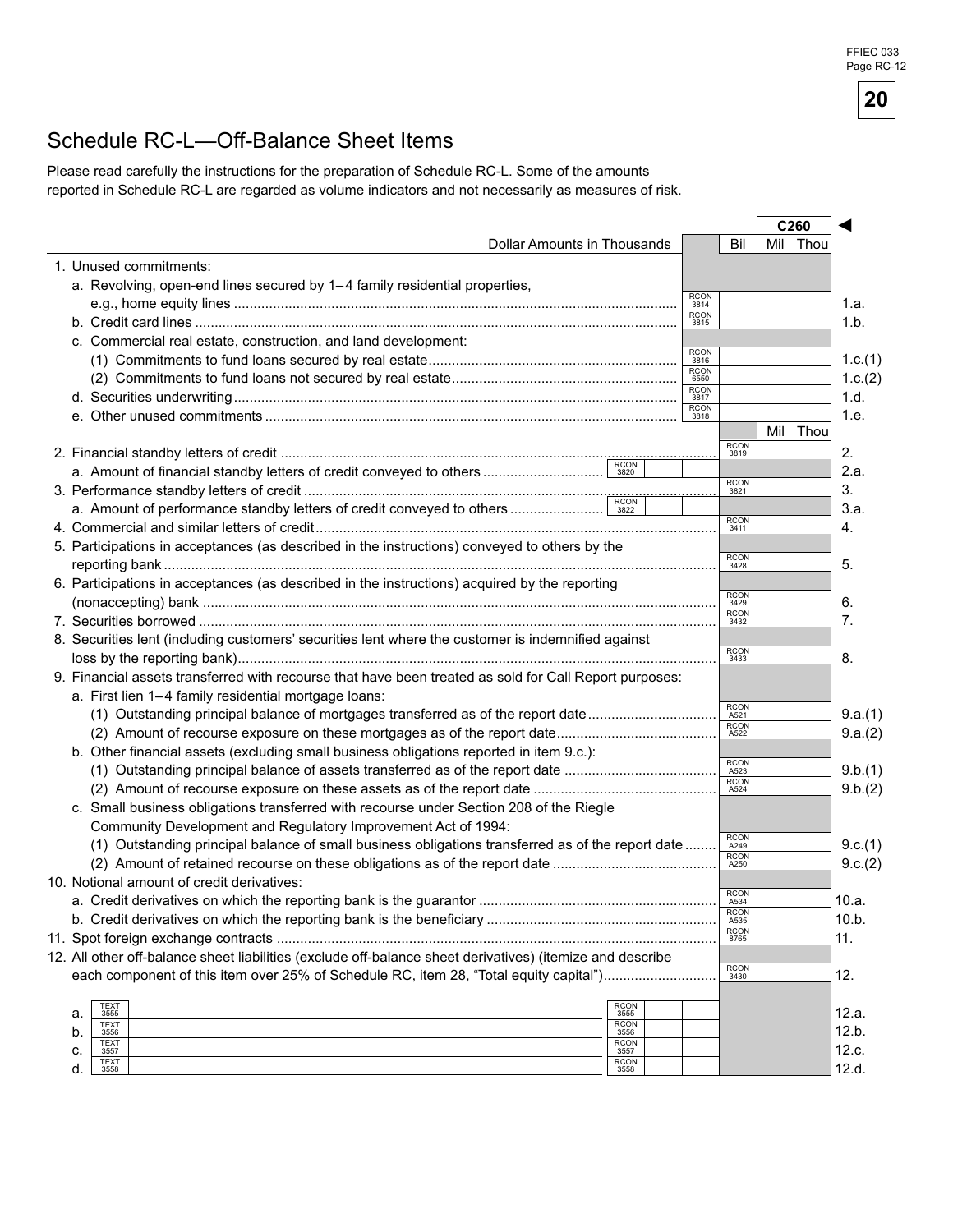Legal Title of Bank

FDIC Certificate Number

# Schedule RC-L—Continued

|                                                                                                      |                             |                  |      |                             |                     | Dollar Amounts in Thousands |                             |                      |      |                     |                        | Mil Thou |          |
|------------------------------------------------------------------------------------------------------|-----------------------------|------------------|------|-----------------------------|---------------------|-----------------------------|-----------------------------|----------------------|------|---------------------|------------------------|----------|----------|
| 13. All other off-balance sheet assets (exclude off-balance sheet derivatives) (itemize and describe |                             |                  |      |                             |                     |                             |                             |                      |      |                     |                        |          |          |
| each component of this item over 25% of Schedule RC, item 28, "Total equity capital")                |                             |                  |      |                             |                     |                             |                             |                      |      | <b>RCON</b><br>5591 |                        |          | 13.      |
|                                                                                                      |                             |                  |      |                             |                     |                             |                             |                      |      |                     |                        |          |          |
| <b>TEXT</b><br>a.<br>5592                                                                            |                             |                  |      |                             |                     |                             | RCON<br>5592                |                      |      |                     |                        |          | 13.a.    |
| <b>TEXT</b><br>b.<br>5593                                                                            |                             |                  |      |                             |                     |                             | RCON<br>5593                |                      |      |                     |                        |          | 13.b.    |
| <b>TEXT</b><br>C.<br>5594                                                                            |                             |                  |      |                             |                     |                             | RCON<br>5594                |                      |      |                     |                        |          | 13.c.    |
| <b>TEXT</b><br>d.<br>5595                                                                            |                             |                  |      |                             |                     |                             | RCON<br>5595                |                      |      |                     |                        |          | 13.d.    |
|                                                                                                      |                             |                  |      |                             |                     |                             |                             |                      |      |                     |                        | C261     |          |
|                                                                                                      |                             |                  |      |                             |                     |                             |                             |                      |      |                     |                        |          |          |
|                                                                                                      |                             | (Column A)       |      |                             | (Column B)          |                             |                             | (Column C)           |      |                     | (Column D)             |          |          |
| <b>Dollar Amounts in Thousands</b>                                                                   |                             | Interest<br>Rate |      |                             | Foreign<br>Exchange |                             |                             | Equity<br>Derivative |      |                     | Commodity<br>and Other |          |          |
|                                                                                                      |                             | Contracts        |      |                             | Contracts           |                             |                             | Contracts            |      |                     | Contracts              |          |          |
| <b>Off-balance Sheet Derivatives</b><br><b>Position Indicators</b>                                   |                             | Mil              |      |                             | Mil                 |                             |                             | Mil                  |      |                     |                        | Mil Thou |          |
|                                                                                                      |                             |                  | Thou |                             |                     | Thou                        |                             |                      | Thou |                     |                        |          |          |
| 14. Gross amounts (e.g., notional amounts) (for                                                      |                             |                  |      |                             |                     |                             |                             |                      |      |                     |                        |          |          |
| each column, sum of items 14.a through 14.e                                                          |                             |                  |      |                             |                     |                             |                             |                      |      |                     |                        |          |          |
| must equal sum of items 15, 16.a, and 16.b):                                                         |                             |                  |      |                             |                     |                             |                             |                      |      |                     |                        |          |          |
|                                                                                                      | RCON<br>8693<br><b>RCON</b> |                  |      | RCON<br>8694<br><b>RCON</b> |                     |                             | RCON<br>8695<br><b>RCON</b> |                      |      | RCON<br>8696        |                        |          | 14.a.    |
|                                                                                                      | 8697                        |                  |      | 8698                        |                     |                             | 8699                        |                      |      | RCON<br>8700        |                        |          | 14.b.    |
| c. Exchange-traded option contracts:                                                                 |                             |                  |      |                             |                     |                             |                             |                      |      |                     |                        |          |          |
|                                                                                                      | RCON<br>8701                |                  |      | RCON<br>8702                |                     |                             | RCON<br>8703                |                      |      | RCON<br>8704        |                        |          | 14.c.(1) |
|                                                                                                      | RCON<br>8705                |                  |      | RCON<br>8706                |                     |                             | RCON<br>8707                |                      |      | RCON<br>8708        |                        |          | 14.c.(2) |
| d. Over-the-counter option contracts:                                                                |                             |                  |      |                             |                     |                             |                             |                      |      |                     |                        |          |          |
|                                                                                                      | RCON<br>8709                |                  |      | RCON<br>8710                |                     |                             | RCON<br>8711                |                      |      | RCON<br>8712        |                        |          | 14.d.(1) |
|                                                                                                      | RCON<br>8713                |                  |      | RCON<br>8714                |                     |                             | RCON<br>8715                |                      |      | RCON<br>8716        |                        |          | 14.d.(2) |
|                                                                                                      | RCON<br>3450                |                  |      | RCON<br>3826                |                     |                             | RCON<br>8719                |                      |      | RCON<br>8720        |                        |          | 14.e.    |
| 15. Total gross notional amount of derivative                                                        |                             |                  |      |                             |                     |                             |                             |                      |      |                     |                        |          |          |
|                                                                                                      | RCON<br>A126                |                  |      | RCON<br>A127                |                     |                             | RCON<br>8723                |                      |      | RCON<br>8724        |                        |          | 15.      |
| 16. Gross notional amount of derivative contracts                                                    |                             |                  |      |                             |                     |                             |                             |                      |      |                     |                        |          |          |
| held for purposes other than trading:                                                                |                             |                  |      |                             |                     |                             |                             |                      |      |                     |                        |          |          |
|                                                                                                      | RCON<br>8725                |                  |      | RCON<br>8726                |                     |                             | RCON<br>8727                |                      |      | RCON<br>8728        |                        |          | 16.a.    |
|                                                                                                      | RCON<br>8729                |                  |      | RCON<br>8730                |                     |                             | RCON<br>8731                |                      |      | RCON<br>8732        |                        |          | 16.b.    |
| c. Interest rate swaps where the bank has                                                            |                             |                  |      |                             |                     |                             |                             |                      |      |                     |                        |          |          |
|                                                                                                      | RCON<br>A589                |                  |      |                             |                     |                             |                             |                      |      |                     |                        |          | 16.c.    |
| 17. Gross fair values of derivative contracts:                                                       |                             |                  |      |                             |                     |                             |                             |                      |      |                     |                        |          |          |
| a. Contracts held for trading:                                                                       |                             |                  |      |                             |                     |                             |                             |                      |      |                     |                        |          |          |
|                                                                                                      | RCON<br>8733                |                  |      | RCON<br>8734                |                     |                             | RCON<br>8735                |                      |      | RCON<br>8736        |                        |          | 17.a.(1) |
|                                                                                                      | RCON<br>8737                |                  |      | RCON<br>8738                |                     |                             | RCON<br>8739                |                      |      | RCON<br>8740        |                        |          | 17.a.(2) |
| b. Contracts held for purposes other than                                                            |                             |                  |      |                             |                     |                             |                             |                      |      |                     |                        |          |          |
| trading that are marked to market:                                                                   |                             |                  |      |                             |                     |                             |                             |                      |      |                     |                        |          |          |
| (1) Gross positive fair value                                                                        | RCON<br>8741                |                  |      | RCON<br>8742                |                     |                             | RCON<br>8743                |                      |      | RCON<br>8744        |                        |          | 17.b.(1) |
| (2) Gross negative fair value                                                                        | RCON<br>8745                |                  |      | RCON<br>8746                |                     |                             | RCON<br>8747                |                      |      | RCON<br>8748        |                        |          | 17.b.(2) |
| c. Contracts held for purposes other than                                                            |                             |                  |      |                             |                     |                             |                             |                      |      |                     |                        |          |          |
| trading that are not marked to market:                                                               |                             |                  |      |                             |                     |                             |                             |                      |      |                     |                        |          |          |
|                                                                                                      | RCON<br>8749                |                  |      | RCON<br>8750                |                     |                             | RCON<br>8751                |                      |      | RCON<br>8752        |                        |          | 17.c.(1) |
| (2) Gross negative fair value                                                                        | RCON<br>8753                |                  |      | RCON<br>8754                |                     |                             | RCON<br>8755                |                      |      | RCON<br>8756        |                        |          | 17.c.(2) |

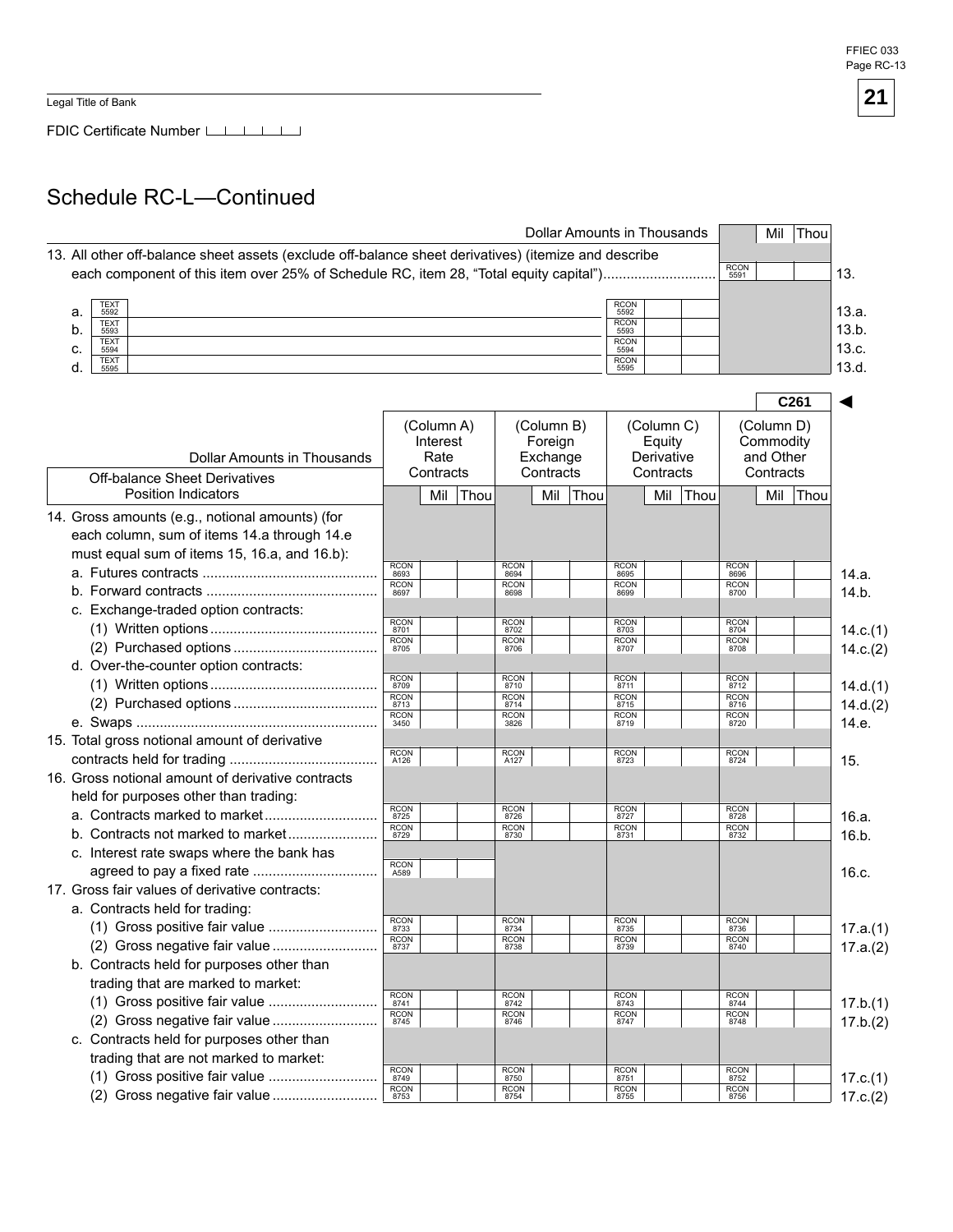### Schedule RC-L—Continued

| <u>ivienioranua</u>                                                                         | Dollar Amounts in Thousands | Mil<br>Thou         |        |
|---------------------------------------------------------------------------------------------|-----------------------------|---------------------|--------|
| $1 - 2$ . Not applicable                                                                    |                             |                     |        |
| 3. Unused commitments with an original maturity exceeding one year that are reported in     |                             |                     |        |
| Schedule RC-L, items 1.a through 1.e, above (report only the unused portions of commitments |                             | <b>RCON</b><br>3833 | M.3    |
| a. Participations in commitments with an original maturity exceeding one year               |                             |                     |        |
|                                                                                             | <b>RCON</b><br>3834         |                     | М.3.а. |

# Schedule RC-M—Memoranda

|                                                                                                               |                     |     | C265 |         |
|---------------------------------------------------------------------------------------------------------------|---------------------|-----|------|---------|
| <b>Dollar Amounts in Thousands</b>                                                                            |                     | Mil | Thou |         |
| 1. Extensions of credit by the reporting bank to its executive officers, directors, principal                 |                     |     |      |         |
| shareholders, and their related interests as of the report date:                                              |                     |     |      |         |
| a. Aggregate amount of all extensions of credit to all executive officers, directors, principal shareholders, |                     |     |      |         |
|                                                                                                               | <b>RCON</b><br>6164 |     |      | 1.a.    |
| b. Number of executive officers, directors, and principal shareholders to whom the amount                     |                     |     |      |         |
| of all extensions of credit by the reporting bank (including extensions of credit to                          |                     |     |      |         |
| Number<br>related interests) equals or exceeds the lesser of \$500,000 or 5 percent                           |                     |     |      |         |
| <b>RCON</b><br>of total capital as defined for this purpose in agency regulations<br>6165                     |                     |     |      | 1.b.    |
| 2. Federal funds sold and securities purchased under agreements to resell with U.S. branches                  |                     |     |      |         |
|                                                                                                               | RCON<br>3405        |     |      | 2.      |
| 3. Not applicable                                                                                             |                     |     |      |         |
| 4. Outstanding principal balance of 1-4 family residential mortgage loans serviced for others                 |                     |     |      |         |
| (include both retained servicing and purchased servicing):                                                    |                     |     |      |         |
|                                                                                                               | <b>RCON</b><br>5500 |     |      | 4.a.    |
| b. Mortgages serviced under a FHLMC contract:                                                                 |                     |     |      |         |
|                                                                                                               | RCON<br>5501        |     |      | 4.b.(1) |
|                                                                                                               | RCON<br>5502        |     |      | 4.b.(2) |
| c. Mortgages serviced under a FNMA contract:                                                                  |                     |     |      |         |
|                                                                                                               | RCON<br>5503        |     |      | 4.c.(1) |
|                                                                                                               | RCON<br>5504        |     |      | 4.c.(2) |
|                                                                                                               | <b>RCON</b><br>5505 |     |      | 4.d.    |
| 5. Not applicable                                                                                             |                     |     |      |         |
| 6. Intangible assets:                                                                                         |                     |     |      |         |
|                                                                                                               | RCON<br>3164        |     |      | 6.a.    |
|                                                                                                               |                     |     |      | 6.a.(1) |
| b. Other identifiable intangible assets:                                                                      |                     |     |      |         |
|                                                                                                               | RCON<br>B026        |     |      | 6.b.(1) |
|                                                                                                               | <b>RCON</b><br>5507 |     |      | 6.b.(2) |
|                                                                                                               | <b>RCON</b><br>3163 |     |      | 6.c.    |
|                                                                                                               | RCON<br>2143        |     |      | 6.d.    |
| e. Amount of intangible assets (included in item 6.b.(2) above) that have been grandfathered                  |                     |     |      |         |
|                                                                                                               | <b>RCON</b><br>6442 |     |      | 6.e.    |
| 7. Mandatory convertible debt, net of common or perpetual preferred stock dedicated to                        |                     |     |      |         |
|                                                                                                               | <b>RCON</b><br>3295 |     |      | 7.      |

<sup>&</sup>lt;sup>1</sup> Do not report federal funds sold and securities purchased under agreements to resell with other commercial banks in the U.S. in this item.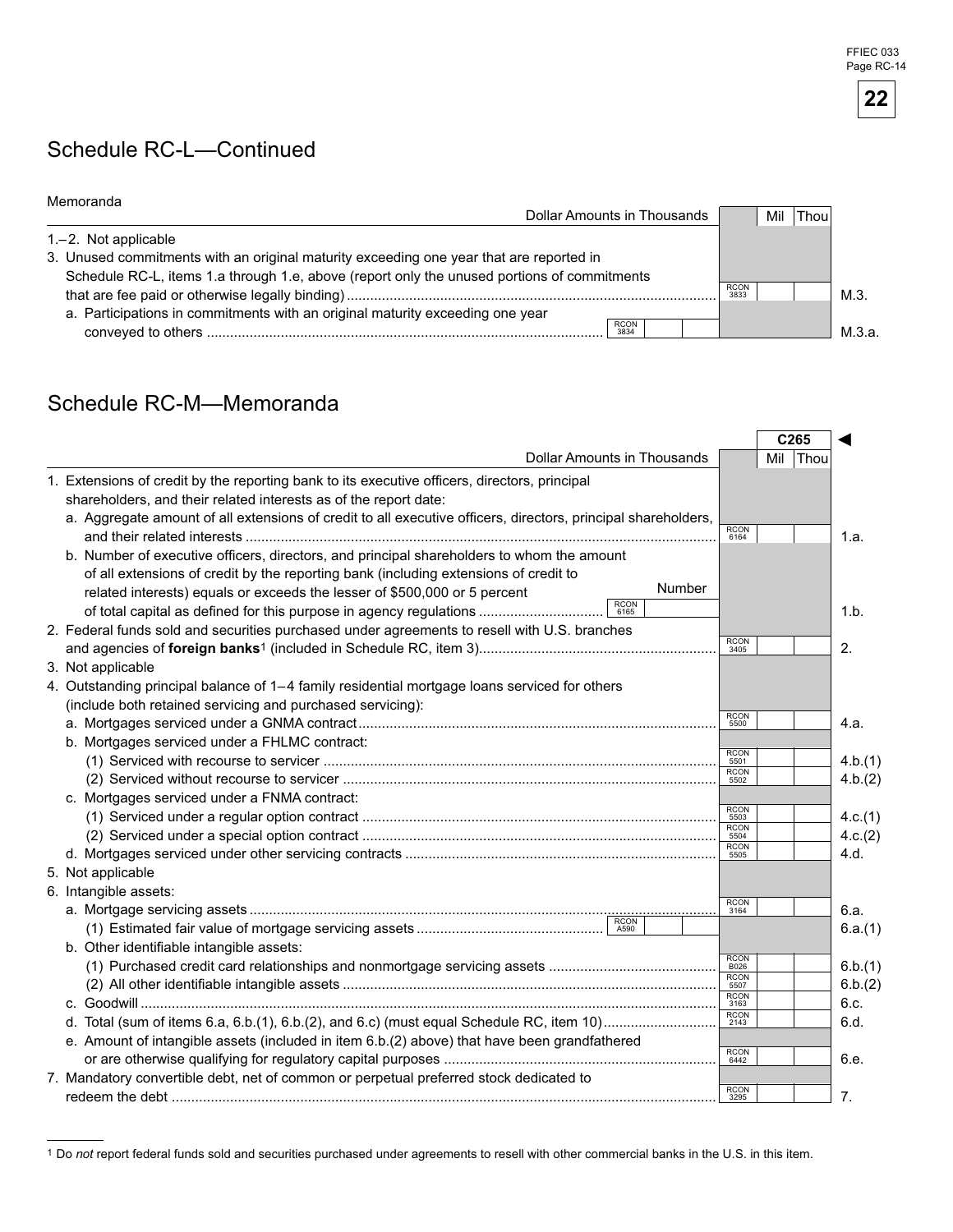Legal Title of Bank

FDIC Certificate Number

### Schedule RC-M—Continued

| <b>Dollar Amounts in Thousands</b>                                                                        | Thou<br>Mil         |            |
|-----------------------------------------------------------------------------------------------------------|---------------------|------------|
| 8. a. Other real estate owned:                                                                            |                     |            |
|                                                                                                           | <b>RCON</b><br>5372 | 8.a.(1)    |
| (2) All other real estate owned:                                                                          |                     |            |
|                                                                                                           | <b>RCON</b><br>5508 | 8.a.(2)(a) |
|                                                                                                           | <b>RCON</b><br>5509 | 8.a.(2)(b) |
|                                                                                                           | <b>RCON</b><br>5510 | 8.a.(2)(c) |
|                                                                                                           | <b>RCON</b><br>5511 | 8.a.(2)(d) |
|                                                                                                           | <b>RCON</b><br>5512 | 8.a.(2)(e) |
| (3) Total (sum of items 8.a.(1) and 8.a.(2)) (must equal Schedule RC, item 7)                             | <b>RCON</b><br>2150 | 8.a.(3)    |
| b. Investments in unconsolidated subsidiaries and associated companies:                                   |                     |            |
|                                                                                                           | <b>RCON</b><br>5374 | 8.b.(1)    |
| (2) All other investments in unconsolidated subsidiaries and associated companies                         | <b>RCON</b><br>5375 | 8.b.(2)    |
|                                                                                                           | <b>RCON</b><br>2130 | 8.b.(3)    |
| 9. Noncumulative perpetual preferred stock and related surplus included in Schedule RC,                   |                     |            |
|                                                                                                           | <b>RCON</b><br>3778 | 9.         |
| 10. Mutual fund and annuity sales during the quarter (include proprietary, private label, and third party |                     |            |
| products):                                                                                                |                     |            |
|                                                                                                           | <b>RCON</b><br>6441 | 10.a.      |
|                                                                                                           | <b>RCON</b><br>8427 | 10.b.      |
|                                                                                                           | <b>RCON</b><br>8428 | 10.c.      |
|                                                                                                           | <b>RCON</b><br>8429 | 10.d.      |
|                                                                                                           | <b>RCON</b><br>8430 | 10.e.      |
| f. Sales of proprietary mutual funds and annuities (included in items 10.a through 10.e above)            | <b>RCON</b><br>8784 | 10.f.      |
| 11. Net unamortized realized deferred gains (losses) on off-balance sheet derivative contracts            |                     |            |
|                                                                                                           | <b>RCON</b><br>A525 | 11.        |
| 12. Amount of assets netted against nondeposit liabilities on the balance sheet (Schedule RC) in          |                     |            |
|                                                                                                           | <b>RCON</b><br>A526 | 12.        |
| 13. Outstanding principal balance of loans other than 1-4 family residential mortgage loans               |                     |            |
| that are serviced for others (to be completed if this balance is more than \$10 million and               |                     |            |
|                                                                                                           | <b>RCON</b>         | 13.        |
|                                                                                                           | A591                |            |

| l Memorandum                                                                          | Dollar Amounts in Thousands |              | Mil | Thoul |     |
|---------------------------------------------------------------------------------------|-----------------------------|--------------|-----|-------|-----|
| 1. Reciprocal holdings of banking organizations' capital instruments (to be completed |                             |              |     |       |     |
|                                                                                       |                             | RCON<br>3836 |     |       | M.1 |
|                                                                                       |                             |              |     |       |     |

Exclude netted on-balance sheet amounts associated with off-balance sheet derivative contracts, deferred tax assets netted against deferred tax liabilities, and assets netted in accounting for pensions.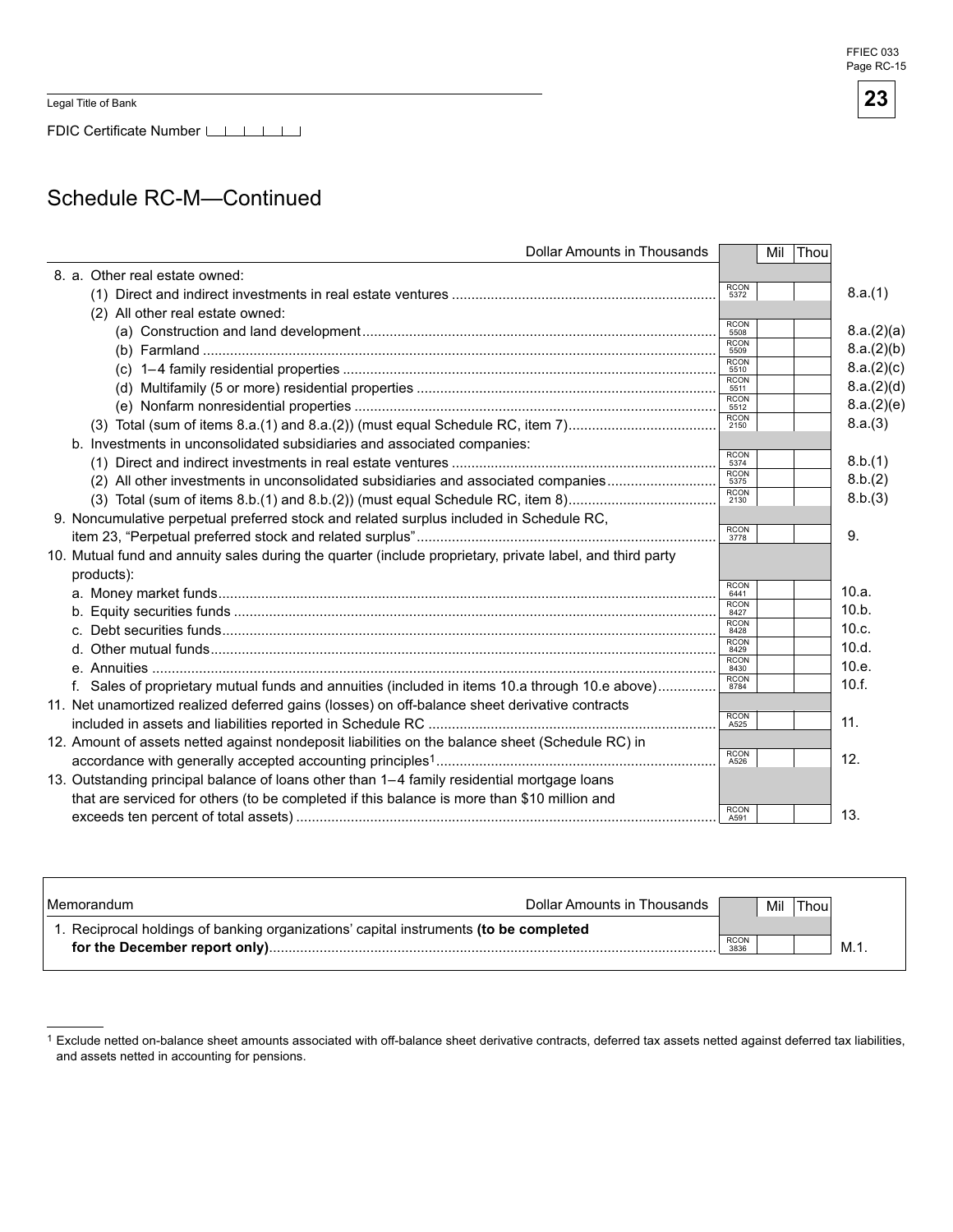FFIEC 033 Page RC-16



# Schedule RC-N--Past Due and Nonaccrual Loans<sup>1</sup>, Leases, and Other Assets

| The FFIEC regards the information reported in all of<br>Memorandum item 1, in items 1 through 7, column A,<br>and in Memorandum items 2 through 4, column A,<br>as confidential. |                                                                                                                                        | (Column A)<br>Past due<br>30 through 89<br>days and still<br>accruing |      |                                                                                                                                        | (Column B)<br>Past due 90<br>days or more<br>and still<br>accruing |       |                                                                                                                                        | C <sub>270</sub><br>(Column C)<br>Nonaccrual |      |
|----------------------------------------------------------------------------------------------------------------------------------------------------------------------------------|----------------------------------------------------------------------------------------------------------------------------------------|-----------------------------------------------------------------------|------|----------------------------------------------------------------------------------------------------------------------------------------|--------------------------------------------------------------------|-------|----------------------------------------------------------------------------------------------------------------------------------------|----------------------------------------------|------|
| Dollar Amounts in Thousands                                                                                                                                                      |                                                                                                                                        | Mil                                                                   | Thou |                                                                                                                                        | Mil                                                                | Thoul |                                                                                                                                        | Mil                                          | Thou |
| 4. Commercial (time and demand) and all other loans<br>6. Debt securities and other assets (exclude other real estate owned                                                      | <b>RCON</b><br>1210<br><b>RCON</b><br>1214<br><b>RCON</b><br>1218<br><b>RCON</b><br>1222<br><b>RCON</b><br>1226<br><b>RCON</b><br>3505 |                                                                       |      | <b>RCON</b><br>1211<br><b>RCON</b><br>1215<br><b>RCON</b><br>1219<br><b>RCON</b><br>1223<br><b>RCON</b><br>1227<br><b>RCON</b><br>3506 |                                                                    |       | <b>RCON</b><br>1212<br><b>RCON</b><br>1216<br><b>RCON</b><br>1220<br><b>RCON</b><br>1224<br><b>RCON</b><br>1228<br><b>RCON</b><br>3507 |                                              |      |

Amounts reported in items 1 through 5 above include guaranteed and unguaranteed portions of past due and nonaccrual loans and leases. Report in item 7 below certain guaranteed loans and leases that have already been included in the amounts reported in items 1 through 5.

|                                                                  |                     | Mil | 'Thou⊾ |                     | Mil | 'Thoul |                     | Mil | 'Thou. |  |
|------------------------------------------------------------------|---------------------|-----|--------|---------------------|-----|--------|---------------------|-----|--------|--|
| . Loans and leases reported in items 1 through 5 above which are |                     |     |        |                     |     |        |                     |     |        |  |
| wholly or partially guaranteed by the U.S. Government            | <b>RCON</b><br>5612 |     |        | <b>RCON</b><br>5613 |     |        | <b>RCON</b><br>5614 |     |        |  |
| a. Guaranteed portion of loans and leases included in item 7     |                     |     |        |                     |     |        |                     |     |        |  |
| ahove                                                            | <b>RCON</b><br>5615 |     |        | <b>RCON</b><br>5616 |     |        | <b>RCON</b><br>5617 |     |        |  |

| Memoranda                                                          |                     |     |      |                     |     |      |                     |     | C <sub>273</sub> |           |
|--------------------------------------------------------------------|---------------------|-----|------|---------------------|-----|------|---------------------|-----|------------------|-----------|
| <b>Dollar Amounts in Thousands</b>                                 |                     | Mil | Thou |                     | Mil | Thou |                     | Mil | Thou             |           |
| 1. Restructured loans and leases included in Schedule RC-N,        |                     |     |      |                     |     |      |                     |     |                  |           |
| items 1 through 5, above (and not reported in Schedule RC-C,       |                     |     |      |                     |     |      |                     |     |                  |           |
|                                                                    | <b>RCON</b><br>1658 |     |      | <b>RCON</b><br>1659 |     |      | <b>RCON</b><br>1661 |     |                  | M.1.      |
| 2. To be completed by banks with loans to finance agricultural     |                     |     |      |                     |     |      |                     |     |                  |           |
| production and other loans to farmers (Schedule RC-C, part I,      |                     |     |      |                     |     |      |                     |     |                  |           |
| <i>item 3) exceeding five percent of total loans:</i>              |                     |     |      |                     |     |      |                     |     |                  |           |
| Agricultural loans included in Schedule RC-N, items 1 through 4,   |                     |     |      |                     |     |      |                     |     |                  |           |
|                                                                    | <b>RCON</b><br>1230 |     |      | <b>RCON</b><br>1231 |     |      | <b>RCON</b><br>1232 |     |                  | $M.2$ .   |
| 3. Loans to finance commercial real estate, construction, and land |                     |     |      |                     |     |      |                     |     |                  |           |
| development activities (not secured by real estate) included in    |                     |     |      |                     |     |      |                     |     |                  |           |
|                                                                    | <b>RCON</b><br>5421 |     |      | <b>RCON</b><br>5422 |     |      | <b>RCON</b><br>5423 |     |                  | M.3.      |
| 4. Real estate loans (sum of Memorandum items 4.a through 4.e must |                     |     |      |                     |     |      |                     |     |                  |           |
| equal Schedule RC-N, item 1, above):                               |                     |     |      |                     |     |      |                     |     |                  |           |
|                                                                    | <b>RCON</b><br>5424 |     |      | <b>RCON</b><br>5425 |     |      | <b>RCON</b><br>5426 |     |                  | M.4.a.    |
|                                                                    | <b>RCON</b><br>5427 |     |      | <b>RCON</b><br>5428 |     |      | <b>RCON</b><br>5429 |     |                  | M.4.b.    |
| c. Secured by 1-4 family residential properties:                   |                     |     |      |                     |     |      |                     |     |                  |           |
| (1) Revolving, open-end loans secured by 1–4 family residential    |                     |     |      |                     |     |      |                     |     |                  |           |
|                                                                    | <b>RCON</b><br>5430 |     |      | <b>RCON</b><br>5431 |     |      | <b>RCON</b><br>5432 |     |                  | M.4.c.(1) |
| (2) All other loans secured by 1–4 family residential properties   | <b>RCON</b><br>5433 |     |      | <b>RCON</b><br>5434 |     |      | <b>RCON</b><br>5435 |     |                  | M.4.c.(2) |
| d. Secured by multifamily (5 or more) residential properties       | <b>RCON</b><br>5436 |     |      | <b>RCON</b><br>5437 |     |      | <b>RCON</b><br>5438 |     |                  | M.4.d.    |
| e. Secured by nonfarm nonresidential properties                    | <b>RCON</b><br>5439 |     |      | <b>RCON</b><br>5440 |     |      | <b>RCON</b><br>5441 |     |                  | M.4.e.    |

 $1$  See instructions for loan classifications used in this schedule.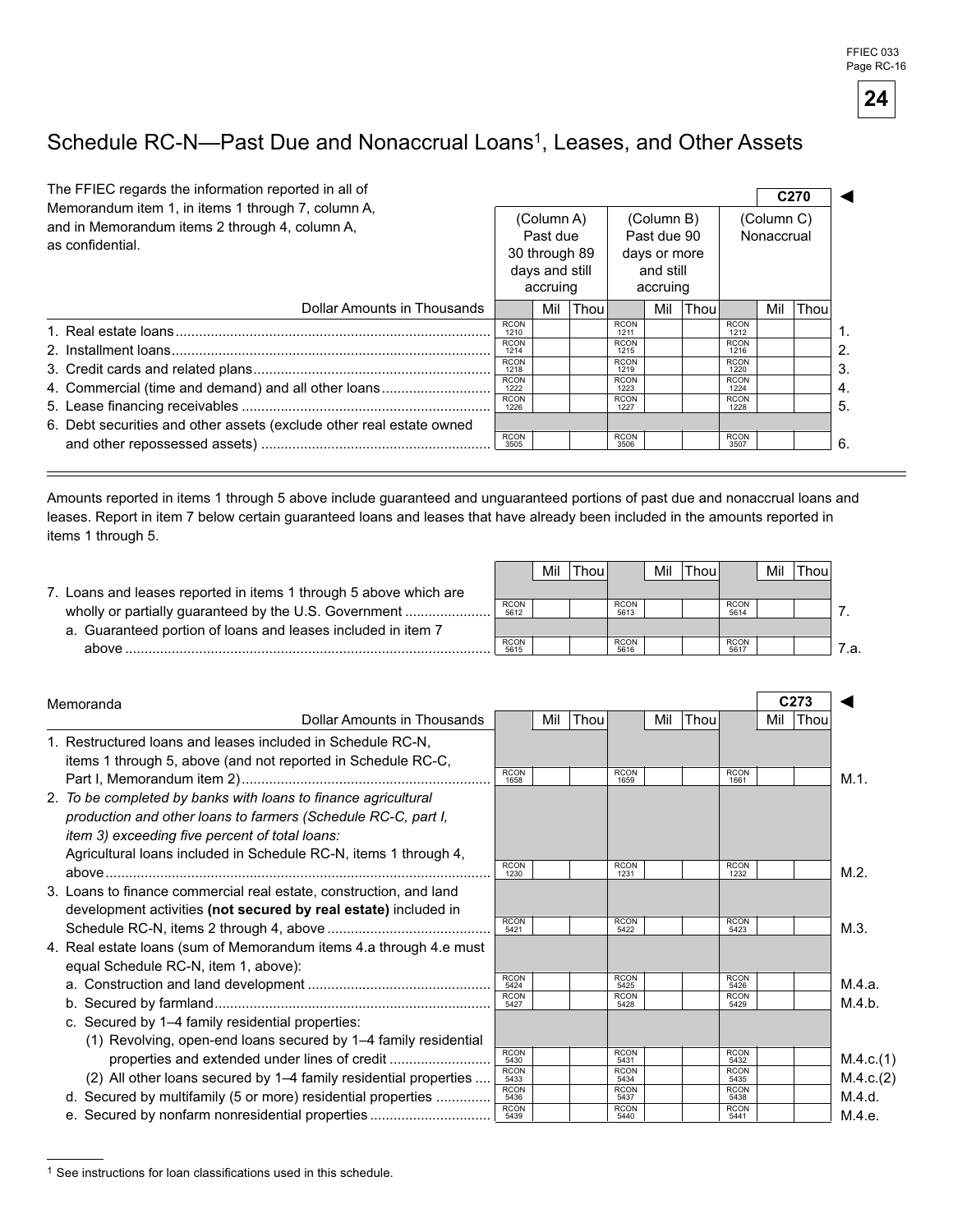FFIEC 033 Page RC-17

| Legal Title of Bank |  |  |  |
|---------------------|--|--|--|
|---------------------|--|--|--|

FDIC Certificate Number LILILI

# Schedule RC-O—Other Data for Deposit Insurance and FICO Assessments

|                                                                                                        |                     |     | C275 |         |
|--------------------------------------------------------------------------------------------------------|---------------------|-----|------|---------|
| <b>Dollar Amounts in Thousands</b>                                                                     |                     | Mil | Thou |         |
| 1. Unposted debits (see instructions):                                                                 |                     |     |      |         |
|                                                                                                        | <b>RCON</b><br>0030 |     |      | 1.a.    |
| ΟR                                                                                                     |                     |     |      |         |
| b. Separate amount of unposted debits:                                                                 |                     |     |      |         |
|                                                                                                        | <b>RCON</b><br>0031 |     |      | 1.b.(1) |
|                                                                                                        | <b>RCON</b><br>0032 |     |      | 1.b.(2) |
| 2. Unposted credits (see instructions):                                                                |                     |     |      |         |
|                                                                                                        | <b>RCON</b><br>3510 |     |      | 2.a.    |
| <b>OR</b>                                                                                              |                     |     |      |         |
| b. Separate amount of unposted credits:                                                                |                     |     |      |         |
|                                                                                                        | <b>RCON</b><br>3512 |     |      | 2.b.(1) |
|                                                                                                        | <b>RCON</b><br>3514 |     |      | 2.b.(2) |
| 3. Uninvested trust funds (cash) held in bank's own trust department (not included in total deposits)  | <b>RCON</b><br>3520 |     |      | 3.      |
| 4. Deposits of consolidated subsidiaries (not included in total deposits):                             |                     |     |      |         |
|                                                                                                        | <b>RCON</b><br>2211 |     |      | 4.a.    |
|                                                                                                        | <b>RCON</b><br>2351 |     |      | 4.b.    |
|                                                                                                        | <b>RCON</b><br>5514 |     |      | 4.c.    |
| 5. Not applicable                                                                                      |                     |     |      |         |
| 6. Reserve balances actually passed through to the Federal Reserve by the reporting bank on            |                     |     |      |         |
| behalf of its respondent depository institutions that are also reflected as deposit liabilities of     |                     |     |      |         |
| the reporting bank:                                                                                    |                     |     |      |         |
| a. Amount reflected in demand deposits (included in Schedule RC-E, item 4 or 5, column B)              | <b>RCON</b><br>2314 |     |      | 6.a.    |
| b. Amount reflected in time and savings deposits <sup>1</sup> (included in Schedule RC-E, item 4 or 5, |                     |     |      |         |
|                                                                                                        | <b>RCON</b><br>2315 |     |      | 6.b.    |
| 7. Unamortized premiums and discounts on time and savings deposits: 1, 2                               |                     |     |      |         |
|                                                                                                        | <b>RCON</b><br>5516 |     |      | 7.a.    |
|                                                                                                        | <b>RCON</b><br>5517 |     |      | 7.b.    |
| 8. To be completed by banks with "Oakar deposits."                                                     |                     |     |      |         |
| a. Deposits purchased or acquired from other FDIC-insured institutions during the quarter:             |                     |     |      |         |
| (1) Total deposits purchased or acquired from other FDIC-insured institutions during the quarter       | <b>RCON</b><br>A531 |     |      | 8.a.(1) |
| (2) Amount of purchased or acquired deposits reported in item 8.a.(1) above attributable               |                     |     |      |         |
| to a secondary fund (i.e., BIF members report deposits attributable to SAIF; SAIF                      |                     |     |      |         |
|                                                                                                        | <b>RCON</b><br>A532 |     |      | 8.a.(2) |
| b. Total deposits sold or transferred to other FDIC-insured institutions during the quarter            | <b>RCON</b><br>A533 |     |      | 8.b.    |

1 For FDIC insurance and FICO assessment purposes, "time and savings deposits" consists of nontransaction accounts and all transaction accounts other than demand deposits.

2 Exclude core deposit intangibles.

| Person to whom questions about the Reports of Condition and Income should be directed: |  |  |  |  |  |
|----------------------------------------------------------------------------------------|--|--|--|--|--|
|                                                                                        |  |  |  |  |  |
|                                                                                        |  |  |  |  |  |
|                                                                                        |  |  |  |  |  |
|                                                                                        |  |  |  |  |  |
| FAX: Area code/phone number (TEXT 9116)                                                |  |  |  |  |  |
|                                                                                        |  |  |  |  |  |

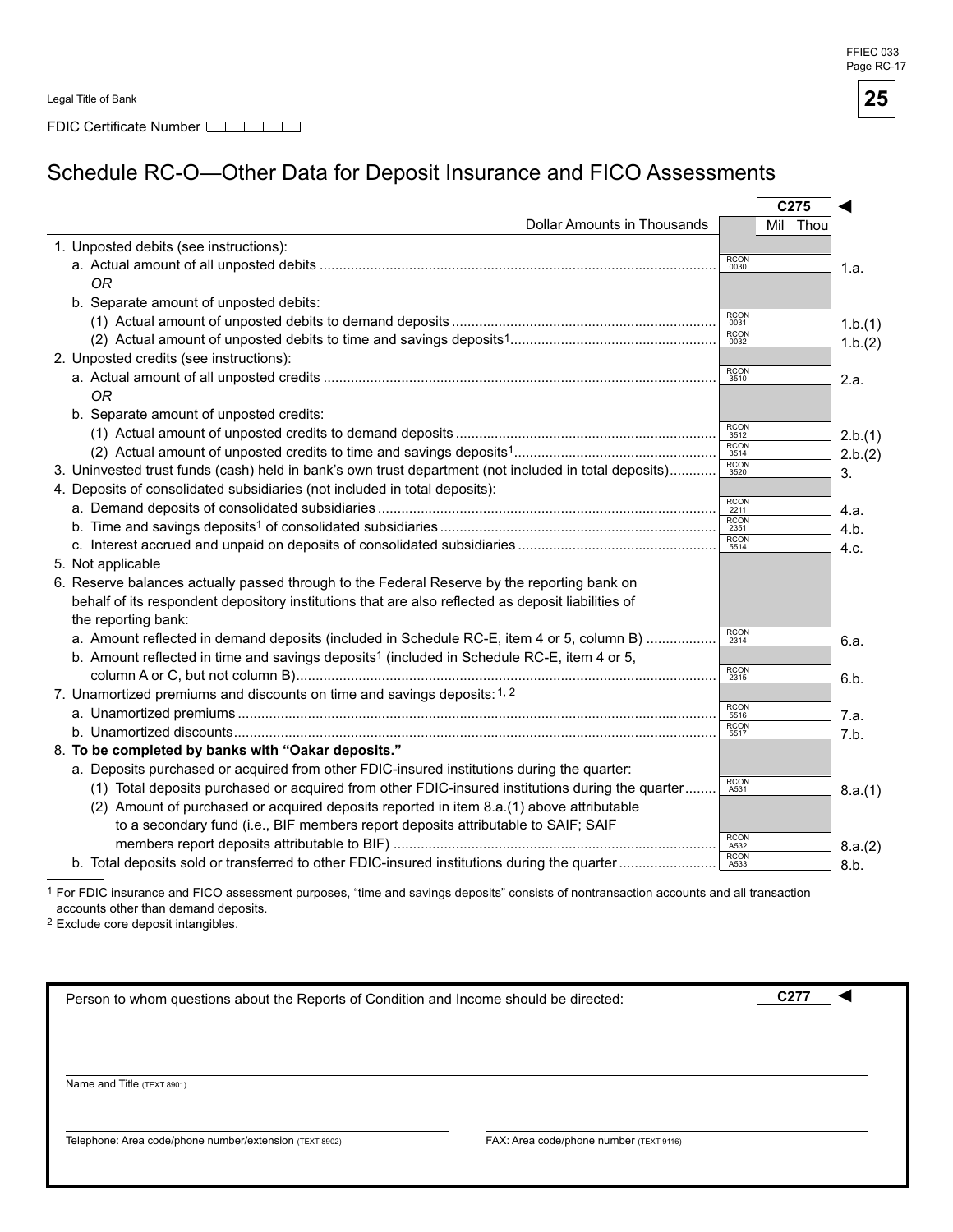#### Schedule RC-O—Continued

| Dollar Amounts in Thousands                                                                          | Mil                 | Thou |       |
|------------------------------------------------------------------------------------------------------|---------------------|------|-------|
|                                                                                                      | <b>RCON</b><br>5596 |      | 9.    |
| 10. Benefit-responsive "Depository Institution Investment Contracts" (included in total deposits)    | <b>RCON</b><br>8432 |      | 10.   |
| 11. Adjustments to demand deposits reported in Schedule RC-E for certain reciprocal demand balances: |                     |      |       |
| a. Amount by which demand deposits would be reduced if the reporting bank's reciprocal               |                     |      |       |
| demand balances with the domestic offices of U.S. banks and savings associations and                 |                     |      |       |
| insured branches in Puerto Rico and U.S. territories and possessions that were reported              |                     |      |       |
|                                                                                                      | <b>RCON</b><br>8785 |      | 11.a. |
| b. Amount by which demand deposits would be increased if the reporting bank's reciprocal             |                     |      |       |
| demand balances with foreign banks and foreign offices of other U.S. banks (other than               |                     |      |       |
| insured branches in Puerto Rico and U.S. territories and possessions) that were reported             |                     |      |       |
|                                                                                                      | <b>RCON</b><br>A181 |      | 11.b. |
| c. Amount by which demand deposits would be reduced if cash items in process of                      |                     |      |       |
| collection were included in the calculation of the reporting bank's net reciprocal demand            |                     |      |       |
| balances with the domestic offices of U.S. banks and savings associations and insured                |                     |      |       |
| branches in Puerto Rico and U.S. territories and possessions in Schedule RC-E                        | <b>RCON</b><br>A182 |      | 11.c. |
| 12. Amount of assets netted against deposit liabilities on the balance sheet (Schedule RC) in        |                     |      |       |
| accordance with generally accepted accounting principles (exclude amounts related to                 |                     |      |       |
| reciprocal demand balances):                                                                         |                     |      |       |
|                                                                                                      | <b>RC0N</b><br>A527 |      | 12.a. |
|                                                                                                      | <b>RCON</b><br>A528 |      | 12.b. |

#### Memoranda (to be completed each quarter except as noted)

| <b>Dollar Amounts in Thousands</b>                                                             | Mil<br>Thou                |           |
|------------------------------------------------------------------------------------------------|----------------------------|-----------|
| 1. Total deposits of the bank (sum of Memorandum items 1.a.(1) and 1.b.(1) must equal          |                            |           |
| Schedule RC, item 13.a):                                                                       |                            |           |
| a. Deposit account of \$100,000 or less:                                                       |                            |           |
|                                                                                                | <b>RCON</b><br>2702        | M.1.a.(1) |
| Number<br>Number of deposit accounts of \$100,000 or less (to be completed for the<br>(2)      |                            |           |
| <b>RCON</b><br>3779                                                                            |                            | M.1.a.(2) |
| b. Deposit accounts of more than \$100,000:                                                    |                            |           |
|                                                                                                | <b>RCON</b><br>2710        | M.1.b.(1) |
| Number                                                                                         |                            |           |
| <b>RCON</b><br>2722                                                                            |                            | M.1.b.(2) |
| 2. Estimated amount of uninsured deposits of the bank:                                         |                            |           |
| a. An estimate of your bank's uninsured deposits can be determined by multiplying the          |                            |           |
| number of deposit accounts of more than \$100,000 reported in Memorandum item 1.b.(2)          |                            |           |
| above by \$100,000 and subtracting the result from the amount of deposit accounts of           |                            |           |
| more than \$100,000 reported in Memorandum item 1.b.(1) above.                                 |                            |           |
|                                                                                                |                            |           |
| Indicate in the appropriate box at the right whether your bank has a method or procedure       | YES NO<br><b>RCON</b>      |           |
| for determining a better estimate of uninsured deposits than the estimate described above      | 6861                       | M.2.a.    |
| b. If the box marked YES has been checked, report the estimate of uninsured deposits           | Thou<br>Mil<br><b>RCON</b> |           |
|                                                                                                | 5597                       | M.2.b.    |
| 3. Has the reporting institution been consolidated with a parent bank or savings association   |                            |           |
| in that parent bank's or parent savings association's Call Report or Thrift Financial Report?  |                            |           |
| If so, report the legal title and FDIC Certificate Number of the parent bank or parent savings |                            |           |
| association:                                                                                   |                            |           |
| <b>RCON</b>                                                                                    | FDIC Cert No.              |           |
| TEXT<br>A545<br>A545                                                                           |                            | M.3.      |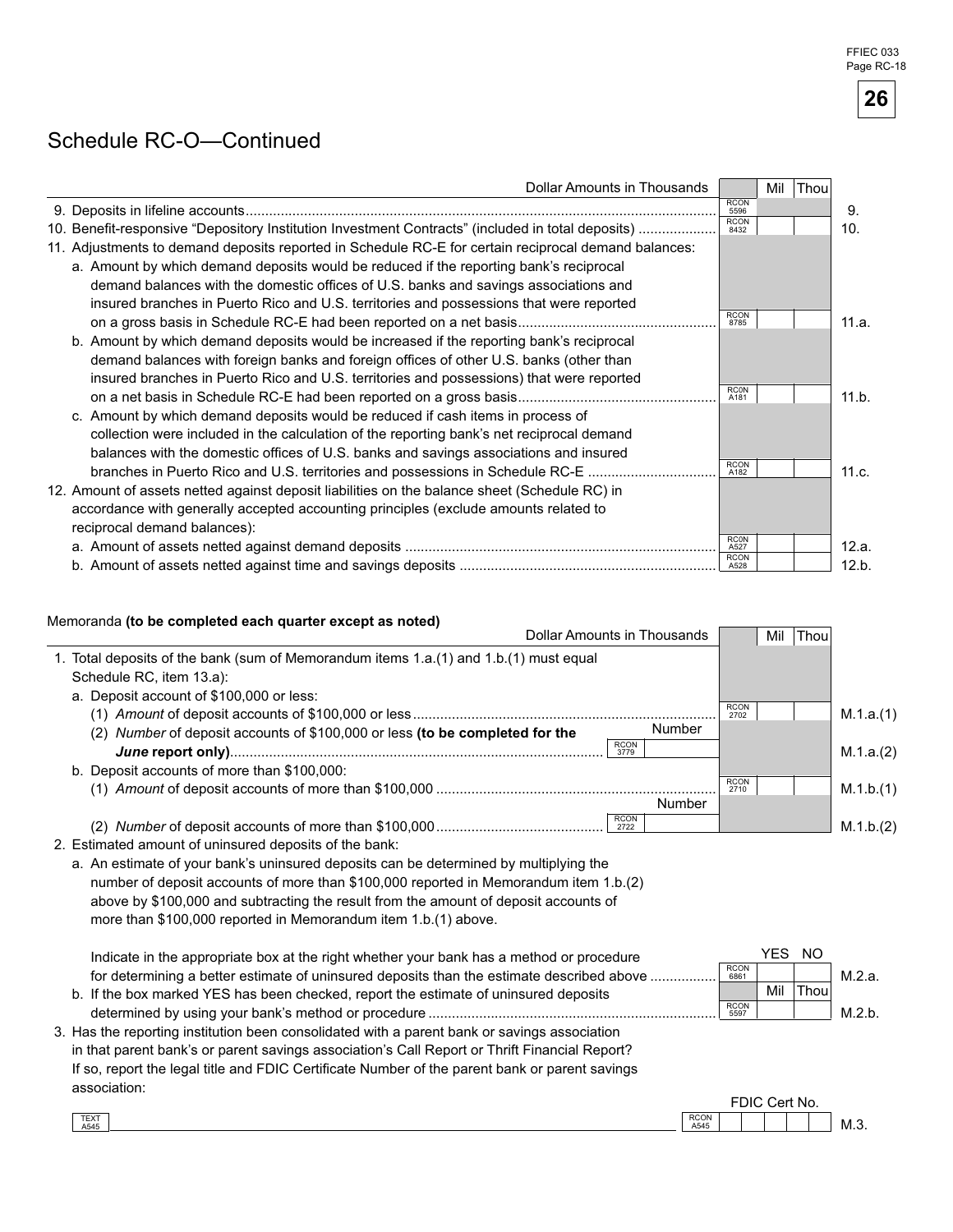1.

FDIC Certificate Number [16]

# Schedule RC-R—Regulatory Capital

This schedule must be completed by all banks as follows: Banks that reported total assets of \$1 billion or more in Schedule RC, item 12, for June 30, 1999, must complete items 2 through 9 and Memoranda items 1 and 2. Banks with assets of less than \$1 billion must complete items 1 through 3 below or Schedule RC-R in its entirety, depending on their response to item 1 below.

1. Test for determining the extent to which Schedule RC-R must be completed. To be completed **only by banks with total assets of less than \$1 billion.** Indicate in the appropriate box at the right whether the bank has total capital greater than or equal to eight percent of adjusted total assets ......  $\left.\begin{array}{l} \text{RCON} \ \text{6056} \end{array}\right.$ **C280** ◄ YES NO

For purposes of this test, adjusted total assets equals total assets less cash, U.S. Treasuries, U.S. Government agency obligations, and 80 percent of U.S. Government-sponsored agency obligations plus the allowance for loan and lease losses and selected off-balance sheet items as reported on Schedule RC-L (see instructions).

If the box marked YES has been checked, then the bank only has to complete items 2 and 3 below. If the box marked NO has been checked, the bank must complete the remainder of this schedule.

A NO response to item 1 does not necessarily mean that the bank's actual risk-based capital ratio is less than eight percent or that the bank is not in compliance with the risk-based capital guidelines.

**NOTE: All banks are required to complete items 2 and 3 below.** See optional worksheet for items 3.a through 3.f.

| <b>Dollar Amounts in Thousands</b>                                                                                                                             |                     | Mil | Thou |         |
|----------------------------------------------------------------------------------------------------------------------------------------------------------------|---------------------|-----|------|---------|
| 2. Portion of qualifying limited-life capital instruments (original weighted average maturity of at<br>least five years) that is includible in Tier 2 capital: |                     |     |      |         |
|                                                                                                                                                                | <b>RCON</b><br>A515 |     |      | 2.a.    |
|                                                                                                                                                                | <b>RCON</b><br>A516 |     |      | 2.b.    |
| 3. Amounts used in calculating regulatory capital ratios (report amounts determined by the bank                                                                |                     |     |      |         |
| for its own internal regulatory capital analyses consistent with applicable capital standards):                                                                |                     |     |      |         |
|                                                                                                                                                                | <b>RCON</b><br>8274 |     |      | 3.a.(1) |
|                                                                                                                                                                | <b>RCON</b><br>8275 |     |      | 3.a.(2) |
| (3) Not applicable                                                                                                                                             |                     |     |      |         |
|                                                                                                                                                                | <b>RCON</b><br>3792 |     |      | 3.b.    |
| c. Excess allowance for loan and lease losses (amount that exceeds 1.25% of gross risk-weighted                                                                |                     |     |      |         |
|                                                                                                                                                                | <b>RCON</b><br>A222 |     |      | 3.c.    |
| d. (1) Net risk-weighted assets (gross risk-weighted assets less excess allowance reported in item 3.c                                                         |                     |     |      |         |
|                                                                                                                                                                | <b>RCON</b><br>A223 |     |      | 3.d.(1) |
| (2) Not applicable                                                                                                                                             |                     |     |      |         |
| e. Maximum contractual dollar amount of recourse exposure in low level recourse transactions                                                                   |                     |     |      |         |
| (to be completed only if the bank uses the "direct reduction method" to report these                                                                           |                     |     |      |         |
|                                                                                                                                                                | <b>RCON</b><br>1727 |     |      | 3.e.    |
| "Average total assets" (quarterly average reported in Schedule RC-K, item 9, less all<br>f.                                                                    |                     |     |      |         |
|                                                                                                                                                                | <b>RCON</b><br>A224 |     |      | 3.f.    |
|                                                                                                                                                                |                     |     |      |         |

| Items 4-9 and Memoranda items 1 and 2 are to be completed<br>by banks that answered NO to item 1 above and<br>by banks with total assets of \$1 billion or more.<br>4. Assets and credit equivalent amounts of off-balance sheet items assigned to |                     | (Column A)<br>Assets<br>Recorded<br>on the<br><b>Balance Sheet</b> |       |                     | (Column B)<br>Credit Equiv-<br>alent Amount<br>of Off-Balance<br>Sheet Items <sup>3</sup> |      |      |
|----------------------------------------------------------------------------------------------------------------------------------------------------------------------------------------------------------------------------------------------------|---------------------|--------------------------------------------------------------------|-------|---------------------|-------------------------------------------------------------------------------------------|------|------|
| the Zero percent risk category:                                                                                                                                                                                                                    |                     | Mil                                                                | Thoul |                     | Mil                                                                                       | Thou |      |
|                                                                                                                                                                                                                                                    | <b>RCON</b><br>5163 |                                                                    |       |                     |                                                                                           |      | 4.a. |
|                                                                                                                                                                                                                                                    |                     |                                                                    |       | <b>RCON</b><br>3796 |                                                                                           |      | 4.b. |

<sup>1</sup> Exclude mandatory convertible debt reported in Schedule RC-M, item 7.

<sup>2</sup> Do not deduct excess allowance for loan and lease losses.

<sup>&</sup>lt;sup>3</sup> Do not report in column B the risk-weighted amount of assets reported in column A.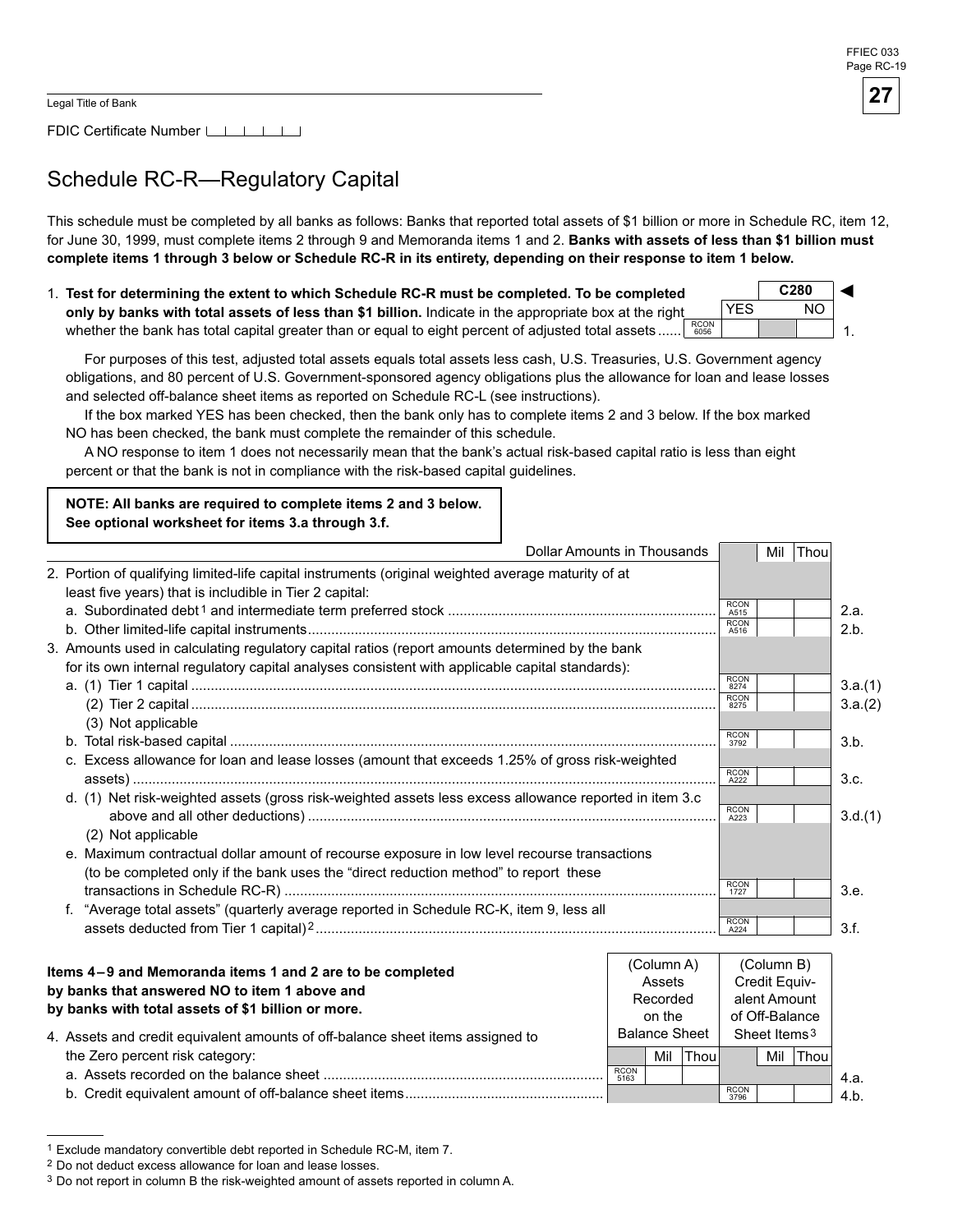#### Schedule RC-R—Continued

|                                                                                                                                                              | (Column A)<br><b>Credit Equivalent</b><br>Assets<br>Recorded<br>on the<br><b>Balance Sheet</b><br>Sheet Items <sup>1</sup> |     |             | (Column B)<br>Amount of<br>Off-Balance |     |      |      |
|--------------------------------------------------------------------------------------------------------------------------------------------------------------|----------------------------------------------------------------------------------------------------------------------------|-----|-------------|----------------------------------------|-----|------|------|
| Dollar Amounts in Thousands                                                                                                                                  |                                                                                                                            | Mil | <b>Thou</b> |                                        | Mil | Thou |      |
| 5. Assets and credit equivalent amounts of off-balance sheet items assigned to the<br>20 percent risk category:                                              |                                                                                                                            |     |             |                                        |     |      |      |
|                                                                                                                                                              | <b>RCON</b><br>5165                                                                                                        |     |             |                                        |     |      | 5.a. |
|                                                                                                                                                              |                                                                                                                            |     |             | <b>RCON</b><br>3801                    |     |      | 5.b. |
| 6. Assets and credit equivalent amounts of off-balance sheet items assigned to the<br>50 percent risk category:                                              | <b>RCON</b>                                                                                                                |     |             |                                        |     |      |      |
|                                                                                                                                                              | 3802                                                                                                                       |     |             |                                        |     |      | 6.a. |
|                                                                                                                                                              |                                                                                                                            |     |             | <b>RCON</b><br>3803                    |     |      | 6.b. |
| 7. Assets and credit equivalent amounts of off-balance sheet items assigned to the<br>100 percent risk category:                                             |                                                                                                                            |     |             |                                        |     |      |      |
|                                                                                                                                                              | <b>RCON</b><br>3804                                                                                                        |     |             |                                        |     |      | 7.a. |
|                                                                                                                                                              |                                                                                                                            |     |             | <b>RCON</b><br>3805                    |     |      | 7.b. |
| 8. On-balance sheet asset values excluded from and deducted in the calculation of the                                                                        | <b>RCON</b><br>3806                                                                                                        |     |             |                                        |     |      | 8.   |
| 9. Total assets recorded on the balance sheet (sum of items 4.a, 5.a, 6.a, 7.a, and 8,<br>column A) (must equal Schedule RC, item 12 plus items 4.b and 4.c) | <b>RCON</b><br>3807                                                                                                        |     |             |                                        |     |      | 9.   |

#### Memoranda Dollar Amounts in Thousands 1. Current credit exposure across all off-balance sheet derivative contracts covered by the risk-based capital standards.......................................................................................................................... RCON  $M.1.$ Mil Thou

|                                                                                 | With a remaining maturity of      |     |      |                                           |                   |      |                                  |     |             |        |
|---------------------------------------------------------------------------------|-----------------------------------|-----|------|-------------------------------------------|-------------------|------|----------------------------------|-----|-------------|--------|
|                                                                                 | (Column A)<br>One year<br>or less |     |      | (Column B)<br>Over<br>one year<br>through |                   |      | (Column C)<br>Over<br>five years |     |             |        |
| 2. Notional principal amounts of off-balance sheet derivative<br>contracts: $3$ |                                   | Mil | Thou |                                           | five years<br>Mil | Thou |                                  | Mil | <b>Thou</b> |        |
|                                                                                 | <b>RCON</b><br>3809               |     |      | <b>RCON</b><br>8766                       |                   |      | <b>RCON</b><br>8767              |     |             | M.2.a. |
|                                                                                 | <b>RCON</b><br>3812               |     |      | <b>RCON</b><br>8769                       |                   |      | <b>RCON</b><br>8770              |     |             | M.2.b. |
|                                                                                 | <b>RCON</b><br>8771               |     |      | <b>RCON</b><br>8772                       |                   |      | <b>RCON</b><br>8773              |     |             | M.2.c. |
|                                                                                 | <b>RCON</b><br>8774               |     |      | <b>RCON</b><br>8775                       |                   |      | <b>RCON</b><br>8776              |     |             | M.2.d. |
|                                                                                 | <b>RCON</b><br>8777               |     |      | <b>RCON</b><br>8778                       |                   |      | <b>RCON</b><br>8779              |     |             | M.2.e. |
|                                                                                 | <b>RCON</b><br>A000               |     |      | <b>RCON</b><br>A001                       |                   |      | <b>RCON</b><br>A002              |     |             | M.2.f. |

<sup>1</sup> Do not report in column B the risk-weighted amount of assets reported in column A.



<sup>2</sup> Include the difference between the fair value and the amortized cost of available-for-sale debt securities in item 8 and report the amortized cost of these debt securities in items 4 through 7 above. Item 8 also includes on-balance sheet asset values (or portions thereof) of off-balance sheet interest rate, foreign exchange rate, and commodity contracts and those contracts (e.g., futures contracts) not subject to risk-based capital. Exclude from item 8 margin accounts and accrued receivables not included in the calculation of credit equivalent amounts of off-balance sheet derivatives as well as any portion of the allowance for loan and lease losses in excess of the amount that may be included in Tier 2 capital.

Exclude foreign exchange contracts with an original maturity of 14 days or less and all futures contracts.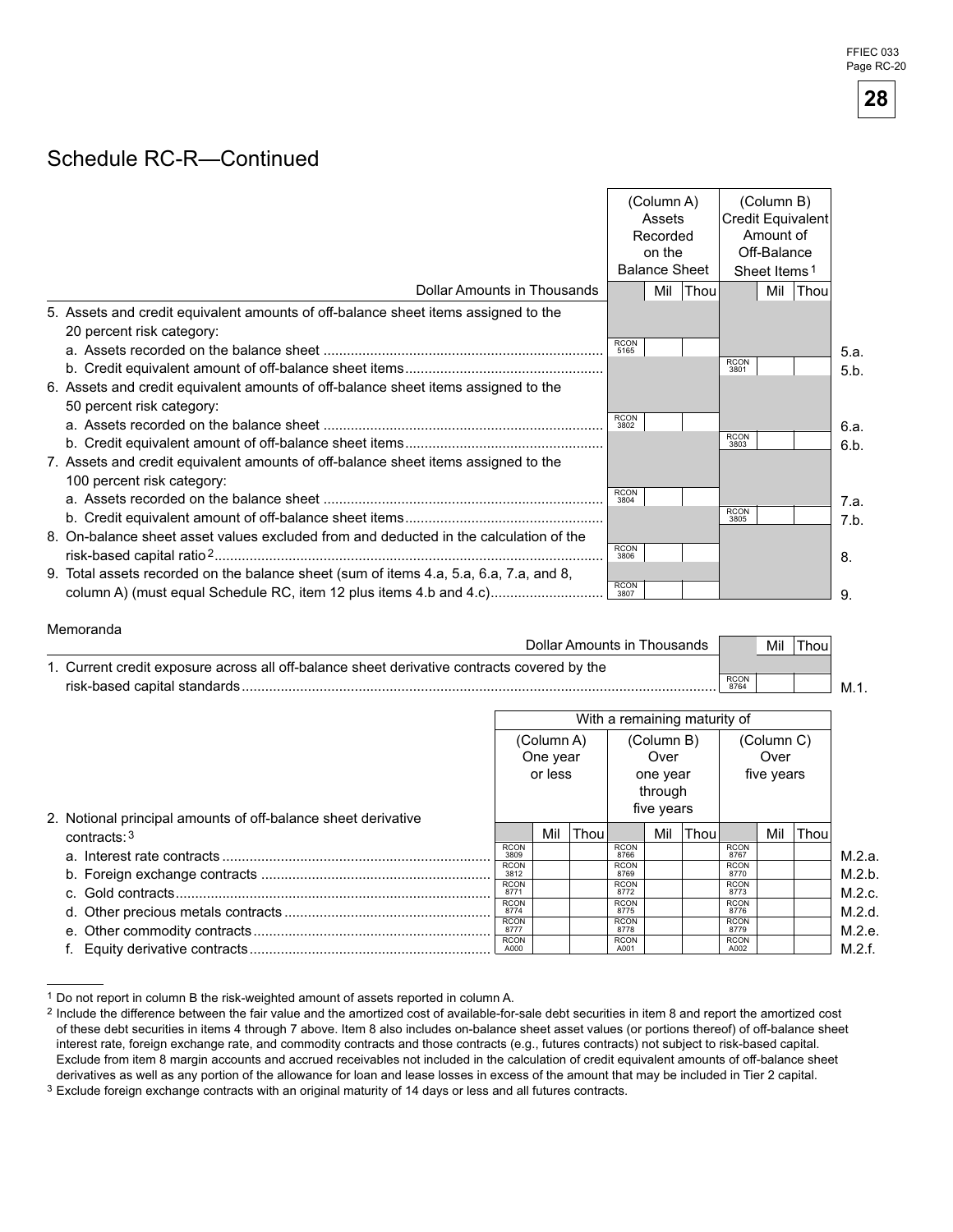

#### **Optional Narrative Statement Concerning the Amounts** Reported in the Reports of Condition and Income

at close of business on

#### Legal Title of Bank

 TO HAVE MADE PUBLIC OR THAT WOULD COMPROMISE THE The management of the reporting bank may, *if it wishes*, submit a brief narrative statement on the amounts reported in the Reports of Condition and Income. This optional statement will be made available to the public, along with the publicly available data in the Reports of Condition and Income, in response to any request for individual bank report data. However, the information reported in column A and in all of Memorandum item 1 of Schedule RC-N is regarded as confidential and will not be released to the public. BANKS CHOOSING TO SUBMIT THE NARRATIVE STATEMENT SHOULD ENSURE THAT THE STATEMENT DOES *NOT* CON-TAIN THE NAMES OR OTHER IDENTIFICATIONS OF INDIVID-UAL BANK CUSTOMERS, REFERENCES TO THE AMOUNTS REPORTED IN THE CONFIDENTIAL ITEMS IN SCHEDULE RC-N, OR ANY OTHER INFORMATION THAT THEY ARE NOT WILLING PRIVACY OF THEIR CUSTOMERS. Banks choosing *not* to make a statement may check the "No comment" box below and should make no entries of any kind in the space provided for the narrative statement; i.e., DO *NOT* enter in this space such phrases as "No statement," "Not applicable," "N/A," "No comment," and "None."

 to the submitting bank and the truncated statement will appear as The optional statement must be entered on this sheet. The statement should not exceed 100 words. Further, regardless of the number of words, the statement must not exceed 750 characters, including punctuation, indentation, and standard spacing between words and sentences. If any submission should exceed 750 characters, as defined, it will be truncated at 750 characters with no notice

No comment □ (RCON 6979) **C272 C272** 

BANK MANAGEMENT STATEMENT (please type or print clearly): (TEXT 6980)

 $\overline{\text{City}}$ ,  $\overline{\text{State}}$ 

the bank's statement both on agency computerized records and in computer-file releases to the public.

All information furnished by the bank in the narrative statement must be accurate and not misleading. Appropriate efforts shall be taken by the submitting bank to ensure the statement's accuracy. The statement must be signed, in the space provided below, by a senior officer of the bank who thereby attests to its accuracy.

If, subsequent to the original submission, *material* changes are submitted for the data reported in the Reports of Condition and Income, the existing narrative statement will be deleted from the files, and from disclosure; the bank, at its option, may replace it with a statement, under signature, appropriate to the amended data.

The optional narrative statement will appear in agency records and in release to the public exactly as submitted (or amended as described in the preceding paragraph) by the management of the bank (except for the truncation of statements exceeding the 750-character limit described above). THE STATEMENT WILL *NOT*  BE EDITED OR SCREENED IN ANY WAY BY THE SUPERVI-SORY AGENCIES FOR ACCURACY OR RELEVANCE. DISCLO-SURE OF THE STATEMENT SHALL NOT SIGNIFY THAT ANY FEDERAL SUPERVISORY AGENCY HAS VERIFIED OR CON-FIRMED THE ACCURACY OF THE INFORMATION CONTAINED THEREIN. A STATEMENT TO THIS EFFECT WILL APPEAR ON ANY PUBLIC RELEASE OF THE OPTIONAL STATEMENT SUB-MITTED BY THE MANAGEMENT OF THE REPORTING BANK.